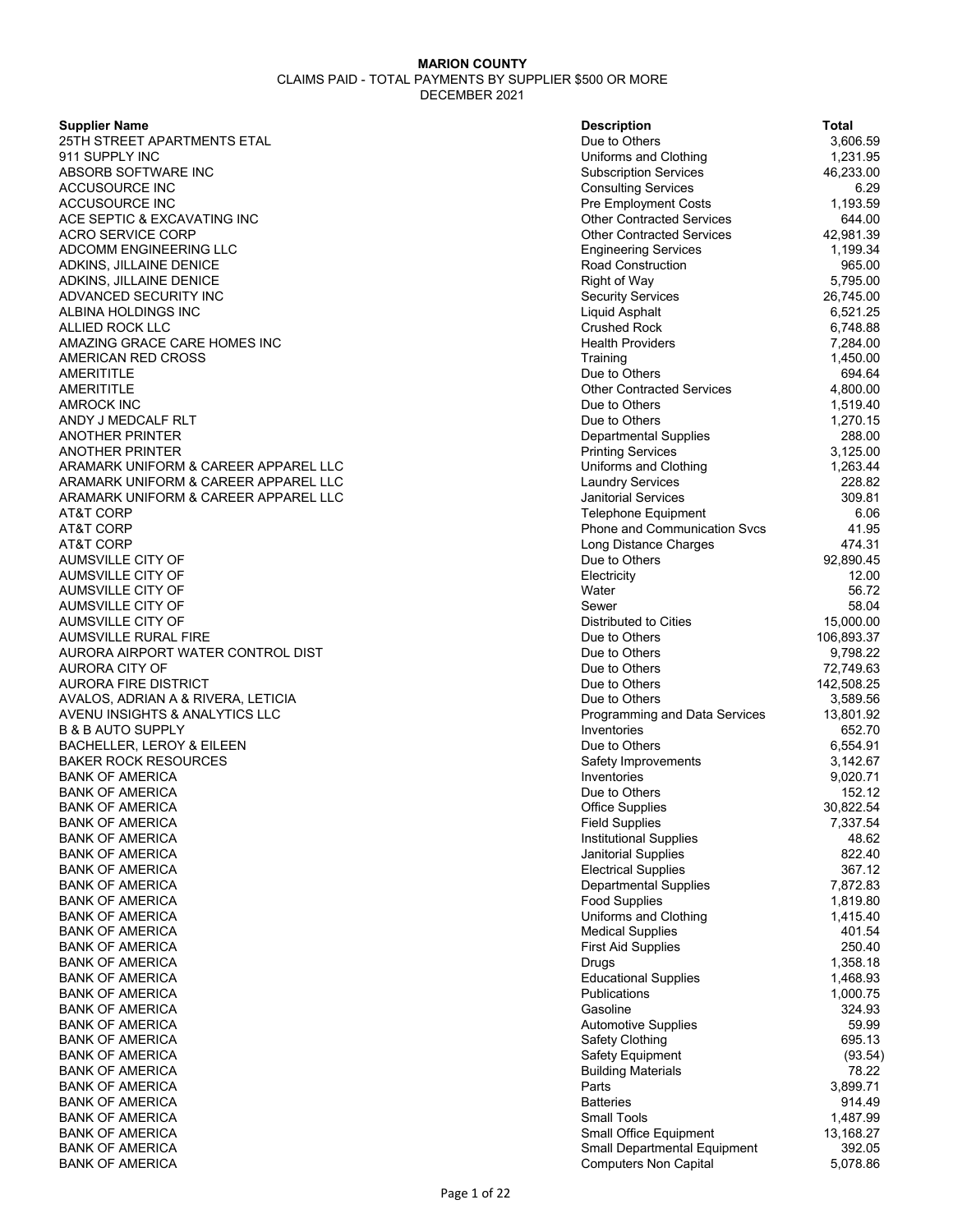### **Supplier Name**

BANK OF AMERICA **BANK OF AMERICA** BANK OF AMERICA BANK OF AMERICA BANK OF AMERICA BANK OF AMERICA **BANK OF AMERICA** BANK OF AMERICA BANK OF AMERICA BANK OF AMERICA **BANK OF AMERICA BANK OF AMERICA** BANK OF AMERICA BANK OF AMERICA BANK OF AMERICA **BANK OF AMERICA BANK OF AMERICA BANK OF AMERICA** BANK OF AMERICA BANK OF AMERICA BANK OF AMERICA **BANK OF AMERICA BANK OF AMERICA** BANK OF AMERICA BANK OF AMERICA BANK OF AMERICA BANK OF AMERICA **BANK OF AMERICA BANK OF AMERICA** BANK OF AMERICA BANK OF AMERICA BANK OF AMERICA **BANK OF AMERICA** BANK OF AMERICA BANK OF AMERICA BANK OF AMERICA BANK OF AMERICA **BANK OF AMERICA BANK OF AMERICA** BANK OF AMERICA **BANK OF AMERICA BANK OF AMERICA BANK OF AMERICA BANK OF AMERICA** BANK OF AMERICA BANK OF AMERICA BARGREEN ELLINGSON OF OREGON BARNES, STEPHEN R & CHARLEEN BASSI, HARJINDER K BATTERIES NORTHWEST INC BATTERIES NORTHWEST INC BECKWITH & KUFFEL INC BELL & ASSOCIATES INC BELLAMY, DIRK & VALERIE BERG, CHRISTOPHER BEST POTS INC BETTER CITY LLC BEVERIDGE, JENNIFER HUNTER BLUE STAR-SALEM CO **BOB BARKER CO INC** BOB BARKER CO INC BODUNOV, MARIMEA BOEDIGHEIMER, MELVIN G & ELIZABETH W BOEHRINGER INGELHEIM ANIMAL HEALTH USA INC BONNER, CYNTHIA BORU, KAPITOLINA BOSSY, KINORI M & CONSTANTINA

| <b>Description</b>                                    | Total                 |
|-------------------------------------------------------|-----------------------|
| Software                                              | 732.65                |
| <b>Phone and Communication Svcs</b>                   | 74.95                 |
| Data Connections                                      | 174.65                |
| Postage                                               | 28.40                 |
| <b>Audit Services</b>                                 | 725.00                |
| <b>Credit Card Fees</b>                               | 40.90                 |
| <b>Wellness Services</b>                              | 110.00                |
| <b>Employment Agencies</b>                            | 600.00                |
| <b>Food Services</b>                                  | 110.74                |
| <b>Transportation Services</b>                        | 34.25                 |
| <b>Client Assistance</b>                              | 35,702.08<br>9,318.83 |
| <b>Subscription Services</b><br><b>Court Services</b> | 71.95                 |
| <b>Security Services</b>                              | 14.99                 |
| Victim Emergency Services                             | 87.23                 |
| <b>Printing Services</b>                              | 75.00                 |
| Advertising                                           | 100.00                |
| <b>Mail Services</b>                                  | 168.50                |
| <b>Fair Events and Activities</b>                     | 483.17                |
| <b>Other Contracted Services</b>                      | 20,659.70             |
| <b>Office Equipment Maintenance</b>                   | 219.95                |
| Dept Equipment Maintenance                            | 439.30                |
| Vehicle Maintenance                                   | 377.48                |
| <b>Computer Hardware Maintenance</b>                  | 750.95                |
| Telephone Maintenance                                 | 19.73                 |
| <b>Building Maintenance</b>                           | 5,534.89              |
| Remodels and Site Improvements                        | 1,712.75              |
| Park Maintenance                                      | 1,267.50              |
| <b>Vehicle Rental</b>                                 | 178.36                |
| Parking                                               | 74.00                 |
| Notary Bonds                                          | 63.01                 |
| <b>Commercial Travel</b><br>Meals                     | 30.00<br>2,026.56     |
| Lodging                                               | 5,106.42              |
| Meetings                                              | 812.10                |
| Conferences                                           | 7,492.00              |
| Training                                              | 14,911.19             |
| Dues and Memberships                                  | 2,159.50              |
| <b>Wellness Grants</b>                                | 572.73                |
| <b>Fairs and Shows</b>                                | 109.86                |
| <b>Vehicle Registration</b>                           | 20.00                 |
| Dog Licenses                                          | 80.00                 |
| <b>Professional Licenses</b>                          | 75.00                 |
| Awards and Recognition                                | 535.69                |
| Miscellaneous Expense                                 | 8,852.36              |
| <b>Computer Hardware Capital</b>                      | 405.28                |
| <b>Engineering Services</b>                           | 1,287.35              |
| Due to Others                                         | 3,721.89              |
| Due to Others<br>Inventories                          | 10,492.12             |
| Safety Improvements                                   | 598.14<br>105.50      |
| <b>Field Supplies</b>                                 | 1,191.25              |
| <b>Other Contracted Services</b>                      | 2,050.00              |
| Due to Others                                         | 3,128.81              |
| Due to Others                                         | 2,115.54              |
| Sewer Maintenance                                     | 2,458.00              |
| <b>Other Contracted Services</b>                      | 29,500.00             |
| Due to Others                                         | 3,252.74              |
| Small Departmental Equipment                          | 3,960.00              |
| <b>Institutional Supplies</b>                         | 1,609.92              |
| <b>Departmental Supplies</b>                          | 1,049.12              |
| <b>Health Providers</b>                               | 5,267.00              |
| Due to Others                                         | 788.73                |
| Vaccines                                              | 646.07                |
| Due to Others                                         | 2,346.19              |
| Due to Others                                         | 2,985.68              |
| Due to Others                                         | 2,476.65              |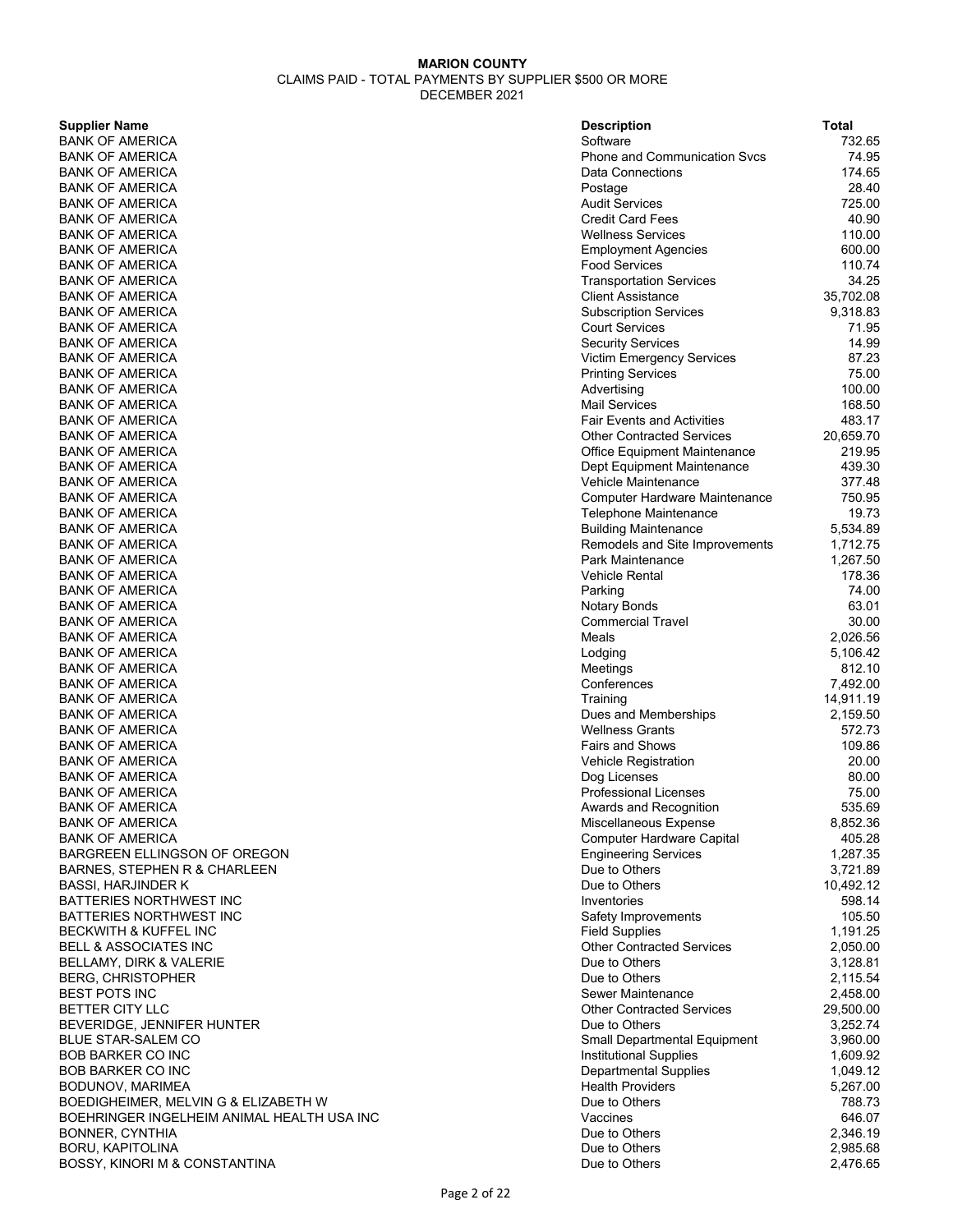| <b>Supplier Name</b>                    | <b>Description</b>                   | Total        |
|-----------------------------------------|--------------------------------------|--------------|
| BOWEN, JAMES A                          | Due to Others                        | 6,118.01     |
| BOWLING, GEORGE K II                    | Due to Others                        | 1,436.28     |
| BP PRODUCTS NORTH AMERICA INC           | Road Construction                    | 13,420.00    |
| BP PRODUCTS NORTH AMERICA INC           | <b>Right of Way</b>                  | 80.00        |
| BRADLEY FAMILY TRUST THE                | <b>Building Rental Private</b>       | 7,894.65     |
| BRIDGE CITY COMMUNITY MGMT              | Due to Others                        | 800.00       |
| BRIDGES TO CHANGE INC                   | <b>Housing Subsidies</b>             | 1,650.00     |
| BRIDGEWAY RECOVERY SERVICES INC         | Social Services                      | 21,975.00    |
| BRIDGEWAY RECOVERY SERVICES INC         | <b>Health Providers</b>              | 136,853.11   |
| BRIDGEWAY RECOVERY SERVICES INC         | <b>Housing Subsidies</b>             | 800.00       |
| BROWN & BROWN NORTHWEST                 | <b>Insurance Brokers</b>             | 9,786.80     |
| BROWN & BROWN NORTHWEST                 | <b>Public Official Bonds</b>         | 3,300.00     |
| BROWN & BROWN NORTHWEST                 | <b>Excess Workers Comp Insurance</b> | (3,046.00)   |
| BROWN & CALDWELL                        | <b>Engineering Services</b>          | 849.00       |
| BURGE, JAN                              | Due to Others                        | 5,027.89     |
| BURKE, RONALD R  & L JEAN               | Due to Others                        | 1,317.60     |
| BURLESON, CHERYL L                      | Due to Others                        | 2,166.09     |
| BYLSMA, RICHARD J & LINDA               | Due to Others                        | 598.23       |
| C & J NURSE STAFFING LLC                | <b>Medical Services</b>              | 15,449.00    |
| C&C CONTAINERS LLC                      | <b>Medical Supplies</b>              | 2,953.35     |
| CAMPBELL, HOLLY M                       | Due to Others                        | 3,361.12     |
| CANNON COCHRAN MGMT SERVICES INC        | <b>Workers Comp Claims</b>           | 32,720.17    |
| CANON FINANCIAL SERVICES INC            | <b>Office Equipment Maintenance</b>  | 5,422.25     |
| CANON FINANCIAL SERVICES INC            | <b>Equipment Rental</b>              | 17,061.61    |
| CAPITOL CHEVROLET CADILLAC INC          | Vehicle Maintenance                  | 4,010.41     |
| CAPPELLI MILES                          | Advertising                          | 6,994.32     |
| CAPPELLI MILES                          | <b>Other Contracted Services</b>     | 2,452.00     |
| CARDINAL HEALTH 110 LLC                 | Drugs                                | 28,008.75    |
| CARLSON VEIT JUNGE ARCHITECTS PC        | <b>Building Construction</b>         | 9,717.58     |
| CARROLLS GROUP CARE HOME INC            | <b>Health Providers</b>              | 3,176.00     |
| CARSON OIL CO INC                       | Fuel Inventory                       | 88,307.70    |
| CARSON OIL CO INC                       | Gasoline                             | 722.45       |
| CARSON OIL CO INC                       | Diesel                               | 791.55       |
| CARTER & COMPANY INC                    | <b>Road Construction</b>             | 9,160.37     |
| CASCADE CENTERS INC                     | <b>Insurance Admin Services</b>      | 4,196.80     |
| CASCADE MANAGEMENT GROUP LLC            | <b>Client Assistance</b>             | 1,175.00     |
| CASCADE SCHOOL DISTRICT #5              | Due to Others                        | 826,868.58   |
| <b>CASCADE TIRE FACTORY</b>             | Inventories                          | 1,571.44     |
| CASEY-MCWAYNE, RUTH E                   | Due to Others                        | 3,565.65     |
| CBD ENGINEERING LLC                     | <b>Building Construction</b>         | 2,280.00     |
| CDW GOVERNMENT LLC                      | Small Office Equipment               | 2,122.99     |
| CDW GOVERNMENT LLC                      | <b>Computer Hardware Maintenance</b> | 29,679.14    |
| CDW GOVERNMENT LLC                      | Computer Hardware Capital            | 401.14       |
| CENTER FOR INTEGRATED INTERVENTION      | <b>Other Contracted Services</b>     | 3,787.50     |
| CENTRAL SCHOOL DISTRICT #13J            | Due to Others                        | 12,781.66    |
| CENTURY MEADOWS LIGHTING DISTRICT       | Due to Others                        | 889.04       |
| CENTURYLINK-QWEST                       | <b>Phone and Communication Svcs</b>  | 23,219.62    |
| CENTURYLINK-QWEST                       | Data Connections                     | 301.74       |
| CENTURYLINK-QWEST                       | Long Distance Charges                | 1,412.51     |
| CFM ADVOCATES                           | <b>Other Contracted Services</b>     | 8,887.77     |
| CHARM-TEX INC                           | <b>Institutional Supplies</b>        | 9,256.16     |
| CHEMEKETA COMMUNITY COLLEGE             | Due to Others                        | 2,576,502.78 |
| CHEMEKETA COMMUNITY COLLEGE             | <b>Phone and Communication Sycs</b>  | 235.00       |
| CHEMEKETA COMMUNITY COLLEGE             | <b>Building Rental Private</b>       | 848.14       |
| CHEMEKETA LIBRARY                       | Due to Others                        | 237,840.72   |
| CIGNA GROUP INSURANCE                   | Optional Life Insurance              | 10,789.08    |
| CIGNA GROUP INSURANCE                   | Vol ST Disability Insurance          | 7,366.02     |
| CIGNA GROUP INSURANCE                   | Life Insurance Premiums              | 13,974.27    |
| CIGNA GROUP INSURANCE                   | <b>Disability Insurance Premiums</b> | 27,846.46    |
| CITY OF SALEM                           | Due to Others                        | 3,515.56     |
| CLEAN EARTH ENVIRONMENTAL SOLUTIONS INC | <b>Transfer Station Contracts</b>    | 2,267.60     |
| CLEAN EARTH ENVIRONMENTAL SOLUTIONS INC | Hazardous Waste Disposal             | 64,537.12    |
| CLEANNET OF THE NORTHWEST               | <b>Other Contracted Services</b>     | 2,523.08     |
| CLELAND, DOMENIC                        | <b>Youth Stipends</b>                | 669.53       |
| CLEWS, DAWNINE & MICHAEL D              | Due to Others                        | 540.29       |
| COMCAST                                 | <b>Data Connections</b>              | 6,961.03     |
| COMMERCIAL BUSINESS FURNITURE           | <b>Small Office Equipment</b>        | 1,718.75     |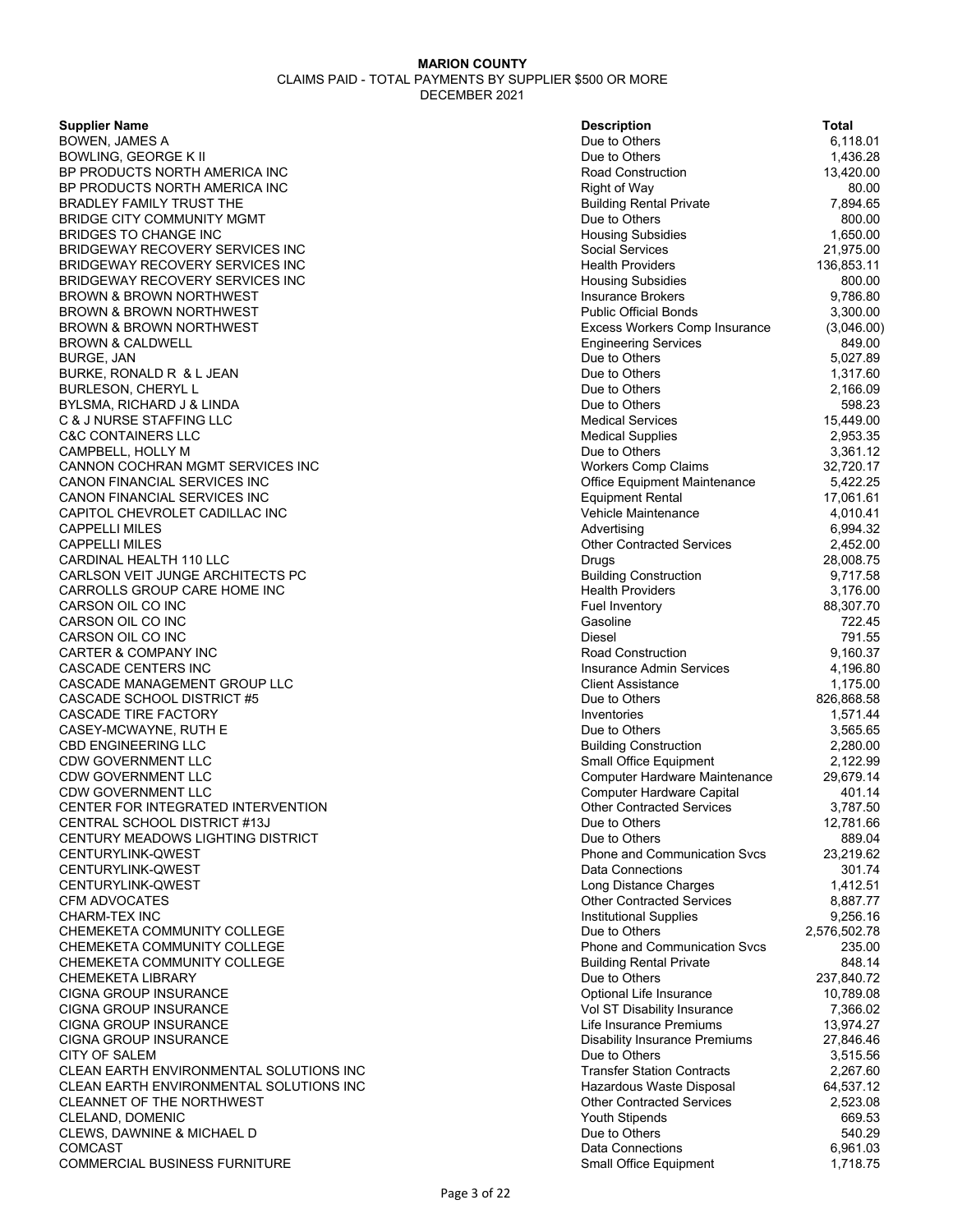| <b>Supplier Name</b>                             | <b>Description</b>                    | Total                 |
|--------------------------------------------------|---------------------------------------|-----------------------|
| COMMUNICATIONS NORTHWEST                         | Inventories                           | 324.80                |
| COMMUNICATIONS NORTHWEST                         | Radio Maintenance                     | 4,150.00              |
| CONNECTIONS365                                   | <b>Health Providers</b>               | 2,500.00              |
| CONVERGINT TECHNOLOGIES LLC                      | <b>Building Maintenance</b>           | 3,000.00              |
| COPLIN, GEORGIA A & JAMES A                      | Due to Others                         | 534.96                |
| CORAL SALES CO                                   | Inventories                           | 3,000.50              |
| CORELOGIC TAX SVCS                               | Due to Others                         | 21,961.16             |
| COREY, DAVID M PHD                               | <b>Pre Employment Costs</b>           | 4,055.00              |
| CORPORATE COST CONTROL                           | Insurance Admin Services              | 1,647.00              |
| CORRECT RX PHARMACY SERVICES INC                 | Drugs                                 | 19,707.90             |
| COSTCO WHOLESALE                                 | Janitorial Supplies                   | 427.84                |
| COSTCO WHOLESALE                                 | <b>Departmental Supplies</b>          | 248.73                |
| COSTCO WHOLESALE                                 | <b>Food Supplies</b>                  | 1,483.21              |
| COSTCO WHOLESALE                                 | <b>Client Assistance</b>              | 535.45                |
| COSTCO WHOLESALE                                 | Meals                                 | 53.14                 |
| COSTCO WHOLESALE                                 | Meetings                              | 385.74                |
| COSTCO WHOLESALE                                 | Miscellaneous Expense                 | 16.67                 |
| COUCH POLYGRAPH SERVICES LLC                     | <b>Polygraph Services</b>             | 920.00                |
| COVANTA MARION INC                               | Medical Waste Blue Bin Fees           | (1,711.70)            |
| COVANTA MARION INC                               | Medical Waste Gray Bin Fees           | (3,407.70)            |
| COVANTA MARION INC                               | WTEF Supplemental Waste Fees          | (5,944.05)            |
| COVANTA MARION INC                               | <b>Brooks Willamette Outfall Line</b> | (8,393.92)            |
| COVANTA MARION INC                               | Ash Trans and Disposal                | (100, 484.95)         |
| COVANTA MARION INC                               | Waste to Energy Contract              | 479,553.75            |
| COVENANT SYSTEMS LLC                             | <b>Building Maintenance</b>           | 5,674.70              |
| CRABTREE CRUSHING INC                            | <b>Crushed Rock</b>                   | 970.50                |
| CRAWFORD, SHARI IDA                              | <b>Road Construction</b>              | 965.00                |
| CRAWFORD, SHARI IDA                              | <b>Right of Way</b>                   | 5,795.00              |
| CRESTBROOK APARTMENTS LLC                        | <b>Client Assistance</b>              | 1,206.24              |
| CRISIS CHAPLAINCY SERVICES                       | <b>Public Safety Program Services</b> | 1,114.00              |
| CROWN PROPERTY MANAGEMENT INC                    | <b>Client Assistance</b>              | 1,025.00              |
| CVE TECHNOLOGIES GROUP INC                       | <b>Subscription Services</b>          | 13,421.43             |
| CYCLE COUNTRY INC                                | Vehicle Maintenance                   | 3,521.18              |
| D & O GARBAGE SERVICE                            | Garbage Disposal and Recycling        | 1,385.07              |
| DAHLIN, SHIRLEY M                                | Due to Others                         | 1,259.04              |
| Daniels, Cindy A                                 | Mileage Reimbursement                 | 122.64                |
|                                                  | <b>Tuition Reimbursement</b>          | 500.00                |
| Daniels, Cindy A<br>DAVID EVANS & ASSOCIATES INC | <b>Engineering Services</b>           | 8,731.32              |
| DAVID EVANS & ASSOCIATES INC                     | Ferries                               | 2,048.88              |
| DAVID EVANS & ASSOCIATES INC                     | Road Construction                     | 11,605.44             |
| DAVID EVANS & ASSOCIATES INC                     | <b>Bridge Construction</b>            | 53,736.05             |
| DEERE & CO                                       | Departmental Equipment Capital        | 10,489.92             |
| DELL MARKETING LP                                | Software                              | 759.16                |
| DELL MARKETING LP                                | <b>Computer Software Maintenance</b>  | 62,869.26             |
|                                                  | Uncapitalized IT Project Costs        | 10,229.40             |
| DELL MARKETING LP                                | <b>Security Services</b>              |                       |
| DEPAUL INDUSTRIES INC                            | Due to Others                         | 24,777.82             |
| DETROIT CITY OF<br>DIAGNOSTIC LABORATORIES       | <b>XRay Services</b>                  | 4,318.88              |
|                                                  |                                       | 6,073.00              |
| DIANE POTTER LT                                  | Due to Others<br>Due to Others        | 3,609.78<br>503.52    |
| DIAZ, JOSE ANTONIO                               | <b>Medical Services</b>               | 19,965.00             |
| DIETER, KAY L MD                                 | <b>Road Construction</b>              |                       |
| DKS ASSOCIATES                                   |                                       | 3,414.59              |
| DKS ASSOCIATES                                   | Safety Improvements<br>Due to Others  | 3,600.60              |
| DONALD CITY OF                                   |                                       | 12,355.16             |
| DONALD CITY OF                                   | Sewer Maintenance                     | 8,967.75<br>35,548.70 |
| DOOLEY ENTERPRISES INC                           | <b>Field Supplies</b>                 |                       |
| DOROTHY, ROBERT M                                | <b>Bridge Construction</b>            | 2,000.00              |
| DOUBLE Q PRINTING LLC                            | <b>Printing Services</b>              | 2,499.50              |
| DOWL LLC                                         | Road Construction                     | 24,755.75             |
| DOWL LLC                                         | <b>Bridge Construction</b>            | 6,961.18              |
| DOWNTOWN STORAGE & WAREHOUSE LLC                 | <b>Building Rental Private</b>        | 19,955.00             |
| DRAKES CROSSING FIRE DISTRICT                    | Due to Others                         | 9,408.99              |
| DYNAMIC SALES & SERVICE                          | <b>Building Maintenance</b>           | 200.00                |
| DYNAMIC SALES & SERVICE                          | Departmental Equipment Capital        | 24,492.00             |
| ECONORTHWEST                                     | <b>Other Contracted Services</b>      | 26,227.50             |
| ELIKH, LYUDMILA                                  | Due to Others                         | 2,387.55              |
| ELLIOTT, MAUREEN A                               | Due to Others                         | 2,791.80              |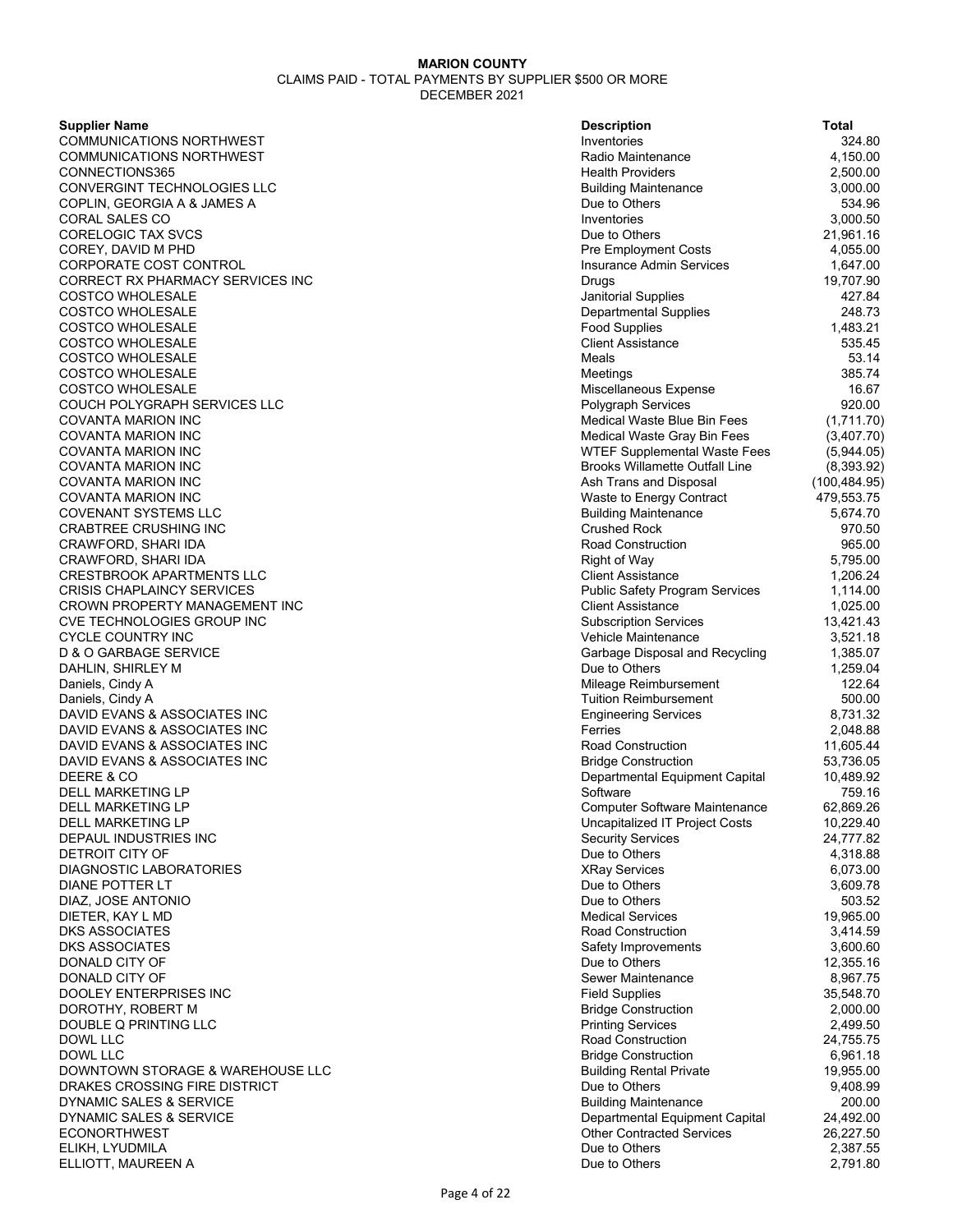**Supplier Name** 

EMERY & SONS CONSTRUCTION GROUP LLC **ERGOCENTRIC INC** ESTATE OF JARED MILLER ESTATE OF JULANNE WOOD EVANS, RONALD V & MEI-LAN EVERGREEN COURT TOWNHOMES LLC **EVERGREEN HOME LOANS** FAIRWAY DEVELOPMENT GROUP INC FASTENAL CO FASTENAL CO FERGUSON ENTERPRISES INC FERGUSON ENTERPRISES INC **FERRELL GAS** FIDELITY NATIONAL TITLE FIDELITY NATIONAL TITLE-01 FIRECOM Off Road Vehicles 2,821.68 FIRST AMERICAN TITLE CO FLUENCE AUTOMATION FLUENCE AUTOMATION FOPPO FOPPO Dues 2,100.00 FREEDOM COMMUNICATION TECHNOLOGIES INC FREIGHTLINER NORTHWEST G & S MACHINE INC **GALT FOUNDATION** GARMAN, KURT R & GARMAN, KARNA E **GARTEN SERVICES INC GARTEN SERVICES INC GARTEN SERVICES INC GARTEN SERVICES INC GARTEN SERVICES INC** GARTEN SERVICES INC **GARTEN SERVICES INC** GATES CITY OF GALL CONSERVED A STRUCK AND THE DUE TO DUE TO OTHERS AND STRUCK AND STRUCK A STRUCK AND STRUCK A **GATES RURAL FIRE DISTRICT** GAUTHIER, JOSEPHINE GENSCO INC Building Maintenance 5,365.00 **GEORGE FARMS LLC** GERBER, REX ALAN GERVAIS CITY OF **GERVAIS CITY OF GERVAIS SCHOOL DISTRICT #1** GESCHWILL FAMILY FARMS LLC Gibson, Amy M Meals 121.38 Gibson, Amy M GOODING, DIANE GRAINGER Inventories 1,111.51 GRAINGER Institutional Supplies 100.91 GRAINGER Departmental Supplies 121.20 GRAINGER Building Maintenance 436.28 GREAT WESTERN SWEEPING INC **GREYSTONE TACTICAL GUILD MORTGAGE** GUNTER, CARL W HALL, RONALD C & DONNA A HANSON, MATTHEW D & HANSON, JOHN H HARDEN PSYCHOLOGICAL ASSOCIATES PC HARMONY, JEFFERY C & JANICE L HARMONY, JEFFERY C & JANICE L HDR ENGINEERING INC **HENRY SCHEIN INC** Herrera, Maricela N (Natali) HILL, RUSSELL E HIV ALLIANCE HOERER, MARLAN B & LINDA C HOME DEPOT PRO-SUPPLYWORKS HOOD, MERLE J & SUSAN R HOUCK, JAMES E III

| <b>Description</b>               | Total              |
|----------------------------------|--------------------|
| Safety Improvements              | 162,083.24         |
| Small Office Equipment           | 3,518.14           |
| <b>Outstanding Checks</b>        | 6,814.34           |
| <b>Outstanding Checks</b>        | 1,985.04           |
| <b>Land Lease Private</b>        | 20,000.00          |
| <b>Road Construction</b>         | 500.00             |
| Due to Others                    | 3,084.37           |
| <b>Building Rental Private</b>   | 2,515.00           |
| Inventories                      | 10,677.98          |
| Parts                            | 6,266.75           |
| Pipe                             | 2,078.00           |
| <b>Building Maintenance</b>      | 6.06               |
| Propane                          | 3,975.66           |
| Due to Others                    | 1,523.05           |
| Due to Others                    | 572.75             |
| Off Road Vehicles                | 2,821.68           |
| Due to Others                    | 1,015.22           |
| Dept Equipment Maintenance       | 10,400.00          |
| Computer Software Maintenance    | 10,911.00          |
| FOPPO Dues                       | 2,100.00           |
| Departmental Equipment Capital   | 35,907.20          |
| Inventories                      | 756.71             |
| Remodels and Site Improvements   | 3,000.00           |
| <b>Temporary Staffing</b>        | 13,892.33          |
| Due to Others                    | 3,204.80           |
| Postage                          | 2,176.86           |
| Garbage Disposal and Recycling   | 1,623.70           |
| <b>Janitorial Services</b>       | 21,804.79          |
| <b>Mail Services</b>             | 15,304.20          |
| Document Disposal Services       | 4,165.00           |
| <b>Battery Recycling</b>         | 3,711.70           |
| <b>Fair Equipment Rentals</b>    | 17,426.21          |
| Due to Others                    | 578.61             |
| Due to Others                    | 6,952.55           |
| Due to Others                    | 6,259.49           |
| <b>Building Maintenance</b>      | 5,365.00           |
| Due to Others                    | 1,525.63           |
| Due to Others                    | 4,816.03           |
| Due to City of Gervais           | 946.50             |
| Due to Others                    | 85,247.48          |
| Due to Others                    | 308,409.38         |
| Due to Others                    | 796.67             |
| Meals                            | 121.38             |
| Lodging                          | 599.70             |
| Due to Others                    | 534.94             |
| Inventories                      | 1,111.51           |
| <b>Institutional Supplies</b>    | 100.91             |
| <b>Departmental Supplies</b>     | 121.20             |
| <b>Building Maintenance</b>      | 436.28             |
| <b>Other Contracted Services</b> | 14,585.34          |
| Uniforms and Clothing            | 3,690.16           |
| Due to Others                    | 726.96             |
| Due to Others<br>Due to Others   | 4,228.24           |
| Due to Others                    | 1,718.76<br>571.09 |
| <b>Pre Employment Costs</b>      | 4,305.00           |
| <b>Road Construction</b>         | 2,940.00           |
| <b>Right of Way</b>              | 3,260.00           |
| Safety Improvements              | 3,023.42           |
| <b>Medical Supplies</b>          | 550.35             |
| Mileage Reimbursement            | 779.52             |
| Due to Others                    | 900.00             |
| <b>Other Contracted Services</b> | 17,268.99          |
| Due to Others                    | 1,516.33           |
| <b>Janitorial Supplies</b>       | 3,443.42           |
| Due to Others                    | 3,599.65           |
| Due to Others                    | 6,531.65           |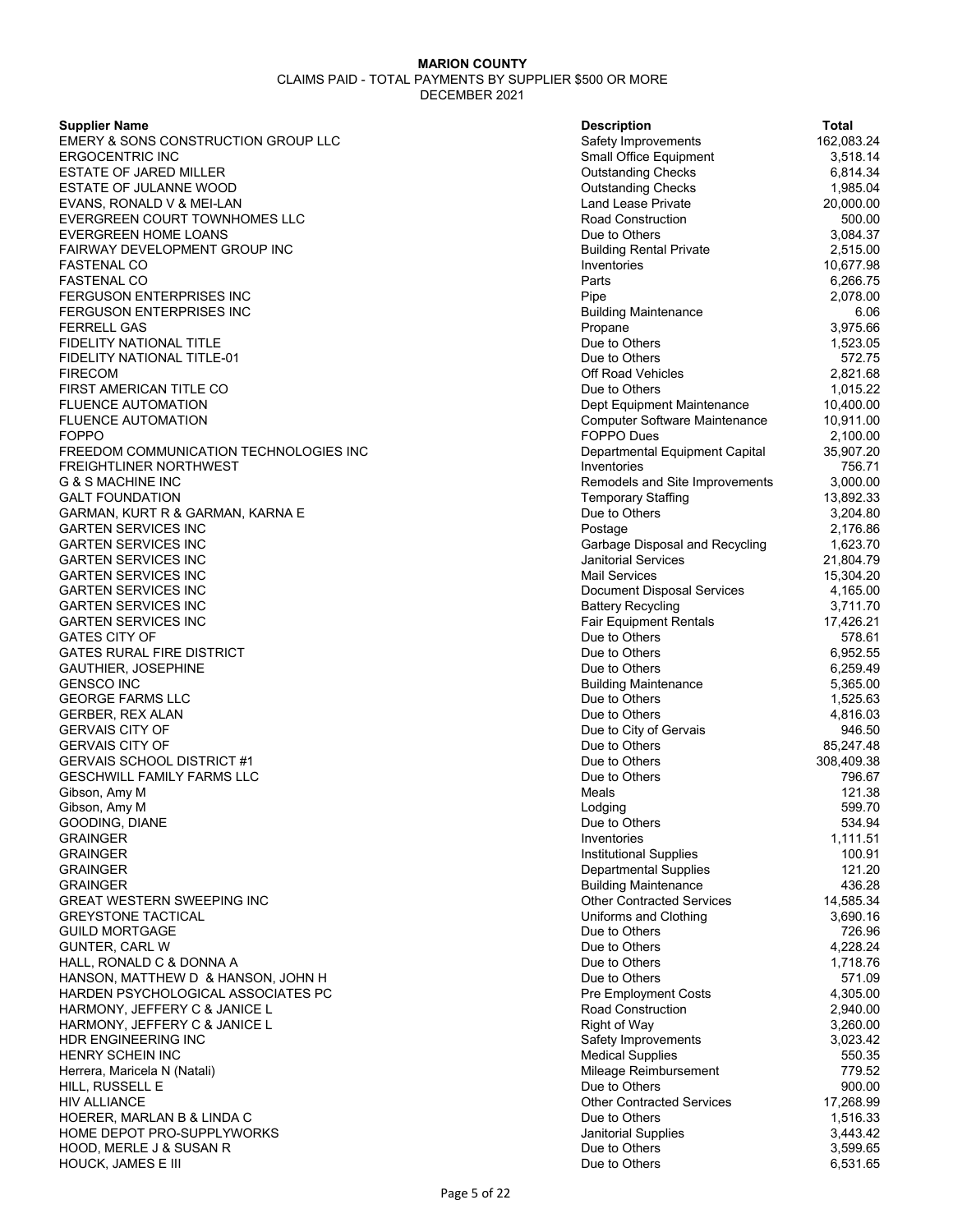**Supplier Name** 

HOWELL, MICHELLE L & RANDAL B HUBBARD CITY OF HUBBARD CITY OF HUBBARD RURAL FIRE DISTRICT HUD C/O NOVAD MGMT CONSULTING LLC HYB COUNSELING LLC **IDANHA CITY OF** IDANHA DETROIT RURAL FIRE PROTECTION DISTRICT **IDEA LEARNING GROUP** IFTC LLC Building Rental Private 1,150.00 **INK SPOT PRINTING** INNOVA NW Security Services 503.10 INSTRUMENT SALES & SERVICE INC **INTEGRITY LLC** INTERFACE NETWORK INC INTERNAL REVENUE SERVICE INTERNAL REVENUE SERVICE INTERNAL REVENUE SERVICE INTERNAL REVENUE SERVICE INTERNAL REVENUE SERVICE JAN H ENTERPRISES LLC JEFFERSON CITY OF JEFFERSON PARK & REC DISTRICT JEFFERSON RURAL FIRE PROTECTION DISTRICT JEFFERSON SCHOOL DISTRICT 14J Jensen, Annette M JENSEN, WAYNE H & JERRINE R **JET INDUSTRIES INC** JFF LAW LLC Legal Services 1,020.00 JOHN DEERE FINANCIAL JOHN DEERE FINANCIAL JOHN S THOMPSON TR JONAS, GABRIEL JONES, ANTHONY JUSTICE BENEFITS INC K & E ROCK PRODUCTS LLC KABAREC, PAUL L KAIROS NORTHWEST KAISER PERMANENTE KANTHACK, LEWIS D & SHIRLEY E KAREN ANN & VICTOR DANIEL KINTZ RT KARVANDI, KEVIN A & TANYA L KATHRYN A HARRIS LT KATHRYN S JENSEN RLT & CHRISTEN E N JENSEN RLT KAUFFMAN, ADRIAN S & ADRIAN S JR & TIMOTHY D KAUFMAN, GARY L & SUE KAY, DEBORAH L & SCOTT E KAY, THOMAS III & HUSTON, SUSAN K KEASEY, DAVID R & DOROTHY J KEEFE COMMISSARY NETWORK LLC KEEFE COMMISSARY NETWORK LLC KEESEE, RICHARD L KEETON, JOHN C & MARILYN A KEITH A & ANITA L MUNN LT KEIZER CITY OF KEIZER CITY OF KEIZER FIRE DISTRICT KEIZER OUTDOOR POWER EQUIP KEIZER OUTDOOR POWER EQUIP KEIZER OUTDOOR POWER EQUIP KEIZER OUTDOOR POWER EQUIP KELLAY, TIMOTHY RICHARD KELLER, MARK R & KAREN E KENNEN, SHELLEY C KENNETH W & DEBORAH L EICHLER RLT KENT, GLEN E & TAMMY RAE KENT, RYAN C & SABRINA J

| <b>Description</b>                                   | Total                  |
|------------------------------------------------------|------------------------|
| Due to Others                                        | 4,201.50               |
| Due to City of Hubbard                               | 757.30                 |
| Due to Others                                        | 103,141.28             |
| Due to Others                                        | 71,201.99              |
| Due to Others                                        | 8,529.43               |
| <b>Health Providers</b><br>Due to Others             | 2,450.00               |
| Due to Others                                        | 1,464.87               |
| Training                                             | 10,808.27<br>22,680.00 |
| <b>Building Rental Private</b>                       | 1,150.00               |
| <b>Printing Services</b>                             | 520.00                 |
| <b>Security Services</b>                             | 503.10                 |
| Inventories                                          | 1,096.28               |
| Due to Others                                        | 2,520.95               |
| <b>Other Contracted Services</b>                     | 151,196.17             |
| <b>Federal Income Tax Withheld</b>                   | 783,857.89             |
| Social Security Payable ER                           | 472,312.39             |
| Medicare Payable ER                                  | 113,487.65             |
| Social Security Payable EE                           | 472,312.39             |
| Medicare Payable EE                                  | 113,642.45             |
| <b>Crushed Rock</b>                                  | 3,543.10               |
| Due to Others                                        | 39,201.79              |
| Due to Others                                        | 14,657.20              |
| Due to Others                                        | 87,123.15              |
| Due to Others                                        | 310,819.86             |
| Mileage Reimbursement                                | 615.44                 |
| Due to Others                                        | 3,850.62               |
| <b>Building Maintenance</b><br><b>Legal Services</b> | 722.75                 |
| Inventories                                          | 1,020.00<br>3,194.05   |
| Vehicle Maintenance                                  | 27,794.72              |
| Due to Others                                        | 4,282.77               |
| Due to Others                                        | 2,300.17               |
| Due to Others                                        | 6,071.23               |
| Special Programs Other                               | 18,500.00              |
| <b>Crushed Rock</b>                                  | 5,952.15               |
| Due to Others                                        | 3,505.09               |
| <b>Health Providers</b>                              | 6,352.00               |
| <b>Laboratory Services</b>                           | 600.00                 |
| Due to Others                                        | 3,016.84               |
| Due to Others                                        | 648.14                 |
| Due to Others                                        | 580.61                 |
| Due to Others                                        | 593.14                 |
| Due to Others                                        | 1,162.25               |
| Due to Others<br>Due to Others                       | 560.19<br>1,591.35     |
| Due to Others                                        | 1,147.05               |
| Due to Others                                        | 1,554.48               |
| Due to Others                                        | 4,507.12               |
| <b>Institutional Supplies</b>                        | 2,874.34               |
| Drugs                                                | 342.79                 |
| Due to Others                                        | 1,892.84               |
| Due to Others                                        | 1,611.17               |
| Due to Others                                        | 580.24                 |
| Due to Others                                        | 905,676.19             |
| Training                                             | 5,130.00               |
| Due to Others                                        | 549,388.06             |
| Inventories                                          | 52.75                  |
| <b>Field Supplies</b>                                | 77.10                  |
| Small Departmental Equipment                         | 1,564.10               |
| Dept Equipment Maintenance                           | 276.60                 |
| Due to Others                                        | 2,521.81               |
| Due to Others                                        | 556.21                 |
| Due to Others                                        | 4,231.31               |
| Due to Others<br>Due to Others                       | 667.49<br>2,162.78     |
| Due to Others                                        | 588.70                 |
|                                                      |                        |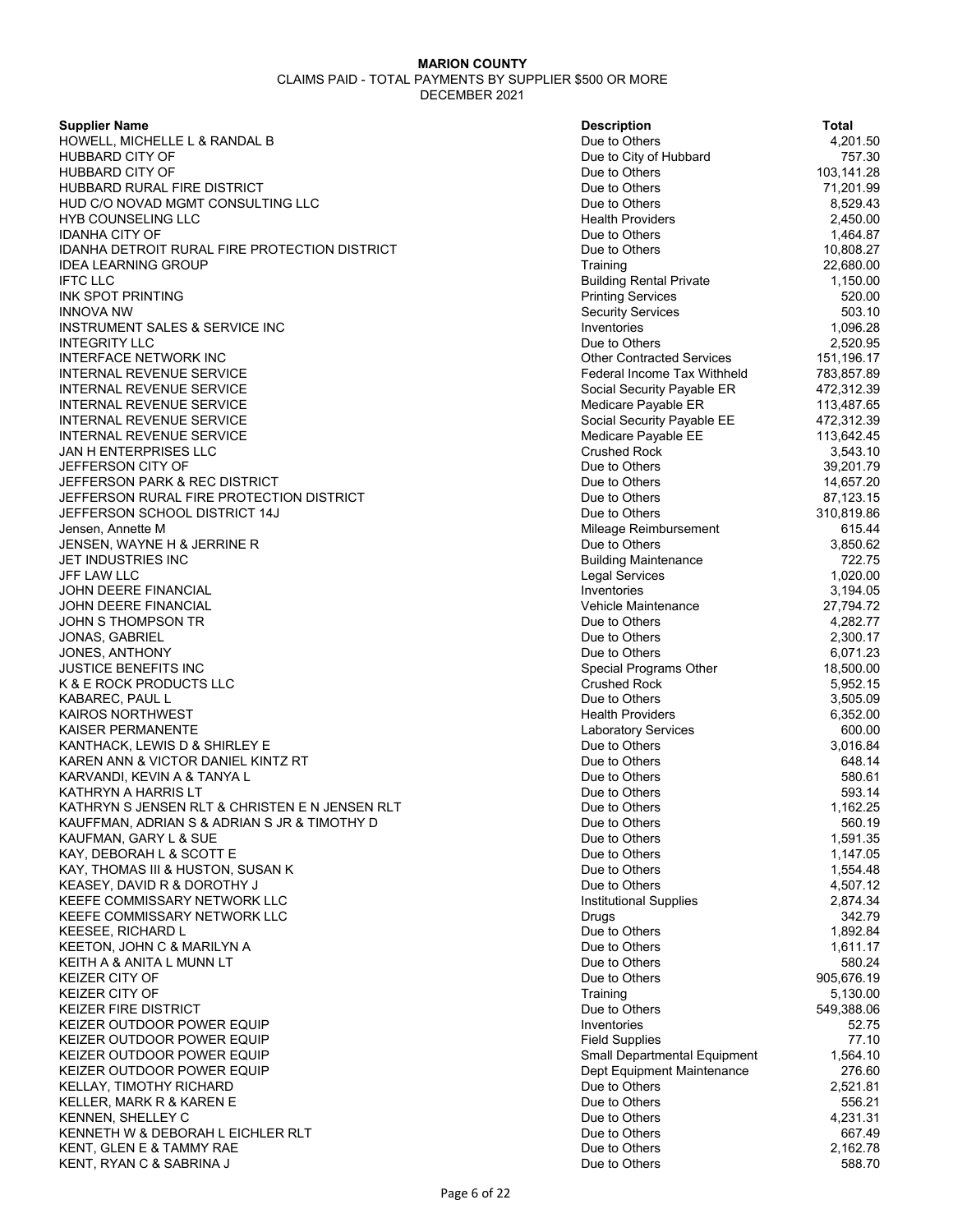| <b>Supplier Name</b>                                    | <b>Description</b>              | <b>Total</b> |
|---------------------------------------------------------|---------------------------------|--------------|
| KENT, RYAN C & SABRINA J-01                             | Due to Others                   | 552.04       |
| KERBS, ANDREW P & BAUGHMAN, TIM & CAROL                 | Due to Others                   | 669.54       |
| <b>KERR. ELISHEBA MARIE</b>                             | Due to Others                   | 1.533.81     |
|                                                         |                                 |              |
| KERSEY, T KEITH & ADENA Z                               | Due to Others                   | 561.25       |
| KETO, JEFFREY S & MICAH L                               | Due to Others                   | 980.15       |
| KEUDELL, LARRY K & JANICE E                             | Due to Others                   | 2,722.51     |
| KEVIN T LAFKY CLIENT TRUST ACCOUNT                      | <b>Liability Claims</b>         | 75,000.00    |
| KEYBANK NATIONAL ASSN                                   | Pre Tax HSA Contributions       | 19,975.14    |
| KEYBANK NATIONAL ASSN                                   | <b>Accounting Services</b>      | 95.47        |
| KEYBANK NATIONAL ASSN                                   | <b>County HSA Contributions</b> | 504.00       |
|                                                         |                                 |              |
| KHOURY DEVELOPMENT LLC                                  | <b>Building Rental Private</b>  | 13,082.78    |
| KING, DAVID S & JODY L                                  | Due to Others                   | 541.78       |
| KINTZ LT                                                | Due to Others                   | 2,801.74     |
| KIRK, BRANDON, P                                        | Due to Others                   | 937.24       |
| KIRKPATRICK, JAMES R & DEAN R                           | Due to Others                   | 1,424.72     |
| KITZHABER, JAMES A & PATRICIA A                         | Due to Others                   | 2,690.41     |
| KLAGGE, WILLIAM E & KATHY J                             | Due to Others                   | 663.62       |
|                                                         |                                 |              |
| KLUG, MELODY ANNE                                       | <b>Medical Services</b>         | 2,475.00     |
| KLUMB, KYLOR K                                          | Due to Others                   | 2,782.45     |
| KNOX, R SCOTT & KIMBERLY A                              | Due to Others                   | 3,136.47     |
| <b>KNUDSEN, SHARON</b>                                  | Due to Others                   | 1,101.44     |
| KNUTSON, AMY KATHLEEN                                   | Due to Others                   | 1,453.28     |
| KOEHLER, AVRIL & JACOB & CARELTON, JAMESCARLETON, JAMES | Due to Others                   | 541.78       |
|                                                         |                                 |              |
| KOEHLER, AVRIL & JACOB & CARLETON, JAMES                | Due to Others                   | 541.78       |
| KOFSTAD, KEVIN R & MARY E                               | Due to Others                   | 5,696.82     |
| KOIZUMI, SHIGERU & YASUE                                | Due to Others                   | 2,303.39     |
| KOLINSKI, JAMES ROBERT                                  | Due to Others                   | 1,063.60     |
| KORKOW, JERRY E & CHRISTINA                             | Due to Others                   | 1,714.11     |
| KOSMA AND MURPHY IRT                                    | Due to Others                   | 1,339.57     |
|                                                         |                                 |              |
| KOTTRE, ROBERT A & JOAN T                               | Due to Others                   | 1,266.72     |
| KOVALEV, VITALY & ANITA                                 | Due to Others                   | 917.95       |
| KOVALSKI, MICHAEL L                                     | Due to Others                   | 1,033.02     |
| KOVALSKI, SUE A                                         | Due to Others                   | 1,566.38     |
| KRAMER, GREGORY A & MOHR, MIA M                         | Due to Others                   | 1,358.76     |
| KRAVITZ, NATHANIEL                                      | <b>Medical Services</b>         | 7,250.00     |
| KRIS & CAROLYN GORSUCH FAM TR                           | Due to Others                   | 548.65       |
|                                                         |                                 |              |
| KROKOSKI, ROBERT & LINDA                                | Due to Others                   | 2,346.88     |
| <b>KROWDFIT INC</b>                                     | <b>Wellness Services</b>        | 1,228.50     |
| <b>KROWDFIT INC</b>                                     | <b>Subscription Services</b>    | 1,228.50     |
| KUENZI, CARSON                                          | Due to Others                   | 1,969.53     |
| KUENZI, LOWELL D & ESMERALDA B                          | Due to Others                   | 2,643.85     |
| LACEY, BARBARA L                                        | Due to Others                   | 719.29       |
|                                                         |                                 |              |
| LACEY, VERNON W & ANGELA K                              | Due to Others                   | 2,511.52     |
| LACKNER JRLT                                            | Due to Others                   | 4,466.98     |
| LADBURY ENTERPRISES LLC                                 | Due to Others                   | 815.56       |
| LADD, ERICH S & JAUNDRA J                               | Due to Others                   | 1,189.48     |
| LAITINEN, JAMES M                                       | Due to Others                   | 1,482.31     |
| LAMBERT, RAYMOND & ANGIE                                | Due to Others                   | 726.35       |
| <b>LAMONT LAW</b>                                       | Due to State Ct Conciliation    | 2,496.00     |
|                                                         |                                 |              |
| LANDMARK FORD INC                                       | Inventories                     | 551.12       |
| LANE, JASON L & MICHELLE A                              | Due to Others                   | 1,945.70     |
| LANHAM, RICHARD D & ARMENNE J                           | Due to Others                   | 1,417.64     |
| LAPHAM, SARAH A                                         | Due to Others                   | 1,154.26     |
| LARA, HELEN U                                           | Due to Others                   | 1,333.96     |
| LARA, MANUEL G & MARTINEZ, ZONIA S                      | Due to Others                   | 2,671.00     |
|                                                         |                                 |              |
| <b>LARRY G HARRINGTON TR</b>                            | Due to Others                   | 900.85       |
| LARSON, LEIF & LARSON, VICTORIA                         | Due to Others                   | 1,210.54     |
| LARSON, VICKIE M                                        | Due to Others                   | 689.76       |
| LATTA, ANNELLE M                                        | Due to Others                   | 1,119.05     |
| LATTA, PAUL                                             | Due to Others                   | 696.54       |
| LAURIE KNYTYCH GATLEY LT                                | Due to Others                   | 578.62       |
|                                                         |                                 |              |
| LAVINGER, CONNIE JO                                     | Due to Others                   | 3,046.19     |
| LAW OFFICE OF KATE HALL LLC                             | Due to State Ct Conciliation    | 1,200.00     |
| LAWRENCE & CYNTHIA MURPHY FAM TR                        | Due to Others                   | 1,666.44     |
| LAWRENCE, JERRY D & SALLY E                             | Due to Others                   | 2,371.38     |
| LAWRENCES AUTO PARTS INC                                | Inventories                     | 1,497.44     |
| LAWRENCES AUTO PARTS INC                                | <b>Field Supplies</b>           | 102.20       |
|                                                         |                                 |              |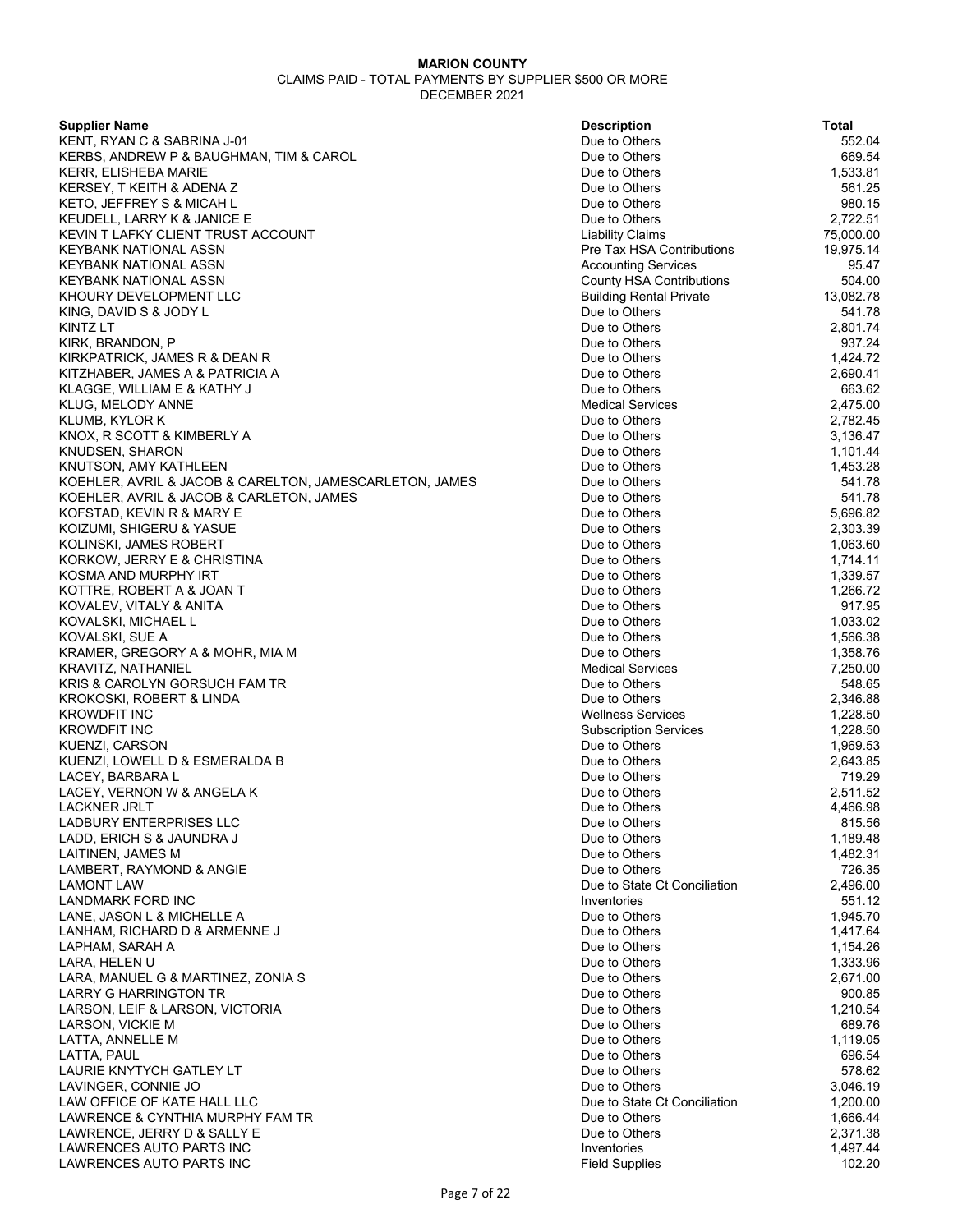| <b>Supplier Name</b>                                  | <b>Description</b>                   | <b>Total</b> |
|-------------------------------------------------------|--------------------------------------|--------------|
| LAWSON, SALLY                                         | Due to Others                        | 955.43       |
| LAYMAN, DAVID G                                       | Due to Others                        | 3,536.71     |
| LAYMAN, DAVID G & LESLEY K                            | Due to Others                        | 1,083.17     |
| LAYMAN, MICHAEL O & JESSICA L KEIFER                  | Due to Others                        | 6,887.97     |
| LEAGUE OF OREGON CITIES                               | <b>Printing Services</b>             | 917.75       |
| LEATHAM, DAVE                                         | Due to Others                        | 529.92       |
| LEDERER, LEIGHTON R & BRENDA J                        | Due to Others                        | 1,673.84     |
| LEGACY CONTRACTING INC                                | Ferries                              | 33,814.12    |
| LEGACY III FAM LP                                     | Due to Others                        | 11,104.44    |
| LEIGH, JEREMY                                         | Due to Others                        | 1,760.18     |
| LEIS, MARK S & CHERYL T                               | Due to Others                        | 2,027.01     |
| <b>LEMONS JRLT</b>                                    | Due to Others                        | 1,246.67     |
| LENTZ, LORAN T & JEAN E                               | Due to Others                        | 1,246.51     |
|                                                       | Due to Others                        |              |
| <b>LEONORA CUTSFORTH RLT</b>                          |                                      | 2,947.96     |
| LERETA                                                | Due to Others                        | 817.36       |
| LES SCHWAB TIRE CENTER                                | Inventories                          | 2,179.24     |
| LES SCHWAB TIRE CENTER                                | Vehicle Maintenance                  | 6,640.72     |
| <b>LESHER FAM RLT</b>                                 | Due to Others                        | 641.35       |
| LESLIE KYLE TR                                        | Due to Others                        | 582.53       |
| LEVEE, CHAUNCY W & HARRIET                            | Due to Others                        | 1,459.17     |
| <b>LEXISNEXIS</b>                                     | <b>Subscription Services</b>         | 1,182.90     |
| LEXISNEXIS RISK SOLUTIONS                             | <b>Computer Software Maintenance</b> | 1,485.26     |
| <b>LIBERTY HOUSE</b>                                  | <b>Social Services</b>               | 7,738.50     |
| <b>LIBERTY HOUSE</b>                                  | Witnesses                            | 2,339.10     |
| LIERMAN, RONALD L & PAMELA S                          | Due to Others                        | 1,609.12     |
| LILLIAN LINCOLN HOWELL TR                             | Due to Others                        | 1,459.60     |
| LILLIAN R HALSETH RLT                                 | Due to Others                        | 1,478.32     |
| LIND, JAMES H & LISA C P                              | Due to Others                        | 1,969.87     |
| LINDA ANN PELTIER TR                                  | Due to Others                        | 691.02       |
| LINDEANO LLC                                          | Due to Others                        | 4,696.03     |
| LINDEMANN, CHRIS                                      | Due to Others                        | 1,669.20     |
| LINN BENTON LINCOLN ESD                               | Due to Others                        | 44,808.37    |
| LIPPOLD, PETER & LIPPOLD, JOHN                        | Due to Others                        | 987.47       |
|                                                       |                                      | 3,519.81     |
| LITTLE NORTH FORK GROUP LLC                           | Due to Others                        |              |
| LLEWELLYN, MICHAEL K & TAMI L OLIVIERI                | Due to Others                        | 2,407.98     |
| LOBERG, LANCE MD                                      | <b>Medical Services</b>              | 14,500.00    |
| LOCUMTENENS.COM LLC                                   | <b>Medical Services</b>              | 48,420.81    |
| LOFTON, MATTHEW V & RACHEL A                          | Due to Others                        | 1,169.64     |
| LONGFELLOW, REX A & ALICE                             | Due to Others                        | 1,507.99     |
| LONGFELLOW, RYAN D & JENNIFER L                       | Due to Others                        | 1,728.10     |
| LONGVIEW FIBRE CO                                     | Due to Others                        | 1,330.92     |
| <b>LONGVIEW FIBRE COMPANY</b>                         | Due to Others                        | 630.55       |
| LONGVIEW TIMBERLANDS LLC                              | Due to Others                        | 143,957.06   |
| <b>LOOMIS</b>                                         | <b>Armored Car Services</b>          | 5,029.70     |
| LOOMIS-PRICE, LAWRENCE D & STEPHANIE                  | Due to Others                        | 2,282.33     |
| LOPEZ, MICHELANGELO                                   | <b>Youth Stipends</b>                | 1,018.38     |
| LOREN & SANDRA GRAVES JRLT                            | Due to Others                        | 1,319.11     |
| <b>LORENZ JRLT</b>                                    | Due to Others                        | 2,088.32     |
| LOUGHTON, ANTHONY W & CURTISS, KAREN G                | Due to Others                        | 631.01       |
| LOUX, LARRY L & LILLIAN E & WILDON, TERESA A          | Due to Others                        | 1,437.05     |
| LOVEBERG, LARRY C                                     | Due to Others                        | 15,544.39    |
| LOVEBERG, LARRY C & GLORIA J                          | Due to Others                        | 1,603.04     |
| LOWELL D & ELIZABETH R KUENZI QPR TR                  | Due to Others                        | 2,974.36     |
| LOWERY, MELTON I & ARIANNE R                          | Due to Others                        | 758.61       |
| LOYNES, RICHARD                                       | Due to Others                        | 1,672.76     |
|                                                       | Due to Others                        | 730.87       |
| LUCAS, PAIGE & BROWN, GREGORY<br>LUKE, TIMOTHY & DAWN |                                      |              |
|                                                       | Due to Others                        | 587.21       |
| LUKOSKI, GREGORY T & URFER, BETH ANN                  | Due to Others                        | 1,270.26     |
| LULAY, CHARLES D & LUCINDA K                          | Due to Others                        | 1,893.35     |
| LUNSKI PROPERTIES LLC                                 | Due to Others                        | 10,349.15    |
| LUNSKI, SCOTT & CALLIE J                              | Due to Others                        | 844.31       |
| LUTY, JEFFREY A MD                                    | <b>Medical Services</b>              | 4,515.00     |
| LUTZ, JERRET N                                        | Due to Others                        | 758.44       |
| LUTZ, PETER J & JOY M                                 | Due to Others                        | 554.07       |
| LYLE W CUTSFORTH LT                                   | Due to Others                        | 1,139.47     |
| LYON, REX & JULIE                                     | Due to Others                        | 516.71       |
| LYON, REX JR & JULIE                                  | Due to Others                        | 551.81       |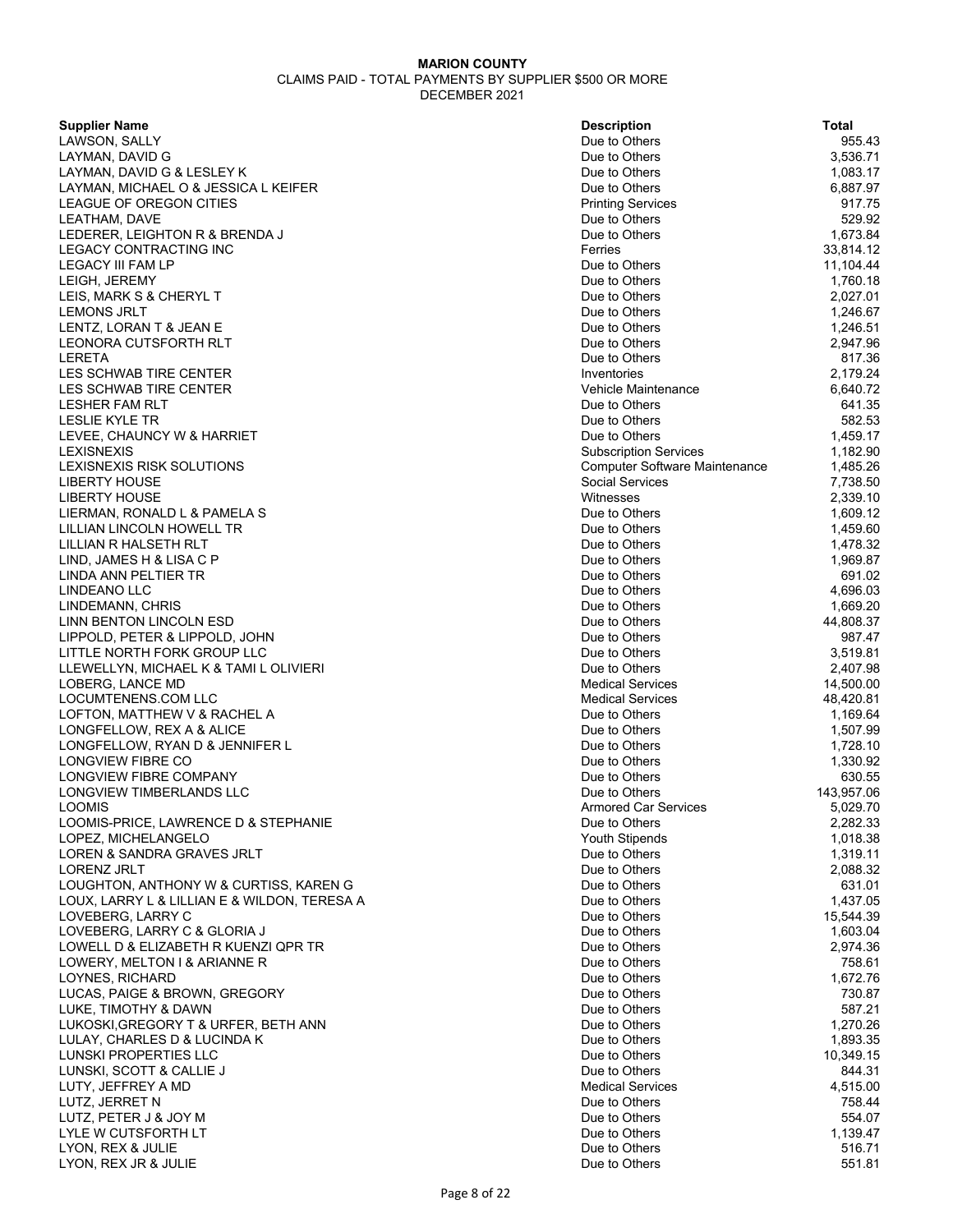| <b>Supplier Name</b>                                 | <b>Description</b>                | <b>Total</b> |
|------------------------------------------------------|-----------------------------------|--------------|
| MA, XIANGYING                                        | Due to Others                     | 5,089.88     |
| MACK, ARTHUR W & SUZANNA M                           | Due to Others                     | 1,006.41     |
| MADISON, CARL & GABRIELA                             | Due to Others                     | 577.87       |
| MADSEN, JUDITH L & BRETT A & ROSS W                  | Due to Others                     | 668.32       |
| MAISON, CAROL E                                      | Due to Others                     | 1,188.98     |
| MALLERY, ELIZABETH D                                 | Due to Others                     | 1,180.37     |
|                                                      |                                   |              |
| MALMSTROM, DONALD N JR                               | Due to Others                     | 3,883.44     |
| MALONE-DENTON, KARRY LYNN                            | Due to Others                     | 1,333.96     |
| MALSTROM, MICHAEL                                    | Due to Others                     | 4,725.61     |
| <b>MANNING, HENRY</b>                                | Due to Others                     | 542.96       |
| MANNING, MICHAEL L & SANDY                           | Due to Others                     | 14,285.33    |
| MARC NELSON OIL PRODUCTS INC                         | Inventories                       | 2,307.96     |
| MARC NELSON OIL PRODUCTS INC                         | Due to Others                     | 1,093.97     |
| <b>MARIE M STEWART RT</b>                            | Due to Others                     | 1,841.09     |
| MARILYN T HOWE NON-Q MARITAL TR                      | Due to Others                     | 1,886.35     |
| <b>MARION COUNTY DISTRICT ATTORNEY</b>               | Witnesses                         | 355.00       |
| <b>MARION COUNTY DISTRICT ATTORNEY</b>               | Witness Mileage Reimbursement     | 327.00       |
| <b>MARION COUNTY FIRE DISTRICT #1</b>                | Due to Others                     | 1,012,226.15 |
| MARION COUNTY JUVENILE EMPLOYEES ASSN                | <b>MCJEA Dues</b>                 | 1,320.00     |
|                                                      |                                   |              |
| <b>MARION COUNTY LAW ENFORCEMENT ASSN</b>            | <b>MCLEA Dues</b>                 | 11,890.00    |
| <b>MARION COUNTY TAX COLLECTOR</b>                   | Due to Others                     | 1,993.20     |
| <b>MARION ENVIRONMENTAL SERVICES INC</b>             | Hazardous Waste Disposal          | 510.20       |
| <b>MARION FORKS INVESTMENT INC</b>                   | Due to Others                     | 12,168.18    |
| MARION RESOURCE RECOVERY FACILITY LLC                | <b>Transfer Station Contracts</b> | 117,440.02   |
| <b>MARION SOIL &amp; WATER CONSERVATION DISTRICT</b> | Due to Others                     | 133, 187. 13 |
| MARK S & MARTHA M TRACY TR                           | Due to Others                     | 945.69       |
| MARKSON, JAIME N                                     | Due to Others                     | 1,649.41     |
| <b>MARR, JERRY</b>                                   | Due to Others                     | 582.52       |
| MARR, LARRY M & KATHLEEN I                           | Due to Others                     | 1,752.10     |
| MARR, MARTY JACK                                     | Due to Others                     | 930.37       |
| MARTIN, JOEL D & GENEVA                              | Due to Others                     | 986.29       |
| MARTINEZ, CARLOS & NIETO, NANCY B                    | Due to Others                     | 512.69       |
|                                                      | Due to Others                     | 3,949.82     |
| MARTINEZ, JORGE & MARIA G                            |                                   |              |
| MARTINEZ, JORGE-01                                   | Due to Others                     | 4,213.40     |
| MARVIN L & BARBARA G HAWES TR                        | Due to Others                     | 1,195.82     |
| MARY JOAN POSCH ST ETAL                              | Due to Others                     | 1,342.12     |
| MASK, JONATHAN & TALIA                               | Due to Others                     | 960.43       |
| MASON, MITCHELL T & MELISSA I                        | Due to Others                     | 1,026.65     |
| MATHERLY, KENNETH L & FLORENCE M                     | Due to Others                     | 574.91       |
| MATHEUS LUMBER COMPANY INC                           | Inventories                       | 43,691.45    |
| MATHEWS, JEDIDAH                                     | Due to Others                     | 1,087.39     |
| <b>MATTHIS LT</b>                                    | Due to Others                     | 1,681.73     |
| MAURER, HILLARY & PETERSON, PATRICK                  | Due to Others                     | 1,994.62     |
| <b>MAY M HARRIS LLC</b>                              | Due to Others                     | 3,312.58     |
| <b>MAYTA, BRIAN P</b>                                | Due to Others                     | 2,090.05     |
| MCCALL, DONALD M & LISA E                            | Due to Others                     | 523.53       |
| MCCAMMON, MICHAEL & MARY                             | Due to Others                     | 2,837.88     |
| MCCLAIN, BENJAMIN H                                  | Due to Others                     | 2,523.37     |
| MCCLAIN, IVAN & KATHY                                | Due to Others                     | 650.07       |
| MCCLELLAND, MARK D                                   | Due to Others                     | 622.41       |
|                                                      |                                   |              |
| MCCONNELL, CHARLES H & KATHLEEN E                    | Due to Others                     | 1,222.02     |
| <b>MCCOY FREIGHTLINER</b>                            | Vehicle Maintenance               | 2,150.48     |
| MCCRACKEN, ELIZABETH                                 | Due to Others                     | 681.42       |
| MCDONALD'S                                           | Due to Others                     | 2,662.25     |
| MCDOUGALL, JAMES A & LINDSEY                         | Due to Others                     | 998.73       |
| MCDOWELL FAMILY CABIN LLC                            | Due to Others                     | 1,526.38     |
| MCDOWELL, FRANKLIN & MAXINE D                        | Due to Others                     | 1,560.57     |
| MCELDOWNEY, CRAIG A & AMBER                          | Due to Others                     | 1,177.02     |
| MCGAUGHY, LANE C                                     | Due to Others                     | 1,387.42     |
| MCGILCHRIST URBAN RENEWAL                            | Due to Others                     | 100,836.77   |
| MCGUIRE, STEPHEN A & DIANA K                         | Due to Others                     | 1,001.59     |
| MCKAY, KAREN L & WOLF, EDWARD C                      | Due to Others                     | 1,228.04     |
| MCKEOWN, ROBERT III                                  | Due to Others                     | 2,717.02     |
| MCKIE, KIMBERLY                                      | Due to Others                     | 1,376.75     |
|                                                      | Due to Others                     | 1,359.41     |
| MCLAUCHLIN, ERIC J & SUSAN D                         |                                   |              |
| <b>MCLAUGHLIN LT</b>                                 | Due to Others                     | 1,355.06     |
| MCMANUS, MARGARET THERESA                            | Due to Others                     | 1,070.06     |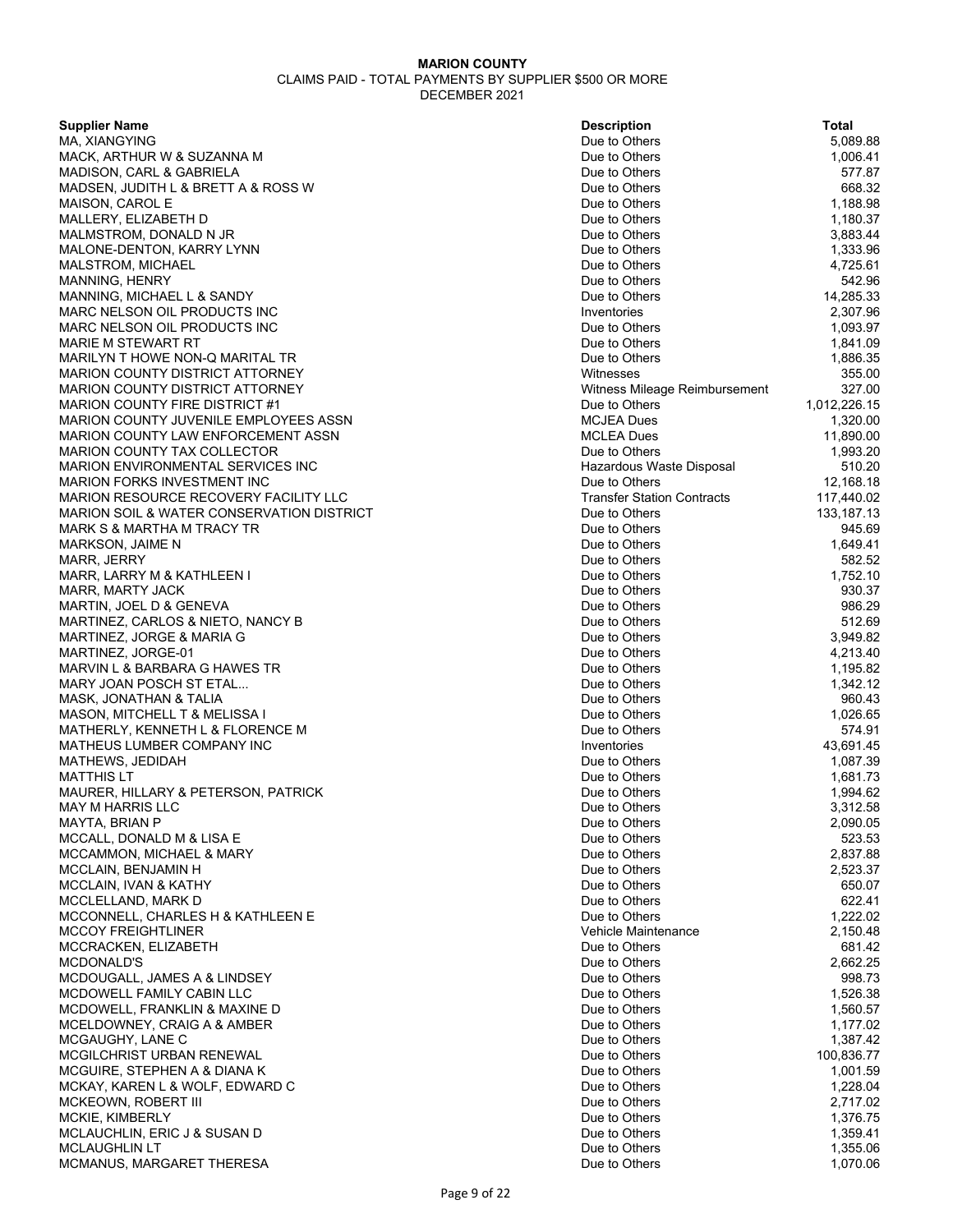| <b>Supplier Name</b>                              | <b>Description</b>               | Total      |
|---------------------------------------------------|----------------------------------|------------|
| MCMILLEN, C MICHAEL & PATRICIA S                  | Due to Others                    | 7,369.95   |
| MCNALLY, KEVIN C & KAYE L                         | Due to Others                    | 1,570.59   |
| MCNEMEE, TODD E & SAN JUANITA                     | Due to Others                    | 3,676.16   |
| MCPARLAND, JAMIE L & MARTIN, JENNIFER L           | Due to Others                    | 643.34     |
| <b>MDS PROPERTIES LLC</b>                         | Due to Others                    | 1.001.17   |
| MEAD, MICHAEL D & MARIE L-01                      | Due to Others                    | 830.13     |
| <b>MEADER FAM TR</b>                              | Due to Others                    | 635.65     |
| MEDURI, CYNTHIA E                                 | Due to Others                    | 9,260.00   |
| MEHAMA RIVER PROPERTY LLC                         | Due to Others                    | 1,819.72   |
| MEISSNER, ROBERT W                                | Due to Others                    | 3,134.19   |
| <b>MELBY, RICHARD W &amp; PAMELA J</b>            | Due to Others                    | 1,993.85   |
| MELTON, CHRISTOPHER A & ASHLEY G                  | Due to Others                    | 1,540.56   |
| <b>MERCK, HARLEY &amp; WELLS, KYRSTIN E</b>       |                                  | 848.29     |
|                                                   | Due to Others                    | 2,276.62   |
| MERTES, JULIE                                     | Due to Others                    |            |
| <b>METLIFE</b>                                    | Vol Home and Auto Insurance      | 1,356.49   |
| METROPRESORT INC                                  | Postage                          | 558.66     |
| METROPRESORT INC                                  | <b>Mail Services</b>             | 834.18     |
| METZGER, DEAN                                     | Due to Others                    | 2,119.82   |
| MFD COMMUNITIES RES CTR                           | Due to Others                    | 4,977.23   |
| MICHAEL D PATTERSON & TONILYN M COLE LT           | Due to Others                    | 1,492.56   |
| MICHAEL G & DAWN M LEUPITZ RLT                    | Due to Others                    | 717.81     |
| MICHAEL L ROANTREE FAM TR                         | Due to Others                    | 1,473.81   |
| MICHAEL, ERLYN                                    | Due to Others                    | 569.01     |
| MID-WILLAMETTE VALLEY COG                         | <b>Temporary Staffing</b>        | 6,847.76   |
| MID-WILLAMETTE VALLEY COG                         | Dues and Memberships             | 27,161.00  |
| MID-WILLAMETTE VALLEY COMMUNITY ACTION AGENCY INC | <b>Social Services</b>           | 8,333.33   |
| MID-WILLAMETTE VALLEY CRC                         | <b>Cable Access Services</b>     | 12,973.52  |
| MIKE G & SUSAN C SHEETS TRUST                     | Due to Others                    | 714.23     |
| MIKOLAS, ATTILA L & NANCY A                       | Due to Others                    | 2,076.32   |
| MILEY, SAMANTHA & ETHAN                           | Due to Others                    | 754.10     |
| MILEY, WAYNE L & KATHLEEN M                       | Due to Others                    | 626.97     |
| MILL CITY AUTO SERVICES LLC                       | Due to Others                    | 2,623.32   |
| MILL CITY CITY OF                                 | Due to Others                    | 9,450.83   |
| MILL CITY COTTAGES LLC                            | Due to Others                    | 2,958.69   |
| MILL CITY FIRE DISTRICT                           | Due to Others                    | 5,577.58   |
|                                                   |                                  |            |
| MILL CREEK URBAN RENEWAL                          | Due to Others                    | 157,229.32 |
| MILLER DRAINAGE DISTRICT                          | Due to Others                    | 957.29     |
| MILLER, JAMES F                                   | <b>Medical Services</b>          | 15,750.00  |
| MILLER, JOHN B                                    | Due to Others                    | 756.06     |
| MILLER, JOLENE                                    | <b>Outstanding Checks</b>        | 10,847.86  |
| MILLER, LAURA A                                   | Due to Others                    | 996.20     |
| MILLER, WALTER R & SALLY N                        | Due to Others                    | 1,033.14   |
| MILLICAN, MARTHA                                  | Due to Others                    | 623.60     |
| MILLS, DENNIS B & PHYLLIS A                       | Due to Others                    | 2,760.24   |
| MILLS, ROBERTA A                                  | Due to Others                    | 540.48     |
| MINNY, CAISSY & JOSHUA                            | Due to Others                    | 883.72     |
| MINTEN, STEVEN L & DEBRA K                        | Due to Others                    | 1,907.58   |
| MIRIAM JEANNE DAVID LT                            | Due to Others                    | 1,066.82   |
| MISCHEL, RUTH A & DAVID                           | Due to Others                    | 1,563.42   |
| MISSION XYZ LLC                                   | Due to Others                    | 4,790.41   |
| MITCHELL, GEORGE B (LE) & LENABEL (LE)            | Due to Others                    | 1,576.94   |
| MITCHELL, RICHARD L & KAREN T                     | Due to Others                    | 977.63     |
| MITCHELL, ROY A                                   | Due to Others                    | 1,263.24   |
| MJ COUNSELING & CONSULTING                        | <b>Consulting Services</b>       | 1,840.00   |
| <b>MMSGS</b>                                      | <b>Medical Supplies</b>          | 2,731.15   |
| MOBERG, DAVID W & MARLA K                         | Due to Others                    | 531.48     |
| MOBERG, RANDY A & MICHCHIEL K                     | Due to Others                    | 3,054.55   |
| MOBERG, WANDA & RANDY A & GARY A                  | Due to Others                    | 721.90     |
| MODA HEALTH PLAN INC                              | Dental Insurance Premiums        | 91,480.70  |
| MODERN BUILDING SYSTEMS INC                       | Building Rental Private          | 1,357.70   |
| <b>MOLLY J GORGER TR</b>                          | Due to Others                    | 1,444.34   |
|                                                   |                                  |            |
| MOLODYH, GABRIEL                                  | Due to Others                    | 10,962.34  |
| <b>MONITOR FIRE DISTRICT</b>                      | Due to Others                    | 1,995.20   |
| <b>MONTE CRISTO PROPERTIES LLC</b>                | Due to Others                    | 615.88     |
| <b>MONTES FAM TR</b>                              | Due to Others                    | 1,667.75   |
| MOORS, EVELYN D N                                 | Due to Others                    | 1,718.45   |
| MOREHEAD, JUDITH A                                | <b>Other Contracted Services</b> | 1,200.00   |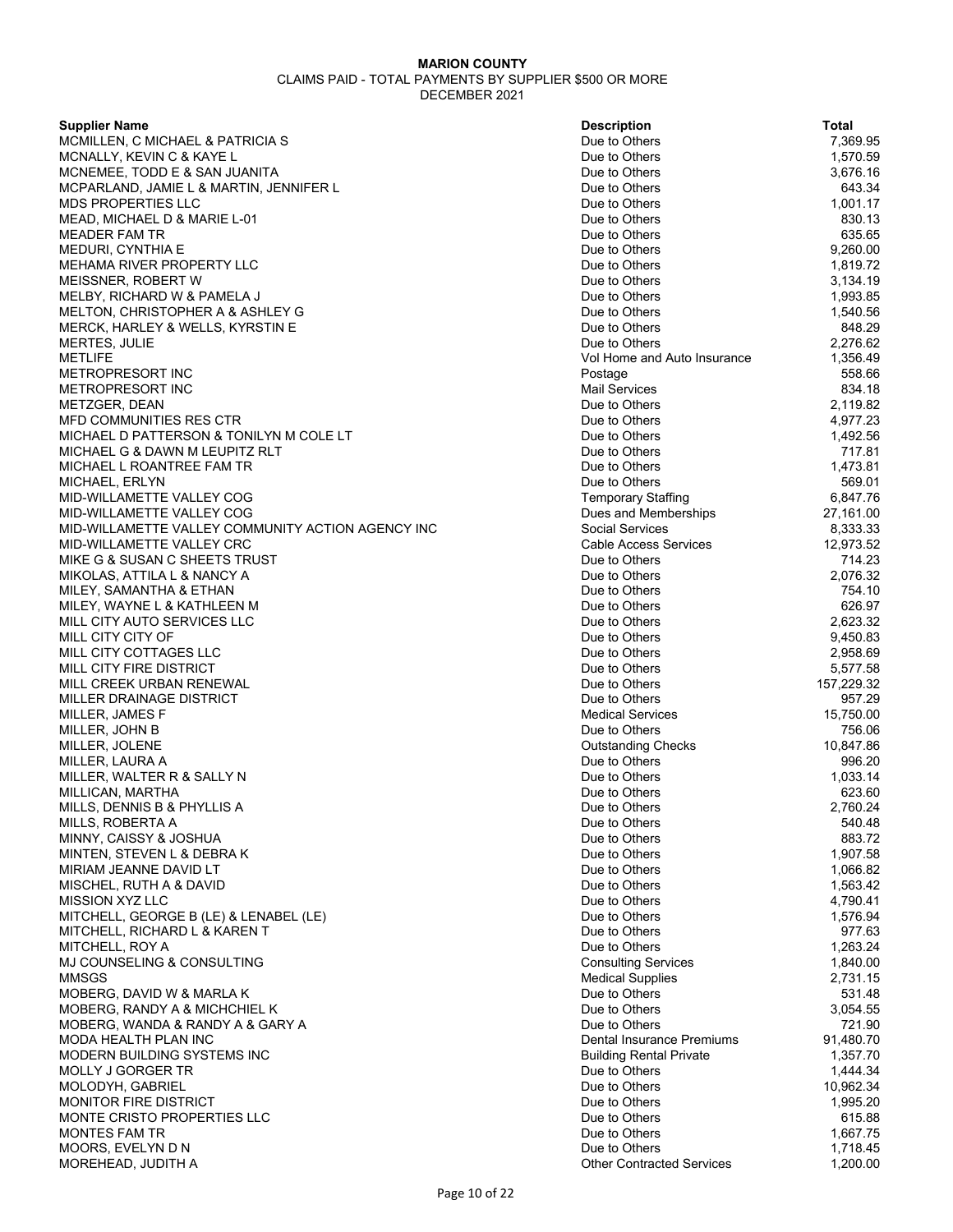| <b>Supplier Name</b>                                                 | <b>Description</b>                                | <b>Total</b>         |
|----------------------------------------------------------------------|---------------------------------------------------|----------------------|
| MORGAN, PATRICIA A                                                   | Due to Others                                     | 1,697.90             |
| MORGAN, RICHARD L & DEBRA L                                          | Due to Others                                     | 1,344.95             |
| <b>MORREIRA FAM TR</b>                                               | Due to Others                                     | 1,934.57             |
| <b>MORREIRA FAM TR-01</b>                                            | Due to Others                                     | 614.00               |
| MORREIRA, GEORGE G JR & SHERYL                                       | Due to Others                                     | 2,028.50             |
| <b>MORRIS FAM TR</b>                                                 | Due to Others                                     | 635.46               |
| <b>MORRIS, ARRIN &amp; CRYSTAL</b>                                   | Due to Others                                     | 657.73               |
| MORRIS, DAVID M & LINDA M                                            | Due to Others                                     | 1,487.76             |
| MORRIS, EDWARD J JR                                                  | Due to Others                                     | 2,045.21             |
| MORRIS, FRANK D & IRENE L                                            | Due to Others                                     | 1,216.71             |
| MORRIS, JUDY                                                         | Due to Others                                     | 949.89               |
| MORRIS, R BRUCE & MARY E & WHITE, CLAIRE                             | Due to Others                                     | 1,224.95             |
| MOSS ADAMS LLP                                                       | <b>Audit Services</b>                             | 7,500.00             |
| <b>MOTION &amp; FLOW CONTROL PRODUCTS INC</b>                        | Inventories                                       | 457.30               |
| <b>MOTION &amp; FLOW CONTROL PRODUCTS INC</b>                        | Parts                                             | 1,176.54             |
| <b>MOTION &amp; FLOW CONTROL PRODUCTS INC</b>                        | Vehicle Maintenance                               | 695.25               |
| MOTT, KENNETH E & HYON HUI                                           | Due to Others                                     | 3,525.68             |
| <b>MOUNTAIN RIVER PROPERTIES LLC</b>                                 | Due to Others                                     | 3,064.93             |
| MOYLE, DENISE & MARK                                                 | Due to Others                                     | 927.94               |
| <b>MRKANSKY LLC</b>                                                  | Due to Others                                     | 3,065.07             |
| MT ANGEL CITY OF                                                     | Due to City of Mt Angel                           | 175.09               |
| MT ANGEL CITY OF                                                     | Due to Others                                     | 98,089.98            |
| MT ANGEL CITY OF                                                     | <b>Structural Permits</b>                         | 42.00                |
| MT ANGEL FIRE DISTRICT                                               | Due to Others                                     | 54,052.71            |
| MT ANGEL SCHOOL DISTRICT #91                                         | Due to Others                                     | 230,565.81           |
| MT HOREB BAPTIST CHURCH                                              | Due to Others                                     | 529.83               |
| MT4D LLC                                                             | Due to Others                                     | 784.04               |
| <b>MTS INTEGRATRAK INC</b>                                           | <b>Telephone Equipment</b>                        | 3,600.00             |
| <b>MTS INTEGRATRAK INC</b>                                           | Uncapitalized IT Project Costs                    | 2,920.00             |
| MUD SLOUGH WETLAND MITIGATION BANK                                   | <b>Bridge Construction</b>                        | 53,550.00            |
| MULTNOMAH EDUCATION SRVC DIST                                        | <b>Other Contracted Services</b>                  | 620.00               |
| MUNCH, JOSEPH & JOSLIN, CHRISTOPHER & KATHARINE                      | Due to Others                                     | 706.88               |
| MUNGER FAM LT                                                        | Due to Others                                     | 1,612.22             |
| MUNGER, NICHOLAS A & ANNIE O                                         | Due to Others                                     | 1,517.35             |
| MURPHY, ERIN M                                                       | Due to Others                                     | 1,765.27             |
| MURPHY, MICHAEL J                                                    | Due to Others                                     | 588.52               |
| MURPHY, SAM D                                                        | Due to Others                                     | 721.77               |
| MURRAY, DALE & BETH E                                                | Due to Others                                     | 687.75               |
| MURRAY, PATRICK & RHONDA                                             | Due to Others                                     | 4,789.40             |
| MURRAY, TERESA M & MICHAEL A                                         | Due to Others                                     | 586.35               |
| MURRAYSMITH INC                                                      | <b>Engineering Services</b>                       | 3,625.00             |
| MUSCUTT, MARK L & LORIK                                              | Due to Others                                     | 1,713.09             |
| <b>MYRON D SHENK TR</b>                                              | Due to Others                                     | 670.22               |
| MYRON, DON L                                                         | Due to Others                                     | 1,147.35             |
| <b>MYTHICS INC</b>                                                   | Computer Hardware Maintenance                     | 1,073.06             |
| <b>MYTHICS INC</b>                                                   | <b>Computer Software Maintenance</b>              | 45,199.51            |
| NAPIER, REBECCA L                                                    | Due to Others                                     | 1,400.34             |
| NATHAN, JO A & LA FRENIER, ANGELA K & BYRNE, KIM R                   | Due to Others                                     | 1,147.30             |
| NATIONAL INTERPRETING SERVICE INC                                    | Interpreters and Translators                      | 630.00               |
| NATIONAL VETERINARY ASSOCIATES                                       | Due to Others                                     | 3,444.69             |
| NATIONS ESCROW SVCS OF OR INC-01                                     | Due to Others                                     | 1,174.52             |
| NAYAR CONSTRUCTION LLC                                               | Due to Others                                     | 1,380.86             |
| NAYLOR. LOIS M                                                       | Due to Others                                     | 3,645.05             |
| NEAL, JENNIE L                                                       | Due to Others                                     | 972.14               |
| NELSON, VAUGHN W & SANDRA A                                          | Due to Others                                     | 2,934.51             |
| NELSON, WILLIAM D                                                    | Due to Others                                     | 1,478.06             |
| NEMNICH, JOHN S & ARLAS K                                            | Due to Others                                     | 1,748.41             |
| NET TRANSCRIPTS INC                                                  | <b>Other Contracted Services</b><br>Due to Others | 525.36               |
| NEWELL, MARK V & MORTENSON, DOROTHY C-01<br>NEWMAN, JEFFREY & BROOKE | Due to Others                                     | 4,131.60             |
|                                                                      |                                                   | 3,014.49             |
| NIEBEL, PETER J & WINONA M<br>NIELSEN, ANDREW & DORR, BRIANNA        | Due to Others<br>Due to Others                    | 1,194.63<br>2,030.87 |
| NIELSEN, DENNIS C & DIANE M                                          | Due to Others                                     | 721.24               |
| NITTINGER LT                                                         | Due to Others                                     | 2,087.74             |
| NOICE, PATTY C                                                       | Due to Others                                     | 651.03               |
| NOLEN, JOAN & CLAY H                                                 | Due to Others                                     | 2,161.08             |
| NORDMO, ERICK J & STACEY L                                           | Due to Others                                     | 1,190.19             |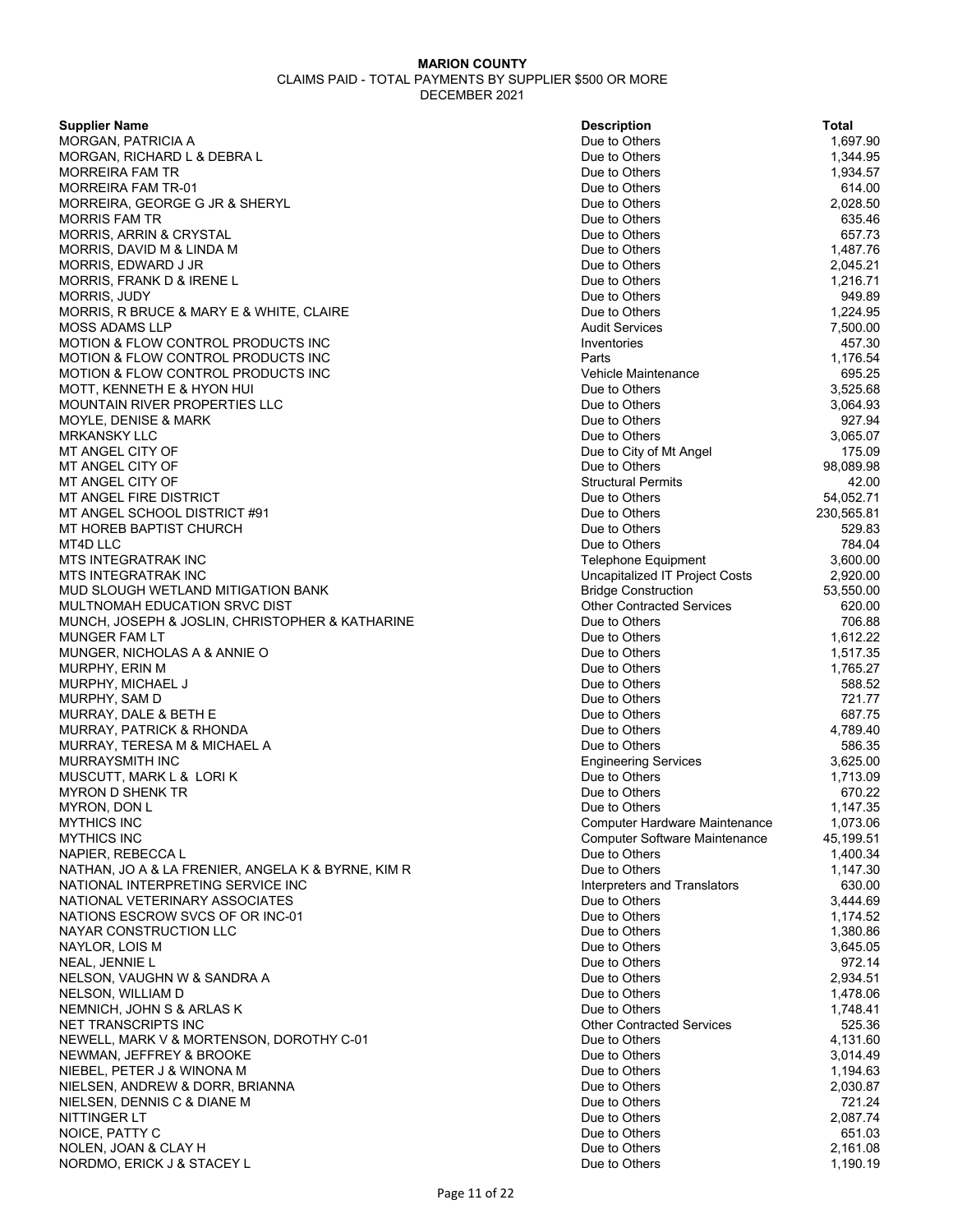**Supplier Name** 

NORMAN LYLE BAKER LT & SUSAN C BAKER LT NORTH GATEWAY URBAN RENEWAL NORTH MARION SCHOOL DISTRICT #15 NORTH SANTIAM SCHOOL DISTRICT #29J NORTHWEST INVESTMENTS UNLIMITED CORP NORTHWEST MECHANICAL NORTHWEST NATURAL GAS CO NORTHWEST PUMP & EQUIPMENT CO NORTHWEST REAL ESTATE CAPITAL CORP NOVAD MGMT CONSULTING LLC NW TIMBER HOLDINGS LLC O A C E S Dues and Memberships 2,900.00 O S A C A Conferences 2,400.00 O'DELL, CARRIE SUE & STILES, LORREN D O'DELL, CARRIE SUE & STILES, LORREN D-01 O'DELL, ROBERT H & ROBERTA S ODOM, DAVID G & DUE, TERI L O'DONNELL FAM TR O'DONNELL, PAUL O'DONNELL, PAUL J & CHONA A OHRT, NATHAN L & SHAYNA M O'LEARY, LESLEY KAREN OLIVER, JULIA A OLSON, IRVIN D & LEOTA F OLSON, JULIE & TOBEY, MATTHEW S & LISA M LOUCKS ONE CALL CONCEPTS INC ONE CALL CONCEPTS INC ONPLAN CONSULTING ONPLAN CONSULTING OPAGER, MARGARET L OPTIONS COUNSELING & FAMILY SERVICES OREGON CHARTER ACADEMY OREGON CORRECTIONS ENTERPRISES OREGON DEPT OF HUMAN SERVICES OREGON DEPT OF HUMAN SERVICES OREGON DEPT OF HUMAN SERVICES OREGON DEPT OF JUSTICE OREGON DEPT OF REVENUE OREGON DEPT OF REVENUE OREGON DEPT OF REVENUE OREGON DEPT OF REVENUE OREGON DEPT OF REVENUE OREGON DEPT OF REVENUE OREGON DEPT OF REVENUE OREGON DEPT OF REVENUE OREGON DEPT OF TRANSPORTATION OREGON DEPT OF TRANSPORTATION OREGON DEPT OF TRANSPORTATION OREGON DEPT OF TRANSPORTATION OREGON DEPT OF TRANSPORTATION OREGON FARM BUREAU FEDERATION OREGON FOSTER PARENT ASSN OREGON GOVERNMENT ETHICS COMMISSION OREGON HEALTH AUTHORITY OREGON LOCK & ACCESS INC OREGON LOCK & ACCESS INC OREGON NURSES ASSN OREGON ST DEPT OF CONSUMER & BUSINESS SVCS OREGON ST DEPT OF CONSUMER & BUSINESS SVCS OREGON STATE DEPT OF ADMIN SERVICES OREGON STATE DEPT OF ADMIN SERVICES OREGON STATE DEPT OF ADMIN SERVICES OREGON STATE DEPT OF ENV QUALITY OREGON STATE DEPT OF FORESTRY OREGON STATE HOSPITAL OREGON STATE POLICE OREGON STATE UNIVERSITY

| <b>Description</b>                                                | Total                |
|-------------------------------------------------------------------|----------------------|
| Due to Others                                                     | 1,472.98             |
| Due to Others                                                     | 360,368.80           |
| Due to Others                                                     | 615,787.59           |
| Due to Others                                                     | 731,677.42           |
| Due to Others                                                     | 1,377.73             |
| Dept Equipment Maintenance                                        | 1,442.19             |
| <b>Natural Gas</b>                                                | 20,258.55            |
| <b>Subscription Services</b>                                      | 6,900.00             |
| <b>Building Rental Private</b><br>Due to Others                   | 3,900.00<br>2,918.89 |
| Due to Others                                                     | 4,621.79             |
| Dues and Memberships                                              | 2,900.00             |
| Conferences                                                       | 2,400.00             |
| Due to Others                                                     | 606.34               |
| Due to Others                                                     | 526.47               |
| Due to Others                                                     | 935.34               |
| Due to Others                                                     | 1,803.47             |
| Due to Others                                                     | 4,172.24             |
| Due to Others                                                     | 834.58               |
| Due to Others                                                     | 4.018.29             |
| Due to Others                                                     | 2,758.74             |
| Due to Others                                                     | 653.31               |
| Due to Others                                                     | 5,871.22             |
| Due to Others                                                     | 1,664.13             |
| Due to Others                                                     | 864.35               |
| <b>Other Contracted Services</b>                                  | 486.00               |
| Miscellaneous Expense                                             | 24.00                |
| <b>Other Contracted Services</b>                                  | 35.346.00            |
| <b>Computer Software Capital</b>                                  | 24,854.00            |
| Due to Others                                                     | 5,676.51             |
| <b>Health Providers</b>                                           | 4,877.50             |
| Due to Others                                                     | 3,208.46             |
| Small Office Equipment                                            | 1,342.00             |
| Domestic Violence                                                 | 2,450.00             |
| <b>Medicaid Fees</b>                                              | 16,220.24            |
| <b>Laboratory Services</b>                                        | 247.40               |
| Wage Attachment                                                   | 11,824.28            |
| State Income Tax Withheld                                         | 518,556.51           |
| <b>State Assessments</b>                                          | 53,594.60            |
| State Police                                                      | 7,596.53             |
| Weighmaster                                                       | 17,672.05            |
| <b>State LEMLA</b>                                                | 34.00                |
| <b>State Court Facilities Account</b>                             | 46.00                |
| Due to Others<br><b>Accounting Services</b>                       | 167.83               |
|                                                                   | 250.00<br>199.74     |
| <b>Traffic Signal Electricity</b><br><b>Subscription Services</b> | 57.30                |
| <b>Other Contracted Services</b>                                  | 6,164.08             |
| <b>Traffic Signal Maintenance</b>                                 | 452.68               |
| Other Investigations                                              | 35.85                |
| <b>Building Rental Private</b>                                    | 7,660.01             |
| Due to Others                                                     | 1,027.00             |
| Dues and Memberships                                              | 1,251.33             |
| <b>Match Payments</b>                                             | 3,226.58             |
| <b>Departmental Supplies</b>                                      | 2,512.18             |
| Remodels and Site Improvements                                    | 1,229.77             |
| ONA Dues                                                          | 744.52               |
| <b>Structural Permits</b>                                         | 15,731.61            |
| Device Licenses                                                   | 1,366.40             |
| Postage                                                           | 3,482.88             |
| <b>Mail Services</b>                                              | 17,814.33            |
| Motor Pool Mileage                                                | 13,452.31            |
| <b>Structural Permits</b>                                         | 10,100.00            |
| Due to Others                                                     | 28,318.91            |
| <b>Building Rental Private</b>                                    | 8,000.00             |
| Other Investigations                                              | 1,065.00             |
| <b>Other Contracted Services</b>                                  | 39,957.09            |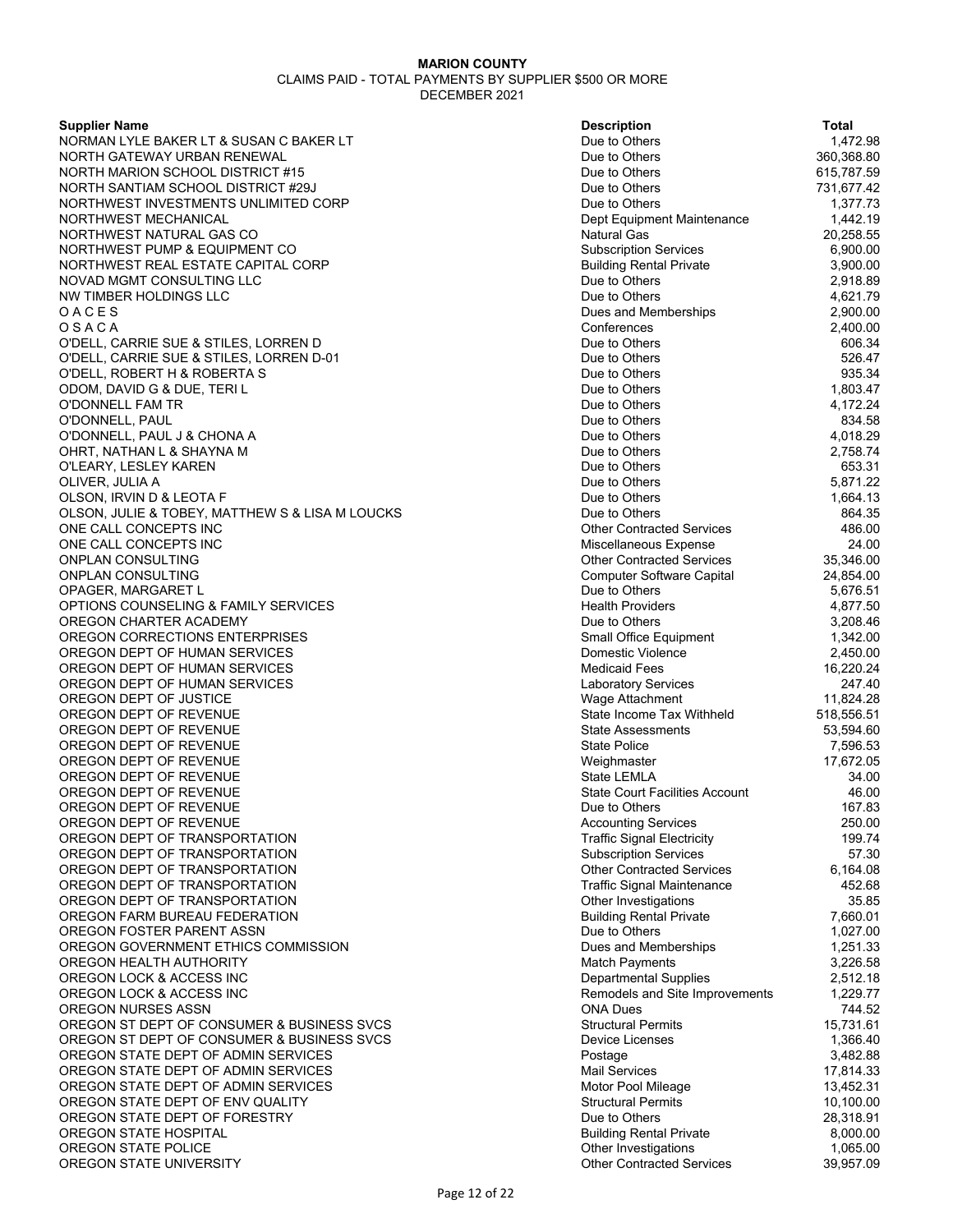| <b>Supplier Name</b>                                   | <b>Description</b>                   | Total      |
|--------------------------------------------------------|--------------------------------------|------------|
| OREGON TRACTOR & EQUIPMENT CO INC                      | Inventories                          | 521.22     |
| OREILLY AUTO PARTS                                     | Inventories                          | 4,128.94   |
| ORENCO SYSTEMS INC                                     | Parts                                | 5,080.58   |
| ORM TIMBER OPERATING CO II LLC                         | Due to Others                        | 8,783.66   |
| ORR ENTERPRISES LLC                                    | Due to Others                        | 795.55     |
| ORR ENTERPRISES LLC-01                                 | Due to Others                        | 3,447.26   |
| ORR, GERALD                                            | Due to Others                        | 838.98     |
| ORS 190 ENTITY MID-WILLAMETTE VALLEY HOMELESS ALLIANCE | <b>Other Contracted Services</b>     | 75,200.00  |
| OSBORNE, ROBERT & CAROLINE CRABTREE                    | Due to Others                        | 2,364.12   |
| OSTLUND, DANIEL J & AMY J                              | Due to Others                        | 703.66     |
| OTTOSEN, TERI DENISE                                   | Due to Others                        | 1,776.01   |
| OUTDOOR FENCE CO                                       | Safety Improvements                  | 12,913.00  |
| OWEN, KEITH & BRENDA                                   | Due to Others                        | 3,694.66   |
| OXFORD HOUSE GRAHAM                                    | <b>Housing Subsidies</b>             | 1,275.00   |
| OXFORD HOUSE JADE                                      | <b>Housing Subsidies</b>             | 950.00     |
| OXFORD HOUSE SOUTH RIDGE                               | <b>Client Assistance</b>             | 500.00     |
| PGE                                                    | Electricity                          | 112,821.07 |
| PGE                                                    | <b>City Operations and St Lights</b> | 23,595.46  |
| PGE                                                    | <b>Traffic Signal Electricity</b>    | 2,256.03   |
| PGE                                                    | Safety Improvements                  | 2,316.00   |
| PGE                                                    | <b>Traffic Signals</b>               | 15,766.00  |
| PGE                                                    | <b>Bridge Construction</b>           | 75.77      |
| P Z ELLING LLC                                         | Due to Others                        | 1,186.81   |
| PACE, PAUL E & LEANNE L                                | Due to Others                        | 675.37     |
| PACIFIC MICROREM INC                                   | Dept Equipment Maintenance           | 550.00     |
| <b>PACIFIC POWER</b>                                   | Electricity                          | 2,089.62   |
| PACIFIC POWER                                          | <b>City Operations and St Lights</b> | 93.75      |
| <b>PACIFIC POWER</b>                                   | <b>Traffic Signal Electricity</b>    | 98.51      |
| PACIFIC SANITATION INC                                 | Garbage Disposal and Recycling       | 735.37     |
| PACIFIC SANITATION INC                                 | Ash Hauling Services                 | 35,588.12  |
| PAC-PERL LLC                                           | Due to Others                        | 5,602.76   |
| PACWEST MACHINERY LLC                                  | Inventories                          | 2,315.65   |
| PAGE, ERIC J & CANDY                                   | Due to Others                        | 1,106.36   |
| PAGE, ERIC J & ROGER                                   | Due to Others                        | 1,652.67   |
| PAGE, JOY M                                            | Due to Others                        | 1,322.81   |
| PALMER, DOUGLAS K & RACHEL L                           | Due to Others                        | 1,466.38   |
| PALMER, MICHAEL T & TAMARA K                           | Due to Others                        | 2,042.58   |
| PANTOJA, ROMAN & DEANN                                 | Due to Others                        | 633.17     |
| PANTOVICH, LOIS ESTATE OF                              | Due to Others                        | 1,010.24   |
| PANTOVICH, MARK S & DIANE M                            | Due to Others                        | 1,106.81   |
| PAPA PFAFF'S PLACE LLC                                 | Due to Others                        | 2,561.80   |
| PAPE MACHINERY INC                                     | Inventories                          | 8,790.44   |
| PARHM, CAROL D & ADAMS, KENT C                         | Due to Others                        | 1,087.56   |
| PARKER, GARY A & PAMELA K                              | Due to Others                        | 1,058.98   |
| PARKER, MARY J & TERRY M                               | Due to Others                        | 1,510.80   |
| PARKER, MICHAEL LAMAR                                  | Due to Others                        | 1,408.81   |
| PARLIN, LARRY D & LEISA A                              | Due to Others                        | 1,104.81   |
| PARRISH, JOSEPH M & LAURA                              | Due to Others                        | 1,200.35   |
| PARTNERSHIPS IN COMMUNITY LIVING                       | <b>Health Providers</b>              | 9,759.52   |
| PASSPORT TO LANGUAGES INC                              | Interpreters and Translators         | 603.85     |
| PATHFINDERS OF OREGON                                  | Social Services                      | 25,535.08  |
| PATTERSON VETERINARY SUPPLY INC                        | <b>Medical Supplies</b>              | 732.18     |
| PATTERSON, F EDWARD & ALICE M                          | Due to Others                        | 694.94     |
| PATTERSON, KIM & SUSAN J                               | Due to Others                        | 2,567.20   |
| PATTERSON, STANLEY & KATHY A                           | Due to Others                        | 739.36     |
| PATTERSON, STANLEY L & KATHY A                         | Due to Others                        | 588.64     |
| PAULA J GUNDERSEN FAM TR                               | Due to Others                        | 2,049.95   |
| PAULA J GUNDERSEN FAM TRPO BOX 95                      | Due to Others                        | 1,196.29   |
| PAXIS INSTITUTE INC                                    | <b>Educational Supplies</b>          | 4,363.00   |
| PEDERSEN, ERLAN H & MALI                               | Due to Others                        | 704.02     |
| PEEK LT                                                | Due to Others                        | 2,005.65   |
| PEIL, ROSS                                             | Due to Others                        | 763.04     |
| PEIL, ROSS H & JULIE A                                 | Due to Others                        | 663.50     |
| PENNYMAC LOAN SERVICES LLC                             | Due to Others                        | 2,353.58   |
| <b>PERKINS LT</b>                                      | Due to Others                        | 1,277.51   |
| PERKINS, NEIL K                                        | Due to Others                        | 1,284.99   |
| PERKINS, RITA                                          | Due to Others                        | 617.45     |

| Description                          | ı olal     |
|--------------------------------------|------------|
| Inventories                          | 521.22     |
| Inventories                          | 4,128.94   |
| Parts                                | 5,080.58   |
| Due to Others                        | 8,783.66   |
|                                      |            |
| Due to Others                        | 795.55     |
| Due to Others                        | 3,447.26   |
| Due to Others                        | 838.98     |
| <b>Other Contracted Services</b>     | 75,200.00  |
| Due to Others                        | 2,364.12   |
|                                      |            |
| Due to Others                        | 703.66     |
| Due to Others                        | 1,776.01   |
| Safety Improvements                  | 12,913.00  |
| Due to Others                        | 3,694.66   |
| <b>Housing Subsidies</b>             | 1,275.00   |
|                                      |            |
| <b>Housing Subsidies</b>             | 950.00     |
| <b>Client Assistance</b>             | 500.00     |
| Electricity                          | 112,821.07 |
| <b>City Operations and St Lights</b> | 23,595.46  |
| <b>Traffic Signal Electricity</b>    | 2,256.03   |
|                                      |            |
| Safety Improvements                  | 2,316.00   |
| <b>Traffic Signals</b>               | 15,766.00  |
| <b>Bridge Construction</b>           | 75.77      |
| Due to Others                        | 1,186.81   |
| Due to Others                        | 675.37     |
|                                      |            |
| Dept Equipment Maintenance           | 550.00     |
| Electricity                          | 2,089.62   |
| <b>City Operations and St Lights</b> | 93.75      |
| <b>Traffic Signal Electricity</b>    | 98.51      |
|                                      |            |
| Garbage Disposal and Recycling       | 735.37     |
| <b>Ash Hauling Services</b>          | 35,588.12  |
| Due to Others                        | 5,602.76   |
| Inventories                          | 2,315.65   |
| Due to Others                        | 1,106.36   |
|                                      |            |
| Due to Others                        | 1,652.67   |
| Due to Others                        | 1,322.81   |
| Due to Others                        | 1,466.38   |
| Due to Others                        | 2,042.58   |
| Due to Others                        | 633.17     |
|                                      |            |
| Due to Others                        | 1,010.24   |
| Due to Others                        | 1,106.81   |
| Due to Others                        | 2,561.80   |
| Inventories                          | 8,790.44   |
| Due to Others                        | 1,087.56   |
|                                      |            |
| Due to Others                        | 1,058.98   |
| Due to Others                        | 1,510.80   |
| Due to Others                        | 1,408.81   |
| Due to Others                        | 1,104.81   |
| Due to Others                        | 1,200.35   |
|                                      |            |
| <b>Health Providers</b>              | 9,759.52   |
| Interpreters and Translators         | 603.85     |
| <b>Social Services</b>               | 25,535.08  |
| <b>Medical Supplies</b>              | 732.18     |
|                                      |            |
| Due to Others                        | 694.94     |
| Due to Others                        | 2,567.20   |
| Due to Others                        | 739.36     |
| Due to Others                        | 588.64     |
| Due to Others                        | 2,049.95   |
|                                      |            |
| Due to Others                        | 1,196.29   |
| <b>Educational Supplies</b>          | 4,363.00   |
| Due to Others                        | 704.02     |
| Due to Others                        | 2,005.65   |
|                                      |            |
| Due to Others                        | 763.04     |
| Due to Others                        | 663.50     |
| Due to Others                        | 2,353.58   |
| Due to Others                        | 1,277.51   |
| Due to Others                        | 1,284.99   |
| Due to Others                        | 617.45     |
|                                      |            |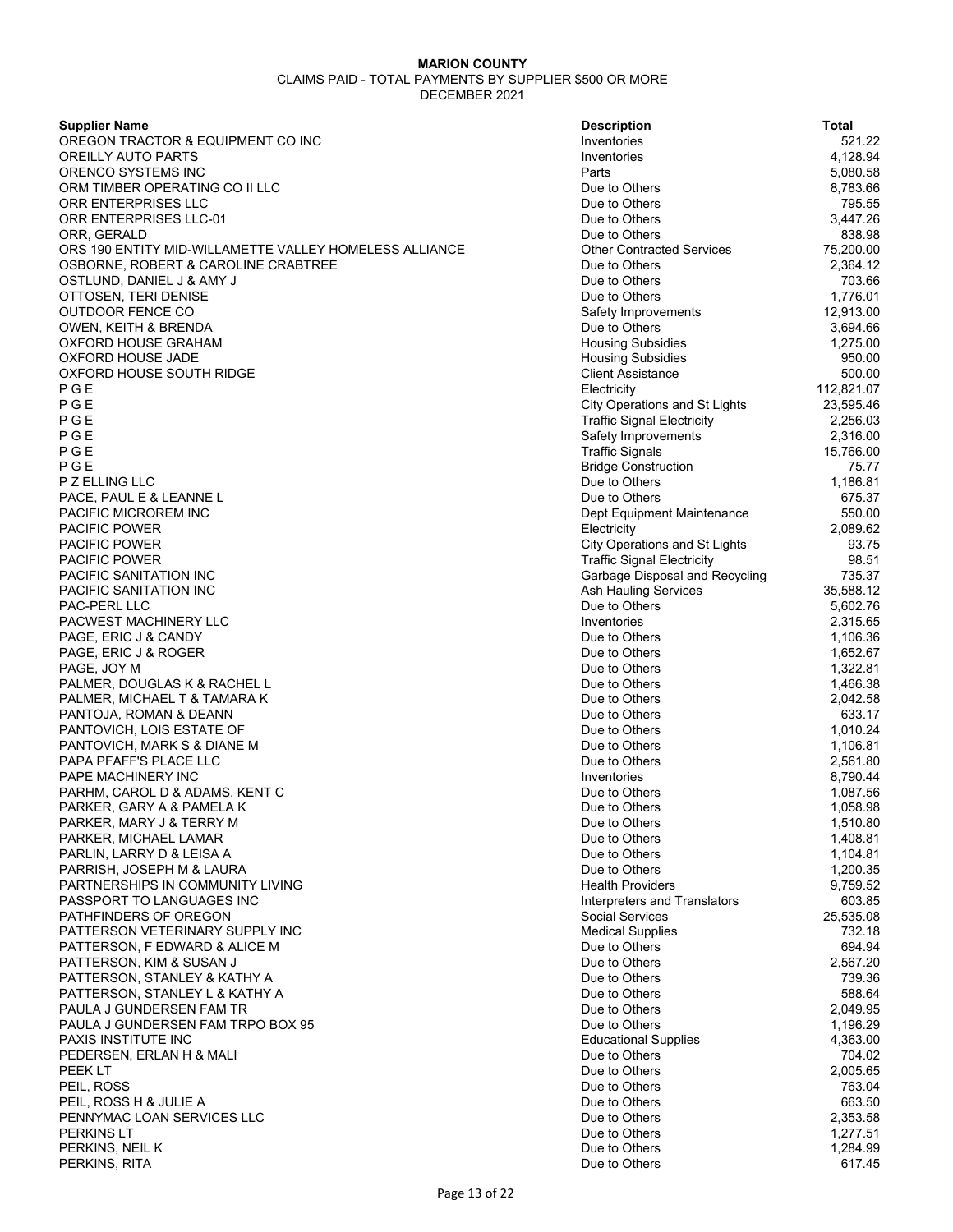| <b>Supplier Name</b>                           | <b>Description</b>                 | Total         |
|------------------------------------------------|------------------------------------|---------------|
| PETE P RUSSO TR                                | Due to Others                      | 1,391.00      |
| PETE P RUSSO TR-01                             | Due to Others                      | 742.29        |
| PETERSON MACHINERY CO                          | Inventories                        | 331.25        |
| PETERSON MACHINERY CO                          | Vehicle Maintenance                | 1,146.93      |
| PETERSON, BRADFORD C                           | Due to Others                      | 1,095.61      |
| PETERSON, CARA L                               | Due to Others                      | 1,114.66      |
| PETERSON, KRISTOPHER J & BRENDA M              | Due to Others                      | 4,582.19      |
| PETRE, TERI                                    | <b>Building Rental Private</b>     | 2,006.00      |
| PETROLEUM COMPLIANCE SERVICES LLC              | Dept Equipment Maintenance         | 520.00        |
| PETSCH, RONALD ALAN                            | Due to Others                      | 1,102.53      |
| PFOHL, RICHARD C & MICHELE P                   | Due to Others                      | 766.86        |
| PHAT FREDDIES LLC                              | Due to Others                      | 699.49        |
| PHELPS, DAVID J & CARLA                        | Due to Others                      | 1,431.13      |
| PHILLIPS, KENNETH & RENEE                      | Due to Others                      | 1,239.55      |
| PHILLIPS, KENNETH E RENEE                      | Due to Others                      | 968.45        |
|                                                | Due to Others                      | 743.82        |
| PHILLIS, TODD & DENISE                         |                                    | 2,817.64      |
| PILCHER, KARA HARTSON                          | Due to Others                      |               |
| PIONEER TRUST BANK NA TRUSTEE                  | <b>Building Rental Private</b>     | 22,791.15     |
| PLANET HOME LENDING LLC                        | Due to Others                      | 2,215.24      |
| PNP QUARRY                                     | <b>Crushed Rock</b>                | 3,321.86      |
| PODRABSKY, MARK N                              | Due to Others                      | 1,464.61      |
| POLK COUNTY FIRE DISTRICT #1                   | Due to Others                      | 5,209.89      |
| <b>POLLMAN LT</b>                              | Due to Others                      | 1,043.87      |
| POPE, KENNETH E & CLARA E                      | Due to Others                      | 1,765.37      |
| PORAC RETIREE MEDICAL TRUST                    | <b>MCLEA Retiree Medical Trust</b> | 21,500.00     |
| PORTER FAMILY CABIN LLC                        | Due to Others                      | 1,006.25      |
| POSTLETHWAIT, CHARLES T & MARISA N             | Due to Others                      | 1,812.52      |
| POTTER, KEVIN D & LINDA                        | Due to Others                      | 1,196.71      |
| POWER, DAVE W & KATHY D                        | Due to Others                      | 803.28        |
| PRANGER, RICHARD T & LYNN M                    | Due to Others                      | 647.29        |
| PRATT, TERESA VAN DE VEERE                     | Due to Others                      | 2,485.70      |
| PRATUM CO-OP                                   | Due to Others                      | 1,793.63      |
| PREMIUM PROPERTY MANAGEMENT INC                | <b>Building Rental Private</b>     | 13,785.90     |
| PREUIT, CECIL A                                | Due to Others                      | 2,328.90      |
| PRIMUS ELECTRONICS CORP                        | Inventories                        | 617.11        |
| PRINDEL, GARY L & RHONDA J                     | Due to Others                      | 941.29        |
| PROFESSIONAL BENEFIT SERVICES INC              | Pre Tax Day Care                   | 3,869.28      |
| PROFESSIONAL BENEFIT SERVICES INC              | <b>Pre Tax Medical</b>             | 24,340.14     |
| PROFESSIONAL BENEFIT SERVICES INC              | Pre Tax Transportation             | 253.00        |
| PROFESSIONAL BENEFIT SERVICES INC              | Insurance Admin Services           | 1,951.50      |
| PROFESSIONAL CREDIT SERVICE                    | Marion Cty Justice Court Fees      | 4,533.58      |
| PROFESSIONAL CREDIT SERVICE                    | Recoveries from Collections        | 107.78        |
|                                                | <b>Health Providers</b>            |               |
| PROFESSIONAL THERAPEUTIC COMMUNITY NETWORK INC |                                    | 2,548.50      |
| <b>PROJECT LTD</b>                             | <b>Other Contracted Services</b>   | 14,526.00     |
| PROSTAR SECURITY INC                           | Armored Car Services               | 1,015.00      |
| PROSTAR SECURITY INC                           | <b>Security Services</b>           | 2,000.00      |
| PUBLIC EMPLOYEES RETIREMENT SYSTEM             | <b>PERS Employer Contribution</b>  | 1,354,875.97  |
| PUBLIC EMPLOYEES RETIREMENT SYSTEM             | <b>PERS Employee Contribution</b>  | 455,865.95    |
| PUBLIC EMPLOYEES RETIREMENT SYSTEM             | <b>PERS Police Units</b>           | 202.82        |
| PUBLIC EMPLOYEES RETIREMENT SYSTEM             | <b>PERS Suspense</b>               | (301, 182.88) |
| PUBLIC EMPLOYEES RETIREMENT SYSTEM             | PERS Voluntary IAP                 | 1,556.28      |
| PUBLIC EMPLOYEES RETIREMENT SYSTEM             | <b>Insurance Admin Services</b>    | 6,960.00      |
| PUBLIC PARTNERSHIPS LLC                        | <b>Third Party Administrators</b>  | 17,841.17     |
| PURVIS & FOLEY FAM TR                          | Due to Others                      | 1,249.65      |
| PYLE, DANIEL L & MAUREEN A                     | Due to Others                      | 1,938.99      |
| PYRAMID LOGGING CO                             | Due to Others                      | 715.96        |
| QUARRY, BUDDY J JR                             | Due to Others                      | 679.61        |
| QUEST DIAGNOSTICS INC                          | <b>Laboratory Services</b>         | 5,398.07      |
| QUINBY, JEREMY & BRITTANY                      | Due to Others                      | 1,150.99      |
| QUINTON-COX, PHILIP G & DEBRA A                | Due to Others                      | 2,083.99      |
| R & S INDUSTRIAL SUPPLIES                      | <b>Bridge Materials</b>            | 1,335.90      |
| R S D                                          | <b>Departmental Supplies</b>       | 1,256.28      |
| <b>RSD</b>                                     | <b>Building Maintenance</b>        | 20.07         |
| RABB, WILLIAM T & KAREN A                      | Due to Others                      | 1,849.60      |
| RABE'S VALLEY FRUIT & PRODUCE LLC              | Due to Others                      | 2,322.89      |
| RADA, JORDAN R & WILLIAMS, PEYTON D            | Due to Others                      | 792.84        |
| RADACO LLC                                     | Due to Others                      | 2,912.51      |
|                                                |                                    |               |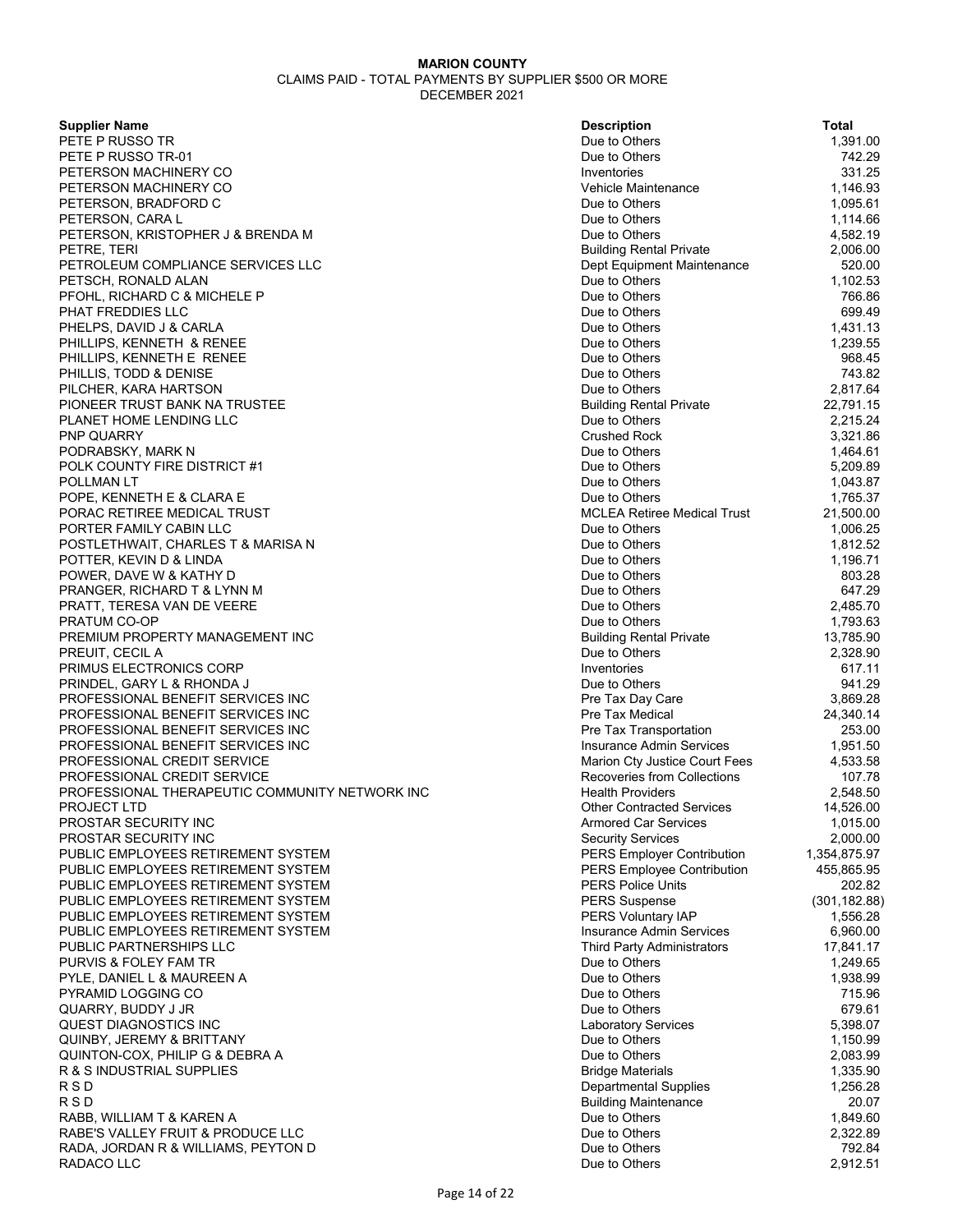| <b>Supplier Name</b>                                                    | <b>Description</b>                                               | Total                |
|-------------------------------------------------------------------------|------------------------------------------------------------------|----------------------|
| RADER, THOMAS W & JOANNE                                                | Due to Others                                                    | 1,472.11             |
| RAINES, ALAN L & JO EDNA                                                | Due to Others                                                    | 4,782.10             |
| RALPH, LOWELL W & LEEK, KIMBERLEY A                                     | Due to Others                                                    | 614.78               |
| RAMEY FAM TR & KERR LT                                                  | Due to Others                                                    | 1,246.10             |
| RAMIREZ, INES M & SANTOS, ESEQUIEL S                                    | Due to Others                                                    | 2,205.60             |
| RAMIREZ, RAMIRO F                                                       | Due to Others                                                    | 3,608.63             |
| RANDALL FAM TR                                                          | Due to Others                                                    | 1,619.72             |
| RANDALL, TED R                                                          | Due to Others                                                    | 1,334.96             |
| RASH, MARSHALL T & RENEE K & MARTIZIA, STEVEN & PATRICIA                | Due to Others                                                    | 649.72               |
| RASMUSSEN, CHRISTINE L & COOK, KAESI L & KARMEN L & HOWELL, KERA L      | Due to Others                                                    | 1,405.04             |
| RASMUSSEN, JOHN V & MIRIAM P                                            | Due to Others                                                    | 2,333.40             |
| <b>RAUSCHER LT</b>                                                      | Due to Others                                                    | 1,258.98             |
| RAYAS, P DAVID & TRACI L                                                | Due to Others                                                    | 814.80               |
| RAYBURN-TILLSON, ALEXANDER LOVELL<br>RECOVERY OUTREACH COMMUNITY CENTER | Due to State Ct Conciliation<br><b>Other Contracted Services</b> | 3,920.00<br>1,140.00 |
| REDE GROUP                                                              | <b>Other Contracted Services</b>                                 | 7,250.00             |
| REDWOOD TOXICOLOGY LABORATORY INC                                       | <b>Laboratory Services</b>                                       | 1,722.10             |
| REDWOOD TOXICOLOGY LABORATORY INC                                       | <b>Drug Testing</b>                                              | 33,678.96            |
| <b>REED FAMILY PROPERTY</b>                                             | Due to Others                                                    | 1,205.45             |
| <b>REED RLT</b>                                                         | Due to Others                                                    | 1,576.06             |
| REEVES, MICHAEL L & MARTHA J                                            | Due to Others                                                    | 1,111.04             |
| REID, ALAN                                                              | Due to Others                                                    | 780.54               |
| REID, RUSSELL & MERRYLE BAKER-                                          | Due to Others                                                    | 1,804.42             |
| <b>REINIER, ANNE M</b>                                                  | Due to Others                                                    | 3,414.33             |
| REIS, BREN & SOEBROTO, KRIS                                             | Due to Others                                                    | 2,226.40             |
| RENTZ, RICKIE-01                                                        | Due to Others                                                    | 1,171.51             |
| REPOSA FAM TR                                                           | Due to Others                                                    | 1,673.36             |
| <b>REPUBLIC SERVICES INC</b>                                            | Garbage Disposal and Recycling                                   | 6,702.36             |
| REPUBLIC SERVICES INC                                                   | <b>Transfer Station Contracts</b>                                | 475,950.01           |
| <b>RETAIL LOCKBOX INC</b>                                               | <b>Bank Services</b>                                             | 19,428.34            |
| REYNOLDS, LOREN A-01                                                    | Due to Others                                                    | 841.42               |
| RICE, ANDREW P & CHILDERS, RACHEL L                                     | Due to Others                                                    | 1,431.22             |
| RICHARD ALAN LEAGJELD TR ET AL                                          | Due to Others                                                    | 3,298.08             |
| RICHARD E & FLORA T ALLEN RLT                                           | Due to Others                                                    | 783.57               |
| RICHARDS, MAURICE E & LISA G                                            | Due to Others<br>Due to Others                                   | 1,742.17<br>1,412.66 |
| RICHARDSON, CARLTON D & MOLLIE J<br><b>RICHEY FAM TR</b>                | Due to Others                                                    | 1,477.48             |
| RICOH USA INC                                                           | <b>Printing Services</b>                                         | 294.45               |
| <b>RICOH USA INC</b>                                                    | <b>Office Equipment Maintenance</b>                              | 649.00               |
| RICOH USA INC                                                           | <b>Equipment Rental</b>                                          | 7,634.36             |
| RIDDLE, KAREN STADELE                                                   | Due to State Ct Conciliation                                     | 3,360.00             |
| RILEY, VANESSA C                                                        | Due to Others                                                    | 2,790.28             |
| RINGEISEN, DAVID W & SHARON L                                           | Due to Others                                                    | 944.01               |
| RINNER, NADENE H                                                        | Due to Others                                                    | 931.02               |
| <b>RITZ SAFETY LLC</b>                                                  | Safety Equipment                                                 | 400.00               |
| <b>RITZ SAFETY LLC</b>                                                  | <b>Other Contracted Services</b>                                 | 1,000.00             |
| RIVER CITY ENVIRONMENTAL INC                                            | Leachate Disposal                                                | 64,914.87            |
| <b>RIVERBEND MATERIALS</b>                                              | <b>Crushed Rock</b>                                              | 7,165.47             |
| RIVERFRONT/DOWNTOWN URBAN RENEWAL                                       | Due to Others                                                    | 358,768.58           |
| <b>RL REIMERS CO</b>                                                    | Site Improvements                                                | 40,440.00            |
| ROBERT HALF INTERNATIONAL INC                                           | <b>Temporary Wages</b>                                           | 4,099.07             |
| ROBERT HALF INTERNATIONAL INC                                           | <b>Accounting Services</b>                                       | 4,806.40             |
| ROBERT HALF INTERNATIONAL INC<br>ROBERT K & ROXENE F CACAK JRT          | <b>Temporary Staffing</b><br>Due to Others                       | 8,890.68<br>1,126.85 |
| ROBERT L & MICHELLE L JOHNSON JRLT                                      | Due to Others                                                    | 1,430.64             |
| ROBERT P RAY TR ETAL                                                    | Due to Others                                                    | 947.91               |
| ROBERTA LYNNE BURRELL 2016 RT                                           | Due to Others                                                    | 650.27               |
| ROBERTS LT                                                              | Due to Others                                                    | 2,467.50             |
| ROBINS, CARL E JR & DONNA LUE                                           | Due to Others                                                    | 2,051.21             |
| ROBINSON, BARBARA J (LE) ETAL                                           | Due to Others                                                    | 701.25               |
| ROCHLITZ, NOEL & CLARA                                                  | Due to Others                                                    | 2,338.24             |
| RODERICK W & CRYSTAL R MOSMAN LT                                        | Due to Others                                                    | 2,167.24             |
| ROGER A KNOX TR                                                         | Due to Others                                                    | 2,063.20             |
| ROGER S MCMUNN LT                                                       | Due to Others                                                    | 3,802.40             |
| ROGGIA, IRENE                                                           | Due to Others                                                    | 685.88               |
| ROHRBACH, RONNIE & COREY A                                              | Due to Others                                                    | 1,398.04             |
| ROLEY, KENNETH L & SALLY J                                              | Due to Others                                                    | 1,799.02             |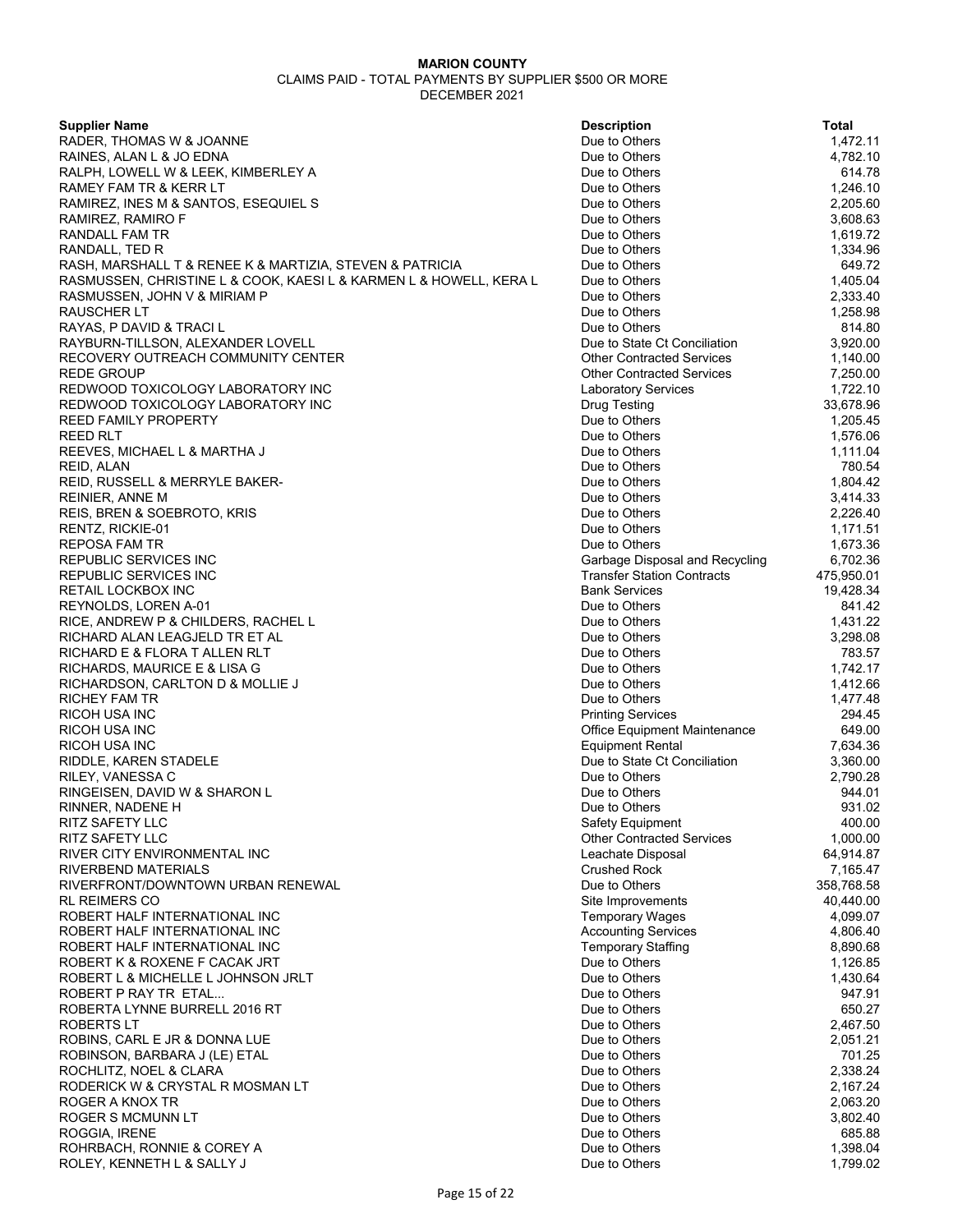| <b>Supplier Name</b>                             | <b>Description</b>                                     | <b>Total</b>       |
|--------------------------------------------------|--------------------------------------------------------|--------------------|
| ROMANOWICZ, ORIN F                               | Due to Others                                          | 900.00             |
| ROMEY, STEVEN P                                  | Due to Others                                          | 926.20             |
| RONALD S & BARBARA J CROSS LT                    | Due to Others                                          | 1,364.47           |
| ROONEY, SCOT M & MISTI L                         | Due to Others                                          | 3,704.98           |
| ROSE CITY BUILDING LLC                           | Due to Others                                          | 755.65             |
| ROSS, CAROL                                      | Due to Others                                          | 1,095.23           |
| ROTEN, JOHN W & GLENDA I                         | Due to Others                                          | 3,182.33           |
| ROTH LT                                          | Due to Others                                          | 635.36             |
| ROTH, ALAN J & BRENDA K                          | Due to Others                                          | 5,156.69           |
| ROTH, STEPHEN A & ANNA M & ROTH, PAUL W          | Due to Others                                          | 507.33             |
| RS DUNCAN LLC                                    | Due to Others                                          | 2,518.07           |
| RUNKLE, MONTE N & JOENE M                        | Due to Others                                          | 567.77             |
| RUPERT FAM LT                                    | Due to Others                                          | 2,926.17           |
| RUSSELL, BRADLEY J & TINA M                      | Due to Others                                          | 601.24             |
| RUYLE, STEVE J & NICOLE                          | Due to Others                                          | 1,167.32           |
| RUYLE, STEVEN R & DEBORAH L                      | Due to Others                                          | 822.55             |
| RV LODGING LLC                                   | Due to Others                                          | 974.41             |
| <b>RWGI LLC</b>                                  | Due to Others                                          | 8,835.67           |
| SAFETY-KLEEN SYSTEMS INC                         | Dept Equipment Maintenance                             | 1,437.00           |
| SALCHENBERG, WILLIAM A & SANDRA J                | Due to Others                                          | 1,466.74           |
| SALEM AREA MASS TRANSIT DISTRICT                 | Due to Others                                          | 1,247,347.42       |
| SALEM AREA MASS TRANSIT DISTRICT                 | <b>Transportation Services</b>                         | 1,695.00           |
| SALEM AREA MASS TRANSIT DISTRICT                 | <b>Client Assistance</b>                               | 4,500.00           |
| SALEM AREA MASS TRANSIT DISTRICT                 | <b>Other Contracted Services</b>                       | 1,848.00           |
| SALEM AREA MASS TRANSIT DISTRICT                 | Miscellaneous Expense                                  | 152.50             |
| SALEM CITY OF                                    | Due to City of Salem                                   | 6.24               |
| SALEM CITY OF                                    | Due to Others                                          | 8,024,349.05       |
| SALEM CITY OF                                    | <b>City Operations and St Lights</b>                   | 343.48             |
| SALEM CITY OF                                    | Water                                                  | 8,094.12           |
| SALEM CITY OF                                    | Sewer                                                  | 17,188.17          |
| SALEM CITY OF                                    | Garbage Disposal and Recycling                         | 355.21             |
| SALEM CITY OF                                    | <b>Dispatch Services</b>                               | 403,747.27         |
| SALEM CITY OF                                    | Hazardous Waste Disposal                               | 1,837.78           |
| SALEM CITY OF                                    | <b>Other Contracted Services</b>                       | 30,357.07          |
| <b>SALEM ELECTRIC</b>                            | Electricity                                            | 1,941.63           |
| SALEM FIRE ALARM INC                             | <b>Building Maintenance</b>                            | 744.19<br>9,600.00 |
| SALEM HEALTH<br>SALEM OCCUPATIONAL HEALTH CLINIC | <b>Health Providers</b><br><b>Pre Employment Costs</b> | 840.00             |
| SALEM OR II SGF LLC                              | <b>Other Contracted Services</b>                       | 3,498.00           |
| SALEM OR II SGF LLC                              | <b>Building Rental Private</b>                         | 97,817.46          |
| SALEM SOUTH SELF STORAGE OWNER LLC               | Due to Others                                          | 9,376.50           |
| SALEM SUBURBAN FIRE DISTRICT                     | Due to Others                                          | 83,654.35          |
| SALEM, CITY OF - JORY APARTMENT TIF              | Due to Others                                          | 1,073.01           |
| SALEM, CITY OF - UR SPECIAL                      | Due to Others                                          | 280,730.15         |
| SALEM-KEIZER SCHOOL DISTRICT #24J                | Due to Others                                          | 13,153,680.71      |
| SAMPSON, JOSEPH G & JAIME J                      | Due to Others                                          | 761.19             |
| SAMUELSON, KRISTINE R                            | Due to Others                                          | 1,296.54           |
| SANDERS, DIXIE L & KELLY M                       | Due to Others                                          | 1,967.41           |
| SANDERS, JOHNNIE E & BETTY G                     | Due to Others                                          | 2,741.15           |
| SANDERS, KELLY M & DENISE L                      | Due to Others                                          | 2,175.34           |
| SANDERS, TRACY L & CYNTHIA C                     | Due to Others                                          | 1,665.53           |
| SANDERS, TRACY L & CYNTHIA C-01                  | Due to Others                                          | 917.89             |
| SANDY, MICHAEL G & MICHELLE                      | Due to Others                                          | 1,906.52           |
| SANFORD, LESLIE L & ISENHART, ALAN M             | Due to Others                                          | 1,028.45           |
| SANTIAM CANYON SCHOOL DISTRICT #129J             | Due to Others                                          | 754,249.40         |
| <b>SANTIAM ESCROW</b>                            | Due to Others                                          | 2,287.21           |
| SANTIAM ICE CO                                   | Due to Others                                          | 3,474.40           |
| SAPPINGFIELD, CURTIS B & LYNN A                  | Due to Others                                          | 714.91             |
| SARUN, DINA                                      | <b>Road Construction</b>                               | 500.00             |
| SASSY STREET PROPERTIES LLC                      | Due to Others                                          | 575.01             |
| SATELLITE TRACKING OF PEOPLE LLC                 | <b>Other Contracted Services</b>                       | 7,799.60           |
| SATTARI, HOSSEIN & SUSAN                         | Due to Others                                          | 3,328.85           |
| SAULS, PATRICIA D & TIMOTHY C                    | Due to Others                                          | 5,602.03           |
| SAURINI, MICHAEL A & KATHRYN A                   | Due to Others                                          | 4,001.82           |
| SAVING HOPE CARE MANAGEMENT LLC                  | <b>Health Providers</b>                                | 794.00             |
| SAWYER, PAUL & JENNIFER                          | Due to Others                                          | 704.95             |
| <b>SCF HOLDINGS LLC</b>                          | Due to Others                                          | 2,500.05           |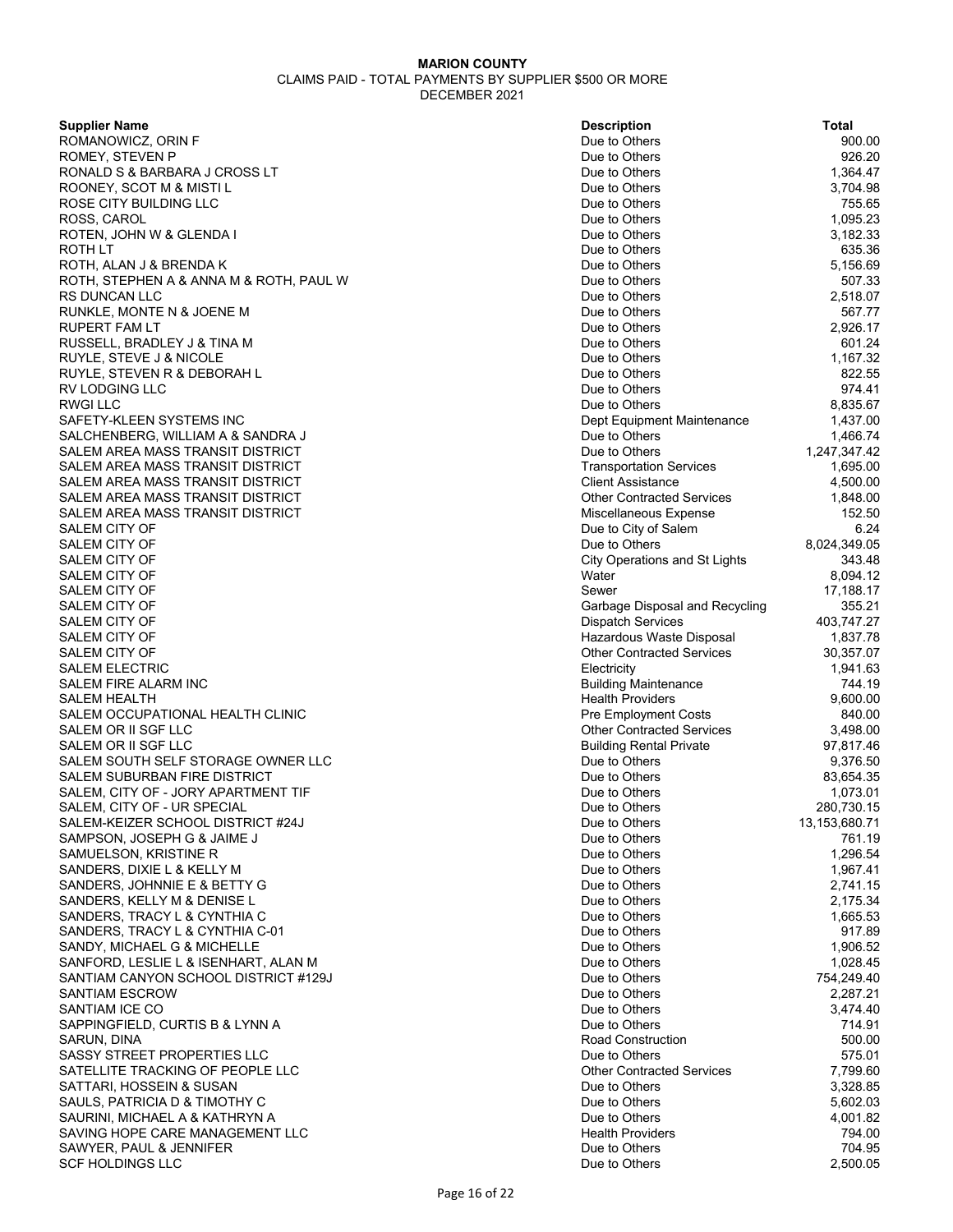| <b>Supplier Name</b>                                   | <b>Description</b>                             | Total              |
|--------------------------------------------------------|------------------------------------------------|--------------------|
| SCHAFER, GREGORY & CHELENE                             | Due to Others                                  | 1,220.83           |
| <b>SCHALK FAM RT</b>                                   | Due to Others                                  | 634.06             |
| SCHARN, ALAN J & KATHRYN L                             | Due to Others                                  | 1,124.67           |
| SCHEIDEMANN, DOROTHY A                                 | Due to Others                                  | 1,773.71           |
| SCHEITZER, MARK J                                      | Due to Others                                  | 549.54             |
| <b>SCHENK, CHARLES A</b>                               | Due to Others                                  | 1,692.92           |
| SCHENK, CHARLES A-01                                   | Due to Others                                  | 1,738.48           |
| SCHENK, NORMAN L & MARY G                              | Due to Others                                  | 2,470.59           |
| SCHENK, NORMAN L & MARY G-01                           | Due to Others                                  | 663.43             |
| SCHMIDT, DANIEL H & NANCY S-01                         | Due to Others                                  | 913.72             |
| <b>SCHMITT, VIRGINIA L</b>                             | Due to Others                                  | 587.49             |
| <b>SCHMITZ FAM RLT</b>                                 | Due to Others                                  | 1,350.98           |
| <b>SCHOFIELD FAM TR</b>                                | Due to Others                                  | 2,968.29           |
| <b>SCHRADER, LUANN E</b>                               | Due to Others                                  | 673.06             |
| SCHULTZ, LYN R & DAVID L                               | Due to Others                                  | 2,039.45           |
| SCHULTZ, RONALD M & JODI A                             | Due to Others                                  | 1,279.26           |
| <b>SCHUMANN FAM TR</b>                                 | Due to Others                                  | 1,110.74           |
| SCHWARZ, JOHN & SUSAN                                  | Due to Others                                  | 3,021.82           |
| SCOFIELD, RONALD R & LULAY-SMITH, ELAINE-01            | Due to Others                                  | 631.05             |
| SCOFIELD, SHAWN & KATHRYN                              | Due to Others                                  | 1,650.86           |
| SCOTT, LEN D & SUSAN C                                 | Due to Others                                  | 1,082.59           |
| SCOTT, MARGARET H & RICHARD E                          | Due to Others                                  | 580.70             |
| SCOTT, STEVEN L                                        | Due to Others                                  | 2,616.26           |
| SCOTT, STEVEN L-01                                     | Due to Others                                  | 958.53             |
| <b>SCOTTS MILLS CITY OF</b>                            | Due to Others                                  | 1,216.24           |
| <b>SCS ENGINEERS</b>                                   | <b>Consulting Services</b>                     | 3,595.74           |
| SCZOMAK, WENDI                                         | Due to Others                                  | 2,878.14           |
| SEARLE, CASEY & MICHELLE                               | Due to Others                                  | 573.42             |
| SEEDTREE LLC                                           | Due to Others                                  | 863.99             |
| SEELY, JAMES & SONYA                                   | Due to Others                                  | 754.17             |
| SEIDLITZ, DOUGLAS K                                    | Due to Others                                  | 567.76             |
| SEIU LOCAL 503 OR PUBLIC EE UNION                      | <b>OPEU Dues</b>                               | 40,788.65          |
| SEIU LOCAL 503 OR PUBLIC EE UNION                      | <b>OPEU PAC Contribution</b>                   | 336.78             |
| SEIU LOCAL 503 OR PUBLIC EE UNION                      | OPEU 98                                        | 1,439.04           |
| SEIU LOCAL 503 OR PUBLIC EE UNION                      | <b>OPEU Legal</b>                              | 388.20             |
| SEIU LOCAL 503 OR PUBLIC EE UNION                      | OPEU Life                                      | 1,177.17           |
| <b>SERVICELINK</b>                                     | Due to Others                                  | 3,548.87           |
| <b>SERVION</b>                                         | Due to Others                                  | 2,210.54           |
| <b>SEYMOUR JRLT</b>                                    | Due to Others                                  | 2,702.92           |
| SHADRICK, JASON                                        | Due to Others                                  | 1,253.69           |
| SHANGRI-LA CORP                                        | <b>Psychiatric Services</b>                    | 710.17             |
| SHANNON & WILSON INC                                   | <b>Bridge Construction</b>                     | 14,785.41          |
| SHARP, KENNETH W                                       | Due to Others                                  | 1,994.56           |
| SHEA, TIMOTHY W                                        | Due to Others                                  | 2,310.43           |
| SHELLYS HOUSE                                          | <b>Housing Subsidies</b>                       | 3,980.00           |
| SHELTON, SHANNON M                                     | Due to Others                                  | 2,580.11           |
|                                                        | Due to Others                                  | 1,042.00           |
| SHEPHERD, JERALD L                                     | Due to Others                                  | 1,618.61           |
| SHEPPARD, GREG W                                       | Due to Others                                  | 1,281.64           |
| SHERMAN, LES L & KATHY A                               | Due to Others                                  | 3,713.47           |
| SHERMAN, TYLER & CRYSTAL                               | Due to Others                                  | 1,367.93           |
| SHERRY LEE LAMUNYAN RLT<br>SHI INTERNATIONAL CORP      | <b>Subscription Services</b>                   | 5,098.28           |
|                                                        |                                                | 27,379.51          |
| SHI INTERNATIONAL CORP<br>SHIMEK, ROBERT E & KRISTEY S | Computer Software Maintenance<br>Due to Others | 1,241.68           |
|                                                        |                                                |                    |
| SHINDLER, ROBERT & KELLY<br>SHIRAZEE LLC               | Due to Others<br><b>Road Construction</b>      | 767.78<br>4,200.00 |
|                                                        |                                                |                    |
| SHOEMAKER, ROBERT & JARRELL, VICKIE                    | Due to Others                                  | 2,530.90           |
| SHOLAR, JOHN MICHAEL                                   | <b>Medical Services</b>                        | 13,080.00          |
| SHORT, DERRICK R                                       | Due to Others                                  | 836.47             |
| SIEGMUND, ANDREW L & TIFFANY L                         | Due to Others                                  | 3,170.32           |
| SIGEL, JEREMY J                                        | Due to Others                                  | 4,732.35           |
| SILLS, JENNIFER L & KANSIER CHRISTOPHER B & JASON      | Due to Others                                  | 856.18             |
| SILVER FALLS COFFEE CO                                 | Due to Others                                  | 1,755.22           |
| SILVER FALLS LIBRARY DISTRICT                          | Due to Others                                  | 95,620.53          |
| SILVER FALLS SCHOOL DISTRICT #4J                       | Due to Others                                  | 1,223,060.81       |
| SILVERSTONE HOMES LLC                                  | Due to Others                                  | 1,057.07           |
| SILVERTON CITY OF                                      | Due to City of Silverton                       | 95.15              |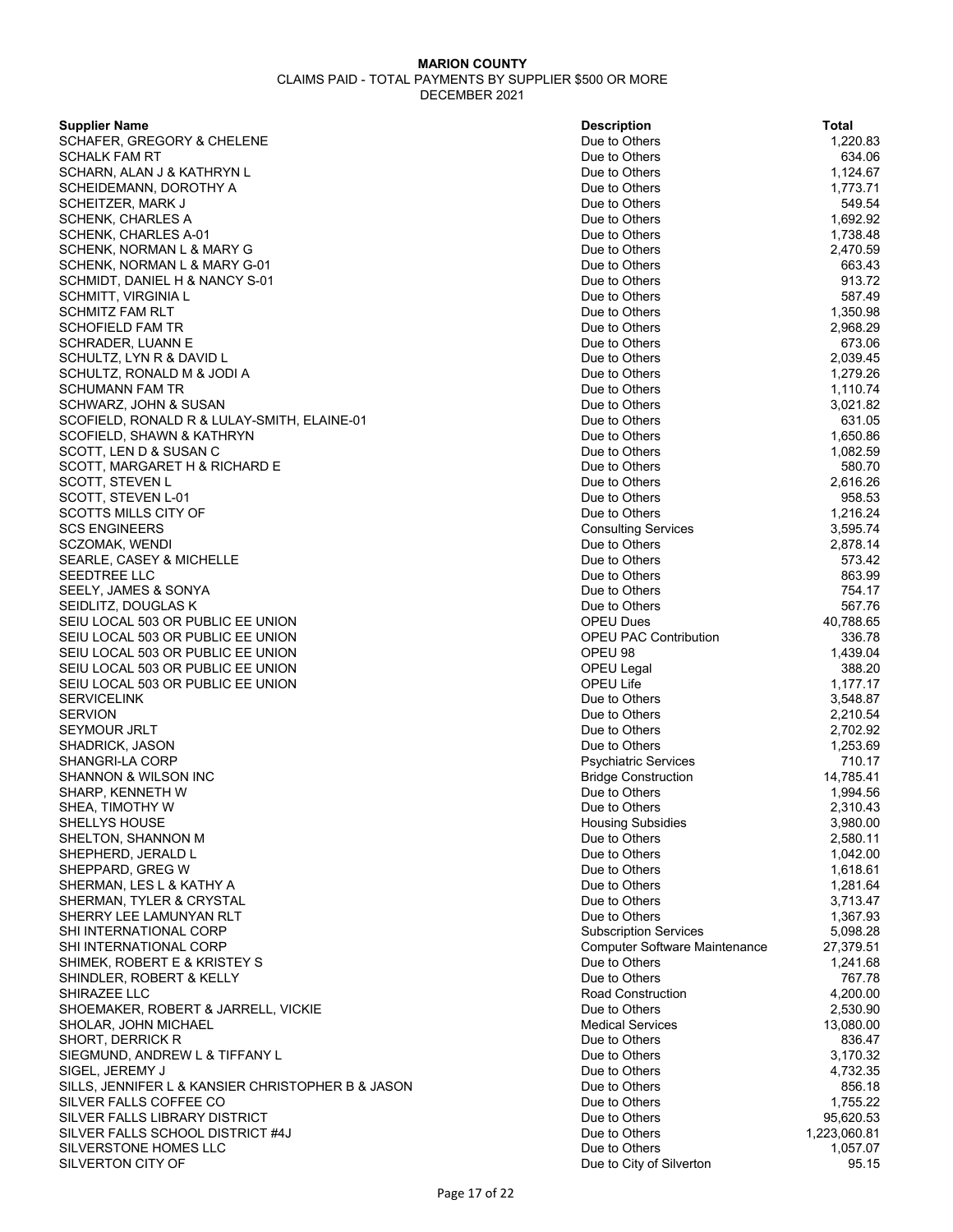| <b>Supplier Name</b>                                                   | <b>Description</b>             | Total                  |
|------------------------------------------------------------------------|--------------------------------|------------------------|
| SILVERTON CITY OF                                                      | Due to Others                  | 352,916.99             |
| SILVERTON RURAL FIRE DISTRICT                                          | Due to Others                  | 193,847.41             |
| SILVERTON URBAN RENEWAL DISTRICT                                       | Due to Others                  | 98,326.05              |
| SINGH, JASWANT & MENPREET                                              | Due to Others                  | 2,358.02               |
| SIPPEL, FLOYD G & NANCY A                                              | Due to Others                  | 1,059.36               |
| SIPPEL, FLOYD G & NANCY A & ALMERO, MARILYN A                          | Due to Others                  | 556.15                 |
| SISEMORE, LARRY JOE                                                    | Due to Others                  | 725.28                 |
| SKEETERS FAM TR                                                        | Due to Others                  | 1,867.29               |
| <b>SKEETERS, JEFF</b>                                                  | Due to Others                  | 1,324.64               |
| SLATER LT                                                              | Due to Others                  | 2,033.25               |
| SLOCUM, CHARLES H JR & THIRZA                                          | Due to Others                  | 1,596.60               |
| SLOWIKOWSKI, CORA J                                                    | Due to Others                  | 750.79                 |
| SLYE, GENE F & DIANA L                                                 | Due to Others                  | 1,016.12               |
| SMITH, BETTY A & DAVID A                                               | Due to Others                  | 1,083.22               |
| SMITH, JAMES D & DIANE L                                               | Due to Others                  | 1,543.35               |
| SMITH, JEREMY J                                                        | Due to Others                  | 817.67                 |
| SMITH, MARK W & BOUDREAUX, SUZETTE                                     | Due to Others                  | 1,108.39               |
| SMITH, THOMAS A                                                        | Due to Others                  | 1,771.37               |
| SMITH, TIMOTHY A & SMITH, JAMES D & DIANE L                            | Due to Others                  | 1,265.72               |
| SMITH, TODD J & ELIZABETH F                                            | Due to Others                  | 580.07                 |
| SMITH, TODD J & ELIZASBETH F                                           | Due to Others                  | 797.33                 |
| SMYTHE, ROBERT W & SMYTHE, DAVID E                                     | Due to Others                  | 620.69                 |
| SNYDER, GARY Z & KATHY G                                               | Due to Others                  | 573.91                 |
| SOARING HEIGHTS RECOVERY HOMES                                         | <b>Housing Subsidies</b>       | 950.00                 |
| SOARING HEIGHTS RECOVERY HOMES                                         | <b>Client Assistance</b>       | 3,265.00               |
| SOLANKY, ONEILL S DDS LLC                                              | <b>Dental Services</b>         | 3,720.00               |
| SOLIDIFI ESCROW LLC                                                    | Due to Others                  | 956.15                 |
| SOLTERBECK, LISA PC                                                    | <b>Consulting Services</b>     | 2,774.35               |
| SOMERSETT, JO-ELLE                                                     | Due to Others                  | 513.74                 |
| SORENSEN, ALLAN C                                                      | Due to Others                  | 705.26                 |
| SOTO, JOSEPH A                                                         | Due to Others                  | 1,246.29               |
| SOUTH WATERFRONT URBAN RENEWAL                                         | Due to Others                  | 41,856.69              |
| <b>SPARKLE CLEANERS</b>                                                | <b>Laundry Services</b>        | 2,504.10               |
| SPARKS, JORDAN S & JULIE A                                             | Due to Others                  | 1,113.27               |
| SPECIAL ASPHALT PRODUCTS INC                                           | Inventories                    | 1,713.80               |
| SPEECE, MARK & SUSAN                                                   | Due to Others                  | 1,624.62               |
| SPINDEL, ALAN P & CONNIE L                                             | Due to Others                  | 1,275.46               |
| SPORE, GARY W                                                          | Due to Others                  | 2,370.22               |
| SPRINGSTEAD, LABECCA & STEVEN                                          | Due to Others                  | 1,567.89               |
| <b>SPRINT</b>                                                          | <b>Data Connections</b>        | 439.90                 |
| <b>SPRINT</b>                                                          | <b>Cellular Phones</b>         | 250.24                 |
| ST PAUL CITY OF                                                        | Due to Others                  | 2,776.58               |
| ST PAUL FIRE DISTRICT                                                  | Due to Others                  |                        |
| ST PAUL SCHOOL DISTRICT #45                                            | Due to Others                  | 38,374.46              |
| STAI, ROBERT J & KAREN E                                               |                                | 148,521.69<br>3,366.85 |
|                                                                        | Due to Others<br>Due to Others |                        |
| STAIR, MICHAEL L & SHARON J                                            |                                | 1,282.44               |
| STANLEY J & SHIRLEY A PETERSEN TRUSTS                                  | Due to Others                  | 2,714.57               |
| STANLEY, FOREST W & JUDY G<br>STANLEY, STEVE A & MARY C                | Due to Others<br>Due to Others | 502.25<br>2,593.41     |
|                                                                        | <b>Institutional Supplies</b>  |                        |
| STAPLES CONTRACT & COMMERCIAL INC<br>STAPLES CONTRACT & COMMERCIAL INC |                                | 11,923.89<br>2,954.35  |
|                                                                        | Janitorial Supplies            |                        |
| <b>STARK FAM LT</b>                                                    | Due to Others                  | 1,257.48               |
| STATE OF OREGON-PARKS & REC                                            | Due to Others                  | 1,257.06               |
| STATESMAN JOURNAL                                                      | Advertising                    | 1,322.80               |
| STAYTON CITY OF                                                        | Due to City of Stayton         | 74.76                  |
| <b>STAYTON CITY OF</b>                                                 | Due to Others                  | 292,081.91             |
| <b>STAYTON FIRE DISTRICT</b>                                           | Due to Others                  | 126,400.00             |
| STEELE, MARK A & BARBARA J                                             | Due to Others                  | 3,264.68               |
| STEEN, MARTHA J                                                        | Due to Others                  | 1,024.26               |
| STEPHEN E PHILIPPI & JO ANN PHILIPPI TRUSTS                            | Due to Others                  | 2,672.31               |
| STEPHEN HAROLD & CAROL ANN SMITHER RT                                  | Due to Others                  | 814.82                 |
| STERNER, RANDALL W                                                     | Due to Others                  | 677.31                 |
| STEVENS, CRAIG A                                                       | Due to Others                  | 4,254.12               |
| STEWART, DOMENICA T                                                    | Due to Others                  | 1,005.80               |
| STOCKEN, SUSANNAH                                                      | Due to Others                  | 1,100.00               |
| STODDARD, JOHN                                                         | Due to Others                  | 720.37                 |
| STOLL, A J & MARJORIE G-01                                             | Due to Others                  | 2,346.19               |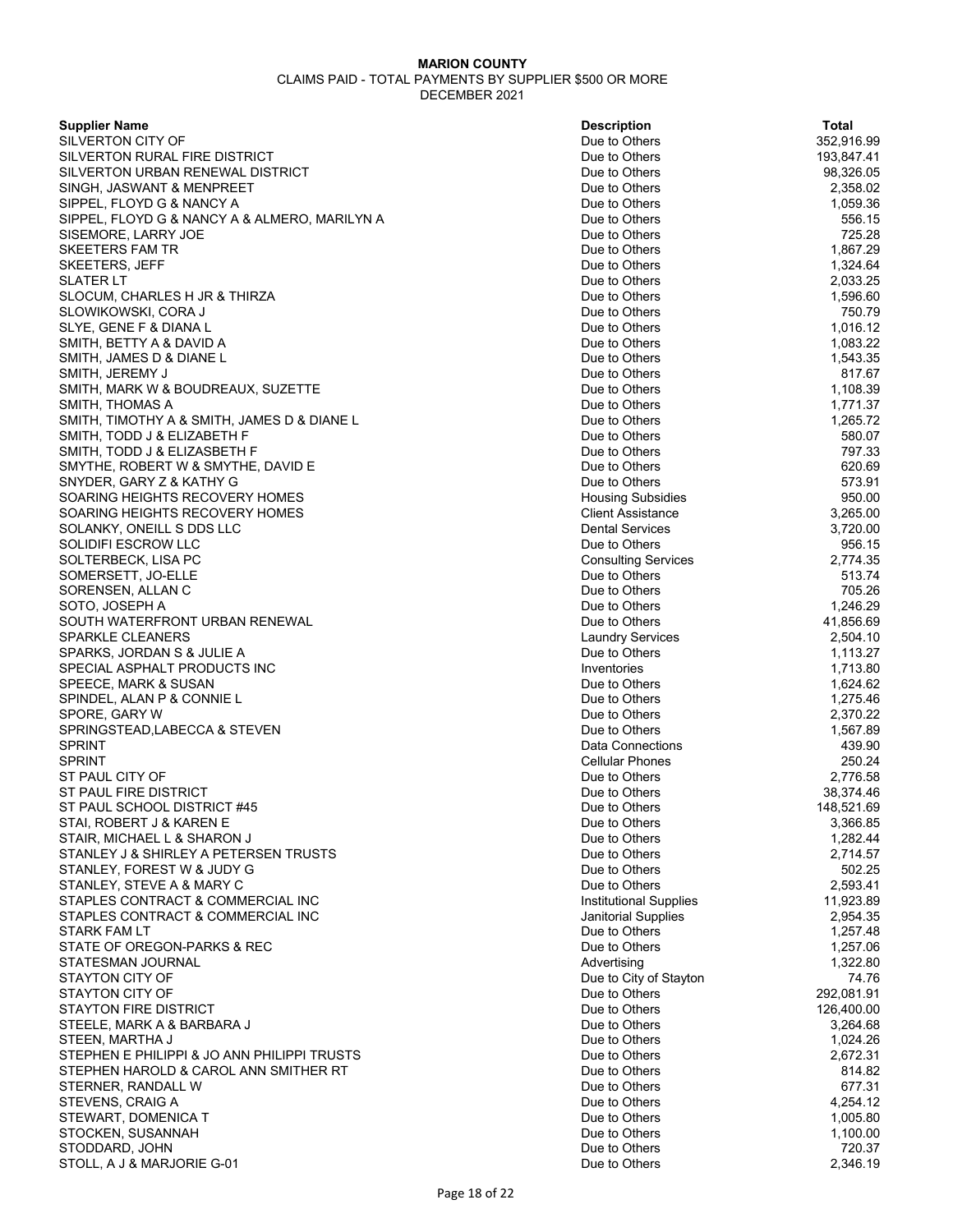| STONE, AUSTIN<br>Due to Others<br>STONE, TYLER & BEN & LISA STONE JT<br>Due to Others<br>916.57<br>STOOPS, DOUGLAS R & BRENDA L ETAL<br>Due to Others<br>621.37<br>STRONG, STEVEN R<br>Due to Others<br>1,159.33<br>STROUD, EDDIE & KAYLEE L<br>Due to Others<br>1,245.63<br>1,183.49<br>STRUBLE, FRED E & RHONDA L<br>Due to Others<br>Due to Others<br>2,102.72<br>STUEMPGES, DANA R<br>SUBLIMITY CITY OF<br>Due to Others<br>20,715.79<br><b>SUBLIMITY FIRE DISTRICT</b><br>Due to Others<br>92,725.92<br>SUDDATH RELOCATION SYSTEMS OF OREGON LLC<br>Remodels and Site Improvements<br>4,783.45<br><b>SUNKLE FAM TR</b><br>Due to Others<br>1,751.32<br>SUNSET HAVEN LIGHTING DISTRICT<br>Due to Others<br>2,042.33<br>SUZANNE M DAY LT<br>Due to Others<br>1,246.32<br>SWITZERS TR<br>Due to Others<br>1,595.05<br>1,233.48<br>SYDENSTRICKER, PAUL B<br>Due to Others<br>Due to Others<br>4,333.85<br><b>TAYLOR PARK INC</b><br>TAYLOR, BRYCE R & CARLY S<br>4,021.32<br>Due to Others<br>2,927.97<br>Due to Others<br>TAYLOR, DONALD L & BRANDI K<br>Due to Others<br>2,783.62<br><b>TAYLOR, MARILYN</b><br>Due to Others<br>1,885.38<br>TAYLOR, PATRICK A<br>704.02<br>Due to Others<br>TEASLEY, GERRY & RANDALL, KERRY<br>553.49<br>TECHNICAL IMAGING SYSTEMS INC<br><b>Departmental Supplies</b><br>Due to Others<br>636.96<br>TEMPLE, ANTHONY & MARIANA RUIZ<br>TERRY & CAROL TEGG FAM TR<br>Due to Others<br>2,878.43<br>TESDAL, DONALD T JR & MICHELE E<br>Due to Others<br>751.79<br><b>TESLA INC</b><br>Due to Others<br>1,465.89<br>THACKER, KATHRYN FRANCES<br>Due to Others<br>1,180.33<br>THE LODGE AT DETROIT LAKE LLC<br>Due to Others<br>1,432.56<br>THE LODGE AT DETROIT LAKE LLC-01<br>1,762.01<br>Due to Others<br>THOMAS M & JAN E FRITH IT<br>Due to Others<br>1,941.05<br>Due to Others<br>3,485.75<br>THOMAS W AND NORMA M MACK TR<br>847.85<br>THOMAS, ANTHONY JAMES & WHENDY D<br>Due to Others<br>Due to Others<br>1,173.70<br>THOMAS, BERNARD L<br><b>Justice Court Deposits</b><br>71.00<br>THOMAS, FRANK RAY<br>701.29<br>Due to Others<br>THOMAS, FRANK RAY<br>Due to Others<br>1,568.25<br>THOMAS, RICHARD & ANNA<br>Due to Others<br>1,925.95<br>THOMAS, RICKEY L & UTE<br>Due to Others<br>1,632.91<br>THOMAS, RICKEY L & UTE-01<br>THOMAS, TERRY L<br>Due to Others<br>2,035.40<br>THOMAS, TERRY L & SHARON S<br>Due to Others<br>1,126.23<br>THOMPSON, ALAN R JR & PATRICIA JO<br>Due to Others<br>1,074.99<br>THOMPSON, JASON M & AMY E<br>Due to Others<br>1,383.45<br>Due to Others<br>558.86<br>THOMPSON, NATHAN<br>4,613.13<br>THURMAN, JOSEPH A & BRENDA G<br>Due to Others<br>TICOR TITLE INS CO<br>Due to Others<br>1,135.69<br>TINNEY, RANDALL G & ELAINE L<br>Due to Others<br>2,208.18<br>TITUS, DONNIE M & RENA A<br>Due to Others<br>1,122.17<br>TODD & BRENDA GESCHER TR<br>Due to Others<br>3,171.86<br>TOM & WILLENA SMITH JLT<br>Due to Others<br>586.38<br>TOMAN, BRADLEY K<br>Due to Others<br>1,354.25<br>Due to Others<br>1,281.89<br>TONROY, NATHAN<br>TORGESON, ALAN SCOTT<br>Due to Others<br>1,410.95<br>TORGESON, ERIK & TIFFANI ETAL<br>Due to Others<br>2,968.07<br><b>TORNOW LT</b><br>Due to Others<br>3,268.04<br><b>TRACHSEL BODY &amp; PAINT</b><br>Vehicle Maintenance<br>4,219.79<br>TRAFFIC SAFETY SUPPLY CO<br>756.54<br>Safety Improvements<br>TREE LAND CO LLC<br>Due to Others<br>893.85<br><b>TREECELT</b><br>Due to Others<br>1,535.91<br>TRETT, JAMES R<br>Due to Others<br>1,800.13<br><b>Food Services</b><br>82,544.16<br>TRINITY SERVICES GROUP INC<br>TRIPLETT WELLMAN INC<br>Due to Others<br>4,780.53<br>TRUMMEL, FREDRICK J & SUE L<br>Due to Others<br>992.60<br>TUCKER, DANIEL K & PATRICIA I<br>Due to Others<br>1,082.01<br>TUCKER, LAWRENCE E & ROBIN L<br>Due to Others<br>3,010.18<br>TUCKER, REX J II<br>Due to Others<br>1,712.50<br>831.95<br><b>TURECK, SHANNON M</b><br>Due to Others<br><b>TURNER CITY OF</b><br>Due to City of Turner<br>224.00 | <b>Supplier Name</b> | <b>Description</b> | Total    |
|----------------------------------------------------------------------------------------------------------------------------------------------------------------------------------------------------------------------------------------------------------------------------------------------------------------------------------------------------------------------------------------------------------------------------------------------------------------------------------------------------------------------------------------------------------------------------------------------------------------------------------------------------------------------------------------------------------------------------------------------------------------------------------------------------------------------------------------------------------------------------------------------------------------------------------------------------------------------------------------------------------------------------------------------------------------------------------------------------------------------------------------------------------------------------------------------------------------------------------------------------------------------------------------------------------------------------------------------------------------------------------------------------------------------------------------------------------------------------------------------------------------------------------------------------------------------------------------------------------------------------------------------------------------------------------------------------------------------------------------------------------------------------------------------------------------------------------------------------------------------------------------------------------------------------------------------------------------------------------------------------------------------------------------------------------------------------------------------------------------------------------------------------------------------------------------------------------------------------------------------------------------------------------------------------------------------------------------------------------------------------------------------------------------------------------------------------------------------------------------------------------------------------------------------------------------------------------------------------------------------------------------------------------------------------------------------------------------------------------------------------------------------------------------------------------------------------------------------------------------------------------------------------------------------------------------------------------------------------------------------------------------------------------------------------------------------------------------------------------------------------------------------------------------------------------------------------------------------------------------------------------------------------------------------------------------------------------------------------------------------------------------------------------------------------------------------------------------------------------------------------------------------------------------------------------------------------------------------------------------------------------------------------------------------------------------------------------------------------------------------------------------------------------------------------------------------------------------------------------------------------------------------------------------------------------------------------------|----------------------|--------------------|----------|
|                                                                                                                                                                                                                                                                                                                                                                                                                                                                                                                                                                                                                                                                                                                                                                                                                                                                                                                                                                                                                                                                                                                                                                                                                                                                                                                                                                                                                                                                                                                                                                                                                                                                                                                                                                                                                                                                                                                                                                                                                                                                                                                                                                                                                                                                                                                                                                                                                                                                                                                                                                                                                                                                                                                                                                                                                                                                                                                                                                                                                                                                                                                                                                                                                                                                                                                                                                                                                                                                                                                                                                                                                                                                                                                                                                                                                                                                                                                                                          |                      |                    | 1,327.90 |
|                                                                                                                                                                                                                                                                                                                                                                                                                                                                                                                                                                                                                                                                                                                                                                                                                                                                                                                                                                                                                                                                                                                                                                                                                                                                                                                                                                                                                                                                                                                                                                                                                                                                                                                                                                                                                                                                                                                                                                                                                                                                                                                                                                                                                                                                                                                                                                                                                                                                                                                                                                                                                                                                                                                                                                                                                                                                                                                                                                                                                                                                                                                                                                                                                                                                                                                                                                                                                                                                                                                                                                                                                                                                                                                                                                                                                                                                                                                                                          |                      |                    |          |
|                                                                                                                                                                                                                                                                                                                                                                                                                                                                                                                                                                                                                                                                                                                                                                                                                                                                                                                                                                                                                                                                                                                                                                                                                                                                                                                                                                                                                                                                                                                                                                                                                                                                                                                                                                                                                                                                                                                                                                                                                                                                                                                                                                                                                                                                                                                                                                                                                                                                                                                                                                                                                                                                                                                                                                                                                                                                                                                                                                                                                                                                                                                                                                                                                                                                                                                                                                                                                                                                                                                                                                                                                                                                                                                                                                                                                                                                                                                                                          |                      |                    |          |
|                                                                                                                                                                                                                                                                                                                                                                                                                                                                                                                                                                                                                                                                                                                                                                                                                                                                                                                                                                                                                                                                                                                                                                                                                                                                                                                                                                                                                                                                                                                                                                                                                                                                                                                                                                                                                                                                                                                                                                                                                                                                                                                                                                                                                                                                                                                                                                                                                                                                                                                                                                                                                                                                                                                                                                                                                                                                                                                                                                                                                                                                                                                                                                                                                                                                                                                                                                                                                                                                                                                                                                                                                                                                                                                                                                                                                                                                                                                                                          |                      |                    |          |
|                                                                                                                                                                                                                                                                                                                                                                                                                                                                                                                                                                                                                                                                                                                                                                                                                                                                                                                                                                                                                                                                                                                                                                                                                                                                                                                                                                                                                                                                                                                                                                                                                                                                                                                                                                                                                                                                                                                                                                                                                                                                                                                                                                                                                                                                                                                                                                                                                                                                                                                                                                                                                                                                                                                                                                                                                                                                                                                                                                                                                                                                                                                                                                                                                                                                                                                                                                                                                                                                                                                                                                                                                                                                                                                                                                                                                                                                                                                                                          |                      |                    |          |
|                                                                                                                                                                                                                                                                                                                                                                                                                                                                                                                                                                                                                                                                                                                                                                                                                                                                                                                                                                                                                                                                                                                                                                                                                                                                                                                                                                                                                                                                                                                                                                                                                                                                                                                                                                                                                                                                                                                                                                                                                                                                                                                                                                                                                                                                                                                                                                                                                                                                                                                                                                                                                                                                                                                                                                                                                                                                                                                                                                                                                                                                                                                                                                                                                                                                                                                                                                                                                                                                                                                                                                                                                                                                                                                                                                                                                                                                                                                                                          |                      |                    |          |
|                                                                                                                                                                                                                                                                                                                                                                                                                                                                                                                                                                                                                                                                                                                                                                                                                                                                                                                                                                                                                                                                                                                                                                                                                                                                                                                                                                                                                                                                                                                                                                                                                                                                                                                                                                                                                                                                                                                                                                                                                                                                                                                                                                                                                                                                                                                                                                                                                                                                                                                                                                                                                                                                                                                                                                                                                                                                                                                                                                                                                                                                                                                                                                                                                                                                                                                                                                                                                                                                                                                                                                                                                                                                                                                                                                                                                                                                                                                                                          |                      |                    |          |
|                                                                                                                                                                                                                                                                                                                                                                                                                                                                                                                                                                                                                                                                                                                                                                                                                                                                                                                                                                                                                                                                                                                                                                                                                                                                                                                                                                                                                                                                                                                                                                                                                                                                                                                                                                                                                                                                                                                                                                                                                                                                                                                                                                                                                                                                                                                                                                                                                                                                                                                                                                                                                                                                                                                                                                                                                                                                                                                                                                                                                                                                                                                                                                                                                                                                                                                                                                                                                                                                                                                                                                                                                                                                                                                                                                                                                                                                                                                                                          |                      |                    |          |
|                                                                                                                                                                                                                                                                                                                                                                                                                                                                                                                                                                                                                                                                                                                                                                                                                                                                                                                                                                                                                                                                                                                                                                                                                                                                                                                                                                                                                                                                                                                                                                                                                                                                                                                                                                                                                                                                                                                                                                                                                                                                                                                                                                                                                                                                                                                                                                                                                                                                                                                                                                                                                                                                                                                                                                                                                                                                                                                                                                                                                                                                                                                                                                                                                                                                                                                                                                                                                                                                                                                                                                                                                                                                                                                                                                                                                                                                                                                                                          |                      |                    |          |
|                                                                                                                                                                                                                                                                                                                                                                                                                                                                                                                                                                                                                                                                                                                                                                                                                                                                                                                                                                                                                                                                                                                                                                                                                                                                                                                                                                                                                                                                                                                                                                                                                                                                                                                                                                                                                                                                                                                                                                                                                                                                                                                                                                                                                                                                                                                                                                                                                                                                                                                                                                                                                                                                                                                                                                                                                                                                                                                                                                                                                                                                                                                                                                                                                                                                                                                                                                                                                                                                                                                                                                                                                                                                                                                                                                                                                                                                                                                                                          |                      |                    |          |
|                                                                                                                                                                                                                                                                                                                                                                                                                                                                                                                                                                                                                                                                                                                                                                                                                                                                                                                                                                                                                                                                                                                                                                                                                                                                                                                                                                                                                                                                                                                                                                                                                                                                                                                                                                                                                                                                                                                                                                                                                                                                                                                                                                                                                                                                                                                                                                                                                                                                                                                                                                                                                                                                                                                                                                                                                                                                                                                                                                                                                                                                                                                                                                                                                                                                                                                                                                                                                                                                                                                                                                                                                                                                                                                                                                                                                                                                                                                                                          |                      |                    |          |
|                                                                                                                                                                                                                                                                                                                                                                                                                                                                                                                                                                                                                                                                                                                                                                                                                                                                                                                                                                                                                                                                                                                                                                                                                                                                                                                                                                                                                                                                                                                                                                                                                                                                                                                                                                                                                                                                                                                                                                                                                                                                                                                                                                                                                                                                                                                                                                                                                                                                                                                                                                                                                                                                                                                                                                                                                                                                                                                                                                                                                                                                                                                                                                                                                                                                                                                                                                                                                                                                                                                                                                                                                                                                                                                                                                                                                                                                                                                                                          |                      |                    |          |
|                                                                                                                                                                                                                                                                                                                                                                                                                                                                                                                                                                                                                                                                                                                                                                                                                                                                                                                                                                                                                                                                                                                                                                                                                                                                                                                                                                                                                                                                                                                                                                                                                                                                                                                                                                                                                                                                                                                                                                                                                                                                                                                                                                                                                                                                                                                                                                                                                                                                                                                                                                                                                                                                                                                                                                                                                                                                                                                                                                                                                                                                                                                                                                                                                                                                                                                                                                                                                                                                                                                                                                                                                                                                                                                                                                                                                                                                                                                                                          |                      |                    |          |
|                                                                                                                                                                                                                                                                                                                                                                                                                                                                                                                                                                                                                                                                                                                                                                                                                                                                                                                                                                                                                                                                                                                                                                                                                                                                                                                                                                                                                                                                                                                                                                                                                                                                                                                                                                                                                                                                                                                                                                                                                                                                                                                                                                                                                                                                                                                                                                                                                                                                                                                                                                                                                                                                                                                                                                                                                                                                                                                                                                                                                                                                                                                                                                                                                                                                                                                                                                                                                                                                                                                                                                                                                                                                                                                                                                                                                                                                                                                                                          |                      |                    |          |
|                                                                                                                                                                                                                                                                                                                                                                                                                                                                                                                                                                                                                                                                                                                                                                                                                                                                                                                                                                                                                                                                                                                                                                                                                                                                                                                                                                                                                                                                                                                                                                                                                                                                                                                                                                                                                                                                                                                                                                                                                                                                                                                                                                                                                                                                                                                                                                                                                                                                                                                                                                                                                                                                                                                                                                                                                                                                                                                                                                                                                                                                                                                                                                                                                                                                                                                                                                                                                                                                                                                                                                                                                                                                                                                                                                                                                                                                                                                                                          |                      |                    |          |
|                                                                                                                                                                                                                                                                                                                                                                                                                                                                                                                                                                                                                                                                                                                                                                                                                                                                                                                                                                                                                                                                                                                                                                                                                                                                                                                                                                                                                                                                                                                                                                                                                                                                                                                                                                                                                                                                                                                                                                                                                                                                                                                                                                                                                                                                                                                                                                                                                                                                                                                                                                                                                                                                                                                                                                                                                                                                                                                                                                                                                                                                                                                                                                                                                                                                                                                                                                                                                                                                                                                                                                                                                                                                                                                                                                                                                                                                                                                                                          |                      |                    |          |
|                                                                                                                                                                                                                                                                                                                                                                                                                                                                                                                                                                                                                                                                                                                                                                                                                                                                                                                                                                                                                                                                                                                                                                                                                                                                                                                                                                                                                                                                                                                                                                                                                                                                                                                                                                                                                                                                                                                                                                                                                                                                                                                                                                                                                                                                                                                                                                                                                                                                                                                                                                                                                                                                                                                                                                                                                                                                                                                                                                                                                                                                                                                                                                                                                                                                                                                                                                                                                                                                                                                                                                                                                                                                                                                                                                                                                                                                                                                                                          |                      |                    |          |
|                                                                                                                                                                                                                                                                                                                                                                                                                                                                                                                                                                                                                                                                                                                                                                                                                                                                                                                                                                                                                                                                                                                                                                                                                                                                                                                                                                                                                                                                                                                                                                                                                                                                                                                                                                                                                                                                                                                                                                                                                                                                                                                                                                                                                                                                                                                                                                                                                                                                                                                                                                                                                                                                                                                                                                                                                                                                                                                                                                                                                                                                                                                                                                                                                                                                                                                                                                                                                                                                                                                                                                                                                                                                                                                                                                                                                                                                                                                                                          |                      |                    |          |
|                                                                                                                                                                                                                                                                                                                                                                                                                                                                                                                                                                                                                                                                                                                                                                                                                                                                                                                                                                                                                                                                                                                                                                                                                                                                                                                                                                                                                                                                                                                                                                                                                                                                                                                                                                                                                                                                                                                                                                                                                                                                                                                                                                                                                                                                                                                                                                                                                                                                                                                                                                                                                                                                                                                                                                                                                                                                                                                                                                                                                                                                                                                                                                                                                                                                                                                                                                                                                                                                                                                                                                                                                                                                                                                                                                                                                                                                                                                                                          |                      |                    |          |
|                                                                                                                                                                                                                                                                                                                                                                                                                                                                                                                                                                                                                                                                                                                                                                                                                                                                                                                                                                                                                                                                                                                                                                                                                                                                                                                                                                                                                                                                                                                                                                                                                                                                                                                                                                                                                                                                                                                                                                                                                                                                                                                                                                                                                                                                                                                                                                                                                                                                                                                                                                                                                                                                                                                                                                                                                                                                                                                                                                                                                                                                                                                                                                                                                                                                                                                                                                                                                                                                                                                                                                                                                                                                                                                                                                                                                                                                                                                                                          |                      |                    |          |
|                                                                                                                                                                                                                                                                                                                                                                                                                                                                                                                                                                                                                                                                                                                                                                                                                                                                                                                                                                                                                                                                                                                                                                                                                                                                                                                                                                                                                                                                                                                                                                                                                                                                                                                                                                                                                                                                                                                                                                                                                                                                                                                                                                                                                                                                                                                                                                                                                                                                                                                                                                                                                                                                                                                                                                                                                                                                                                                                                                                                                                                                                                                                                                                                                                                                                                                                                                                                                                                                                                                                                                                                                                                                                                                                                                                                                                                                                                                                                          |                      |                    |          |
|                                                                                                                                                                                                                                                                                                                                                                                                                                                                                                                                                                                                                                                                                                                                                                                                                                                                                                                                                                                                                                                                                                                                                                                                                                                                                                                                                                                                                                                                                                                                                                                                                                                                                                                                                                                                                                                                                                                                                                                                                                                                                                                                                                                                                                                                                                                                                                                                                                                                                                                                                                                                                                                                                                                                                                                                                                                                                                                                                                                                                                                                                                                                                                                                                                                                                                                                                                                                                                                                                                                                                                                                                                                                                                                                                                                                                                                                                                                                                          |                      |                    |          |
|                                                                                                                                                                                                                                                                                                                                                                                                                                                                                                                                                                                                                                                                                                                                                                                                                                                                                                                                                                                                                                                                                                                                                                                                                                                                                                                                                                                                                                                                                                                                                                                                                                                                                                                                                                                                                                                                                                                                                                                                                                                                                                                                                                                                                                                                                                                                                                                                                                                                                                                                                                                                                                                                                                                                                                                                                                                                                                                                                                                                                                                                                                                                                                                                                                                                                                                                                                                                                                                                                                                                                                                                                                                                                                                                                                                                                                                                                                                                                          |                      |                    |          |
|                                                                                                                                                                                                                                                                                                                                                                                                                                                                                                                                                                                                                                                                                                                                                                                                                                                                                                                                                                                                                                                                                                                                                                                                                                                                                                                                                                                                                                                                                                                                                                                                                                                                                                                                                                                                                                                                                                                                                                                                                                                                                                                                                                                                                                                                                                                                                                                                                                                                                                                                                                                                                                                                                                                                                                                                                                                                                                                                                                                                                                                                                                                                                                                                                                                                                                                                                                                                                                                                                                                                                                                                                                                                                                                                                                                                                                                                                                                                                          |                      |                    |          |
|                                                                                                                                                                                                                                                                                                                                                                                                                                                                                                                                                                                                                                                                                                                                                                                                                                                                                                                                                                                                                                                                                                                                                                                                                                                                                                                                                                                                                                                                                                                                                                                                                                                                                                                                                                                                                                                                                                                                                                                                                                                                                                                                                                                                                                                                                                                                                                                                                                                                                                                                                                                                                                                                                                                                                                                                                                                                                                                                                                                                                                                                                                                                                                                                                                                                                                                                                                                                                                                                                                                                                                                                                                                                                                                                                                                                                                                                                                                                                          |                      |                    |          |
|                                                                                                                                                                                                                                                                                                                                                                                                                                                                                                                                                                                                                                                                                                                                                                                                                                                                                                                                                                                                                                                                                                                                                                                                                                                                                                                                                                                                                                                                                                                                                                                                                                                                                                                                                                                                                                                                                                                                                                                                                                                                                                                                                                                                                                                                                                                                                                                                                                                                                                                                                                                                                                                                                                                                                                                                                                                                                                                                                                                                                                                                                                                                                                                                                                                                                                                                                                                                                                                                                                                                                                                                                                                                                                                                                                                                                                                                                                                                                          |                      |                    |          |
|                                                                                                                                                                                                                                                                                                                                                                                                                                                                                                                                                                                                                                                                                                                                                                                                                                                                                                                                                                                                                                                                                                                                                                                                                                                                                                                                                                                                                                                                                                                                                                                                                                                                                                                                                                                                                                                                                                                                                                                                                                                                                                                                                                                                                                                                                                                                                                                                                                                                                                                                                                                                                                                                                                                                                                                                                                                                                                                                                                                                                                                                                                                                                                                                                                                                                                                                                                                                                                                                                                                                                                                                                                                                                                                                                                                                                                                                                                                                                          |                      |                    |          |
|                                                                                                                                                                                                                                                                                                                                                                                                                                                                                                                                                                                                                                                                                                                                                                                                                                                                                                                                                                                                                                                                                                                                                                                                                                                                                                                                                                                                                                                                                                                                                                                                                                                                                                                                                                                                                                                                                                                                                                                                                                                                                                                                                                                                                                                                                                                                                                                                                                                                                                                                                                                                                                                                                                                                                                                                                                                                                                                                                                                                                                                                                                                                                                                                                                                                                                                                                                                                                                                                                                                                                                                                                                                                                                                                                                                                                                                                                                                                                          |                      |                    |          |
|                                                                                                                                                                                                                                                                                                                                                                                                                                                                                                                                                                                                                                                                                                                                                                                                                                                                                                                                                                                                                                                                                                                                                                                                                                                                                                                                                                                                                                                                                                                                                                                                                                                                                                                                                                                                                                                                                                                                                                                                                                                                                                                                                                                                                                                                                                                                                                                                                                                                                                                                                                                                                                                                                                                                                                                                                                                                                                                                                                                                                                                                                                                                                                                                                                                                                                                                                                                                                                                                                                                                                                                                                                                                                                                                                                                                                                                                                                                                                          |                      |                    |          |
|                                                                                                                                                                                                                                                                                                                                                                                                                                                                                                                                                                                                                                                                                                                                                                                                                                                                                                                                                                                                                                                                                                                                                                                                                                                                                                                                                                                                                                                                                                                                                                                                                                                                                                                                                                                                                                                                                                                                                                                                                                                                                                                                                                                                                                                                                                                                                                                                                                                                                                                                                                                                                                                                                                                                                                                                                                                                                                                                                                                                                                                                                                                                                                                                                                                                                                                                                                                                                                                                                                                                                                                                                                                                                                                                                                                                                                                                                                                                                          |                      |                    |          |
|                                                                                                                                                                                                                                                                                                                                                                                                                                                                                                                                                                                                                                                                                                                                                                                                                                                                                                                                                                                                                                                                                                                                                                                                                                                                                                                                                                                                                                                                                                                                                                                                                                                                                                                                                                                                                                                                                                                                                                                                                                                                                                                                                                                                                                                                                                                                                                                                                                                                                                                                                                                                                                                                                                                                                                                                                                                                                                                                                                                                                                                                                                                                                                                                                                                                                                                                                                                                                                                                                                                                                                                                                                                                                                                                                                                                                                                                                                                                                          |                      |                    |          |
|                                                                                                                                                                                                                                                                                                                                                                                                                                                                                                                                                                                                                                                                                                                                                                                                                                                                                                                                                                                                                                                                                                                                                                                                                                                                                                                                                                                                                                                                                                                                                                                                                                                                                                                                                                                                                                                                                                                                                                                                                                                                                                                                                                                                                                                                                                                                                                                                                                                                                                                                                                                                                                                                                                                                                                                                                                                                                                                                                                                                                                                                                                                                                                                                                                                                                                                                                                                                                                                                                                                                                                                                                                                                                                                                                                                                                                                                                                                                                          |                      |                    |          |
|                                                                                                                                                                                                                                                                                                                                                                                                                                                                                                                                                                                                                                                                                                                                                                                                                                                                                                                                                                                                                                                                                                                                                                                                                                                                                                                                                                                                                                                                                                                                                                                                                                                                                                                                                                                                                                                                                                                                                                                                                                                                                                                                                                                                                                                                                                                                                                                                                                                                                                                                                                                                                                                                                                                                                                                                                                                                                                                                                                                                                                                                                                                                                                                                                                                                                                                                                                                                                                                                                                                                                                                                                                                                                                                                                                                                                                                                                                                                                          |                      |                    |          |
|                                                                                                                                                                                                                                                                                                                                                                                                                                                                                                                                                                                                                                                                                                                                                                                                                                                                                                                                                                                                                                                                                                                                                                                                                                                                                                                                                                                                                                                                                                                                                                                                                                                                                                                                                                                                                                                                                                                                                                                                                                                                                                                                                                                                                                                                                                                                                                                                                                                                                                                                                                                                                                                                                                                                                                                                                                                                                                                                                                                                                                                                                                                                                                                                                                                                                                                                                                                                                                                                                                                                                                                                                                                                                                                                                                                                                                                                                                                                                          |                      |                    |          |
|                                                                                                                                                                                                                                                                                                                                                                                                                                                                                                                                                                                                                                                                                                                                                                                                                                                                                                                                                                                                                                                                                                                                                                                                                                                                                                                                                                                                                                                                                                                                                                                                                                                                                                                                                                                                                                                                                                                                                                                                                                                                                                                                                                                                                                                                                                                                                                                                                                                                                                                                                                                                                                                                                                                                                                                                                                                                                                                                                                                                                                                                                                                                                                                                                                                                                                                                                                                                                                                                                                                                                                                                                                                                                                                                                                                                                                                                                                                                                          |                      |                    |          |
|                                                                                                                                                                                                                                                                                                                                                                                                                                                                                                                                                                                                                                                                                                                                                                                                                                                                                                                                                                                                                                                                                                                                                                                                                                                                                                                                                                                                                                                                                                                                                                                                                                                                                                                                                                                                                                                                                                                                                                                                                                                                                                                                                                                                                                                                                                                                                                                                                                                                                                                                                                                                                                                                                                                                                                                                                                                                                                                                                                                                                                                                                                                                                                                                                                                                                                                                                                                                                                                                                                                                                                                                                                                                                                                                                                                                                                                                                                                                                          |                      |                    |          |
|                                                                                                                                                                                                                                                                                                                                                                                                                                                                                                                                                                                                                                                                                                                                                                                                                                                                                                                                                                                                                                                                                                                                                                                                                                                                                                                                                                                                                                                                                                                                                                                                                                                                                                                                                                                                                                                                                                                                                                                                                                                                                                                                                                                                                                                                                                                                                                                                                                                                                                                                                                                                                                                                                                                                                                                                                                                                                                                                                                                                                                                                                                                                                                                                                                                                                                                                                                                                                                                                                                                                                                                                                                                                                                                                                                                                                                                                                                                                                          |                      |                    |          |
|                                                                                                                                                                                                                                                                                                                                                                                                                                                                                                                                                                                                                                                                                                                                                                                                                                                                                                                                                                                                                                                                                                                                                                                                                                                                                                                                                                                                                                                                                                                                                                                                                                                                                                                                                                                                                                                                                                                                                                                                                                                                                                                                                                                                                                                                                                                                                                                                                                                                                                                                                                                                                                                                                                                                                                                                                                                                                                                                                                                                                                                                                                                                                                                                                                                                                                                                                                                                                                                                                                                                                                                                                                                                                                                                                                                                                                                                                                                                                          |                      |                    |          |
|                                                                                                                                                                                                                                                                                                                                                                                                                                                                                                                                                                                                                                                                                                                                                                                                                                                                                                                                                                                                                                                                                                                                                                                                                                                                                                                                                                                                                                                                                                                                                                                                                                                                                                                                                                                                                                                                                                                                                                                                                                                                                                                                                                                                                                                                                                                                                                                                                                                                                                                                                                                                                                                                                                                                                                                                                                                                                                                                                                                                                                                                                                                                                                                                                                                                                                                                                                                                                                                                                                                                                                                                                                                                                                                                                                                                                                                                                                                                                          |                      |                    |          |
|                                                                                                                                                                                                                                                                                                                                                                                                                                                                                                                                                                                                                                                                                                                                                                                                                                                                                                                                                                                                                                                                                                                                                                                                                                                                                                                                                                                                                                                                                                                                                                                                                                                                                                                                                                                                                                                                                                                                                                                                                                                                                                                                                                                                                                                                                                                                                                                                                                                                                                                                                                                                                                                                                                                                                                                                                                                                                                                                                                                                                                                                                                                                                                                                                                                                                                                                                                                                                                                                                                                                                                                                                                                                                                                                                                                                                                                                                                                                                          |                      |                    |          |
|                                                                                                                                                                                                                                                                                                                                                                                                                                                                                                                                                                                                                                                                                                                                                                                                                                                                                                                                                                                                                                                                                                                                                                                                                                                                                                                                                                                                                                                                                                                                                                                                                                                                                                                                                                                                                                                                                                                                                                                                                                                                                                                                                                                                                                                                                                                                                                                                                                                                                                                                                                                                                                                                                                                                                                                                                                                                                                                                                                                                                                                                                                                                                                                                                                                                                                                                                                                                                                                                                                                                                                                                                                                                                                                                                                                                                                                                                                                                                          |                      |                    |          |
|                                                                                                                                                                                                                                                                                                                                                                                                                                                                                                                                                                                                                                                                                                                                                                                                                                                                                                                                                                                                                                                                                                                                                                                                                                                                                                                                                                                                                                                                                                                                                                                                                                                                                                                                                                                                                                                                                                                                                                                                                                                                                                                                                                                                                                                                                                                                                                                                                                                                                                                                                                                                                                                                                                                                                                                                                                                                                                                                                                                                                                                                                                                                                                                                                                                                                                                                                                                                                                                                                                                                                                                                                                                                                                                                                                                                                                                                                                                                                          |                      |                    |          |
|                                                                                                                                                                                                                                                                                                                                                                                                                                                                                                                                                                                                                                                                                                                                                                                                                                                                                                                                                                                                                                                                                                                                                                                                                                                                                                                                                                                                                                                                                                                                                                                                                                                                                                                                                                                                                                                                                                                                                                                                                                                                                                                                                                                                                                                                                                                                                                                                                                                                                                                                                                                                                                                                                                                                                                                                                                                                                                                                                                                                                                                                                                                                                                                                                                                                                                                                                                                                                                                                                                                                                                                                                                                                                                                                                                                                                                                                                                                                                          |                      |                    |          |
|                                                                                                                                                                                                                                                                                                                                                                                                                                                                                                                                                                                                                                                                                                                                                                                                                                                                                                                                                                                                                                                                                                                                                                                                                                                                                                                                                                                                                                                                                                                                                                                                                                                                                                                                                                                                                                                                                                                                                                                                                                                                                                                                                                                                                                                                                                                                                                                                                                                                                                                                                                                                                                                                                                                                                                                                                                                                                                                                                                                                                                                                                                                                                                                                                                                                                                                                                                                                                                                                                                                                                                                                                                                                                                                                                                                                                                                                                                                                                          |                      |                    |          |
|                                                                                                                                                                                                                                                                                                                                                                                                                                                                                                                                                                                                                                                                                                                                                                                                                                                                                                                                                                                                                                                                                                                                                                                                                                                                                                                                                                                                                                                                                                                                                                                                                                                                                                                                                                                                                                                                                                                                                                                                                                                                                                                                                                                                                                                                                                                                                                                                                                                                                                                                                                                                                                                                                                                                                                                                                                                                                                                                                                                                                                                                                                                                                                                                                                                                                                                                                                                                                                                                                                                                                                                                                                                                                                                                                                                                                                                                                                                                                          |                      |                    |          |
|                                                                                                                                                                                                                                                                                                                                                                                                                                                                                                                                                                                                                                                                                                                                                                                                                                                                                                                                                                                                                                                                                                                                                                                                                                                                                                                                                                                                                                                                                                                                                                                                                                                                                                                                                                                                                                                                                                                                                                                                                                                                                                                                                                                                                                                                                                                                                                                                                                                                                                                                                                                                                                                                                                                                                                                                                                                                                                                                                                                                                                                                                                                                                                                                                                                                                                                                                                                                                                                                                                                                                                                                                                                                                                                                                                                                                                                                                                                                                          |                      |                    |          |
|                                                                                                                                                                                                                                                                                                                                                                                                                                                                                                                                                                                                                                                                                                                                                                                                                                                                                                                                                                                                                                                                                                                                                                                                                                                                                                                                                                                                                                                                                                                                                                                                                                                                                                                                                                                                                                                                                                                                                                                                                                                                                                                                                                                                                                                                                                                                                                                                                                                                                                                                                                                                                                                                                                                                                                                                                                                                                                                                                                                                                                                                                                                                                                                                                                                                                                                                                                                                                                                                                                                                                                                                                                                                                                                                                                                                                                                                                                                                                          |                      |                    |          |
|                                                                                                                                                                                                                                                                                                                                                                                                                                                                                                                                                                                                                                                                                                                                                                                                                                                                                                                                                                                                                                                                                                                                                                                                                                                                                                                                                                                                                                                                                                                                                                                                                                                                                                                                                                                                                                                                                                                                                                                                                                                                                                                                                                                                                                                                                                                                                                                                                                                                                                                                                                                                                                                                                                                                                                                                                                                                                                                                                                                                                                                                                                                                                                                                                                                                                                                                                                                                                                                                                                                                                                                                                                                                                                                                                                                                                                                                                                                                                          |                      |                    |          |
|                                                                                                                                                                                                                                                                                                                                                                                                                                                                                                                                                                                                                                                                                                                                                                                                                                                                                                                                                                                                                                                                                                                                                                                                                                                                                                                                                                                                                                                                                                                                                                                                                                                                                                                                                                                                                                                                                                                                                                                                                                                                                                                                                                                                                                                                                                                                                                                                                                                                                                                                                                                                                                                                                                                                                                                                                                                                                                                                                                                                                                                                                                                                                                                                                                                                                                                                                                                                                                                                                                                                                                                                                                                                                                                                                                                                                                                                                                                                                          |                      |                    |          |
|                                                                                                                                                                                                                                                                                                                                                                                                                                                                                                                                                                                                                                                                                                                                                                                                                                                                                                                                                                                                                                                                                                                                                                                                                                                                                                                                                                                                                                                                                                                                                                                                                                                                                                                                                                                                                                                                                                                                                                                                                                                                                                                                                                                                                                                                                                                                                                                                                                                                                                                                                                                                                                                                                                                                                                                                                                                                                                                                                                                                                                                                                                                                                                                                                                                                                                                                                                                                                                                                                                                                                                                                                                                                                                                                                                                                                                                                                                                                                          |                      |                    |          |
|                                                                                                                                                                                                                                                                                                                                                                                                                                                                                                                                                                                                                                                                                                                                                                                                                                                                                                                                                                                                                                                                                                                                                                                                                                                                                                                                                                                                                                                                                                                                                                                                                                                                                                                                                                                                                                                                                                                                                                                                                                                                                                                                                                                                                                                                                                                                                                                                                                                                                                                                                                                                                                                                                                                                                                                                                                                                                                                                                                                                                                                                                                                                                                                                                                                                                                                                                                                                                                                                                                                                                                                                                                                                                                                                                                                                                                                                                                                                                          |                      |                    |          |
|                                                                                                                                                                                                                                                                                                                                                                                                                                                                                                                                                                                                                                                                                                                                                                                                                                                                                                                                                                                                                                                                                                                                                                                                                                                                                                                                                                                                                                                                                                                                                                                                                                                                                                                                                                                                                                                                                                                                                                                                                                                                                                                                                                                                                                                                                                                                                                                                                                                                                                                                                                                                                                                                                                                                                                                                                                                                                                                                                                                                                                                                                                                                                                                                                                                                                                                                                                                                                                                                                                                                                                                                                                                                                                                                                                                                                                                                                                                                                          |                      |                    |          |
|                                                                                                                                                                                                                                                                                                                                                                                                                                                                                                                                                                                                                                                                                                                                                                                                                                                                                                                                                                                                                                                                                                                                                                                                                                                                                                                                                                                                                                                                                                                                                                                                                                                                                                                                                                                                                                                                                                                                                                                                                                                                                                                                                                                                                                                                                                                                                                                                                                                                                                                                                                                                                                                                                                                                                                                                                                                                                                                                                                                                                                                                                                                                                                                                                                                                                                                                                                                                                                                                                                                                                                                                                                                                                                                                                                                                                                                                                                                                                          |                      |                    |          |
|                                                                                                                                                                                                                                                                                                                                                                                                                                                                                                                                                                                                                                                                                                                                                                                                                                                                                                                                                                                                                                                                                                                                                                                                                                                                                                                                                                                                                                                                                                                                                                                                                                                                                                                                                                                                                                                                                                                                                                                                                                                                                                                                                                                                                                                                                                                                                                                                                                                                                                                                                                                                                                                                                                                                                                                                                                                                                                                                                                                                                                                                                                                                                                                                                                                                                                                                                                                                                                                                                                                                                                                                                                                                                                                                                                                                                                                                                                                                                          |                      |                    |          |
|                                                                                                                                                                                                                                                                                                                                                                                                                                                                                                                                                                                                                                                                                                                                                                                                                                                                                                                                                                                                                                                                                                                                                                                                                                                                                                                                                                                                                                                                                                                                                                                                                                                                                                                                                                                                                                                                                                                                                                                                                                                                                                                                                                                                                                                                                                                                                                                                                                                                                                                                                                                                                                                                                                                                                                                                                                                                                                                                                                                                                                                                                                                                                                                                                                                                                                                                                                                                                                                                                                                                                                                                                                                                                                                                                                                                                                                                                                                                                          |                      |                    |          |
|                                                                                                                                                                                                                                                                                                                                                                                                                                                                                                                                                                                                                                                                                                                                                                                                                                                                                                                                                                                                                                                                                                                                                                                                                                                                                                                                                                                                                                                                                                                                                                                                                                                                                                                                                                                                                                                                                                                                                                                                                                                                                                                                                                                                                                                                                                                                                                                                                                                                                                                                                                                                                                                                                                                                                                                                                                                                                                                                                                                                                                                                                                                                                                                                                                                                                                                                                                                                                                                                                                                                                                                                                                                                                                                                                                                                                                                                                                                                                          |                      |                    |          |
|                                                                                                                                                                                                                                                                                                                                                                                                                                                                                                                                                                                                                                                                                                                                                                                                                                                                                                                                                                                                                                                                                                                                                                                                                                                                                                                                                                                                                                                                                                                                                                                                                                                                                                                                                                                                                                                                                                                                                                                                                                                                                                                                                                                                                                                                                                                                                                                                                                                                                                                                                                                                                                                                                                                                                                                                                                                                                                                                                                                                                                                                                                                                                                                                                                                                                                                                                                                                                                                                                                                                                                                                                                                                                                                                                                                                                                                                                                                                                          |                      |                    |          |
|                                                                                                                                                                                                                                                                                                                                                                                                                                                                                                                                                                                                                                                                                                                                                                                                                                                                                                                                                                                                                                                                                                                                                                                                                                                                                                                                                                                                                                                                                                                                                                                                                                                                                                                                                                                                                                                                                                                                                                                                                                                                                                                                                                                                                                                                                                                                                                                                                                                                                                                                                                                                                                                                                                                                                                                                                                                                                                                                                                                                                                                                                                                                                                                                                                                                                                                                                                                                                                                                                                                                                                                                                                                                                                                                                                                                                                                                                                                                                          |                      |                    |          |
|                                                                                                                                                                                                                                                                                                                                                                                                                                                                                                                                                                                                                                                                                                                                                                                                                                                                                                                                                                                                                                                                                                                                                                                                                                                                                                                                                                                                                                                                                                                                                                                                                                                                                                                                                                                                                                                                                                                                                                                                                                                                                                                                                                                                                                                                                                                                                                                                                                                                                                                                                                                                                                                                                                                                                                                                                                                                                                                                                                                                                                                                                                                                                                                                                                                                                                                                                                                                                                                                                                                                                                                                                                                                                                                                                                                                                                                                                                                                                          |                      |                    |          |
|                                                                                                                                                                                                                                                                                                                                                                                                                                                                                                                                                                                                                                                                                                                                                                                                                                                                                                                                                                                                                                                                                                                                                                                                                                                                                                                                                                                                                                                                                                                                                                                                                                                                                                                                                                                                                                                                                                                                                                                                                                                                                                                                                                                                                                                                                                                                                                                                                                                                                                                                                                                                                                                                                                                                                                                                                                                                                                                                                                                                                                                                                                                                                                                                                                                                                                                                                                                                                                                                                                                                                                                                                                                                                                                                                                                                                                                                                                                                                          |                      |                    |          |
|                                                                                                                                                                                                                                                                                                                                                                                                                                                                                                                                                                                                                                                                                                                                                                                                                                                                                                                                                                                                                                                                                                                                                                                                                                                                                                                                                                                                                                                                                                                                                                                                                                                                                                                                                                                                                                                                                                                                                                                                                                                                                                                                                                                                                                                                                                                                                                                                                                                                                                                                                                                                                                                                                                                                                                                                                                                                                                                                                                                                                                                                                                                                                                                                                                                                                                                                                                                                                                                                                                                                                                                                                                                                                                                                                                                                                                                                                                                                                          |                      |                    |          |
|                                                                                                                                                                                                                                                                                                                                                                                                                                                                                                                                                                                                                                                                                                                                                                                                                                                                                                                                                                                                                                                                                                                                                                                                                                                                                                                                                                                                                                                                                                                                                                                                                                                                                                                                                                                                                                                                                                                                                                                                                                                                                                                                                                                                                                                                                                                                                                                                                                                                                                                                                                                                                                                                                                                                                                                                                                                                                                                                                                                                                                                                                                                                                                                                                                                                                                                                                                                                                                                                                                                                                                                                                                                                                                                                                                                                                                                                                                                                                          |                      |                    |          |
|                                                                                                                                                                                                                                                                                                                                                                                                                                                                                                                                                                                                                                                                                                                                                                                                                                                                                                                                                                                                                                                                                                                                                                                                                                                                                                                                                                                                                                                                                                                                                                                                                                                                                                                                                                                                                                                                                                                                                                                                                                                                                                                                                                                                                                                                                                                                                                                                                                                                                                                                                                                                                                                                                                                                                                                                                                                                                                                                                                                                                                                                                                                                                                                                                                                                                                                                                                                                                                                                                                                                                                                                                                                                                                                                                                                                                                                                                                                                                          |                      |                    |          |
|                                                                                                                                                                                                                                                                                                                                                                                                                                                                                                                                                                                                                                                                                                                                                                                                                                                                                                                                                                                                                                                                                                                                                                                                                                                                                                                                                                                                                                                                                                                                                                                                                                                                                                                                                                                                                                                                                                                                                                                                                                                                                                                                                                                                                                                                                                                                                                                                                                                                                                                                                                                                                                                                                                                                                                                                                                                                                                                                                                                                                                                                                                                                                                                                                                                                                                                                                                                                                                                                                                                                                                                                                                                                                                                                                                                                                                                                                                                                                          |                      |                    |          |
|                                                                                                                                                                                                                                                                                                                                                                                                                                                                                                                                                                                                                                                                                                                                                                                                                                                                                                                                                                                                                                                                                                                                                                                                                                                                                                                                                                                                                                                                                                                                                                                                                                                                                                                                                                                                                                                                                                                                                                                                                                                                                                                                                                                                                                                                                                                                                                                                                                                                                                                                                                                                                                                                                                                                                                                                                                                                                                                                                                                                                                                                                                                                                                                                                                                                                                                                                                                                                                                                                                                                                                                                                                                                                                                                                                                                                                                                                                                                                          |                      |                    |          |
|                                                                                                                                                                                                                                                                                                                                                                                                                                                                                                                                                                                                                                                                                                                                                                                                                                                                                                                                                                                                                                                                                                                                                                                                                                                                                                                                                                                                                                                                                                                                                                                                                                                                                                                                                                                                                                                                                                                                                                                                                                                                                                                                                                                                                                                                                                                                                                                                                                                                                                                                                                                                                                                                                                                                                                                                                                                                                                                                                                                                                                                                                                                                                                                                                                                                                                                                                                                                                                                                                                                                                                                                                                                                                                                                                                                                                                                                                                                                                          |                      |                    |          |
|                                                                                                                                                                                                                                                                                                                                                                                                                                                                                                                                                                                                                                                                                                                                                                                                                                                                                                                                                                                                                                                                                                                                                                                                                                                                                                                                                                                                                                                                                                                                                                                                                                                                                                                                                                                                                                                                                                                                                                                                                                                                                                                                                                                                                                                                                                                                                                                                                                                                                                                                                                                                                                                                                                                                                                                                                                                                                                                                                                                                                                                                                                                                                                                                                                                                                                                                                                                                                                                                                                                                                                                                                                                                                                                                                                                                                                                                                                                                                          |                      |                    |          |
|                                                                                                                                                                                                                                                                                                                                                                                                                                                                                                                                                                                                                                                                                                                                                                                                                                                                                                                                                                                                                                                                                                                                                                                                                                                                                                                                                                                                                                                                                                                                                                                                                                                                                                                                                                                                                                                                                                                                                                                                                                                                                                                                                                                                                                                                                                                                                                                                                                                                                                                                                                                                                                                                                                                                                                                                                                                                                                                                                                                                                                                                                                                                                                                                                                                                                                                                                                                                                                                                                                                                                                                                                                                                                                                                                                                                                                                                                                                                                          |                      |                    |          |
|                                                                                                                                                                                                                                                                                                                                                                                                                                                                                                                                                                                                                                                                                                                                                                                                                                                                                                                                                                                                                                                                                                                                                                                                                                                                                                                                                                                                                                                                                                                                                                                                                                                                                                                                                                                                                                                                                                                                                                                                                                                                                                                                                                                                                                                                                                                                                                                                                                                                                                                                                                                                                                                                                                                                                                                                                                                                                                                                                                                                                                                                                                                                                                                                                                                                                                                                                                                                                                                                                                                                                                                                                                                                                                                                                                                                                                                                                                                                                          |                      |                    |          |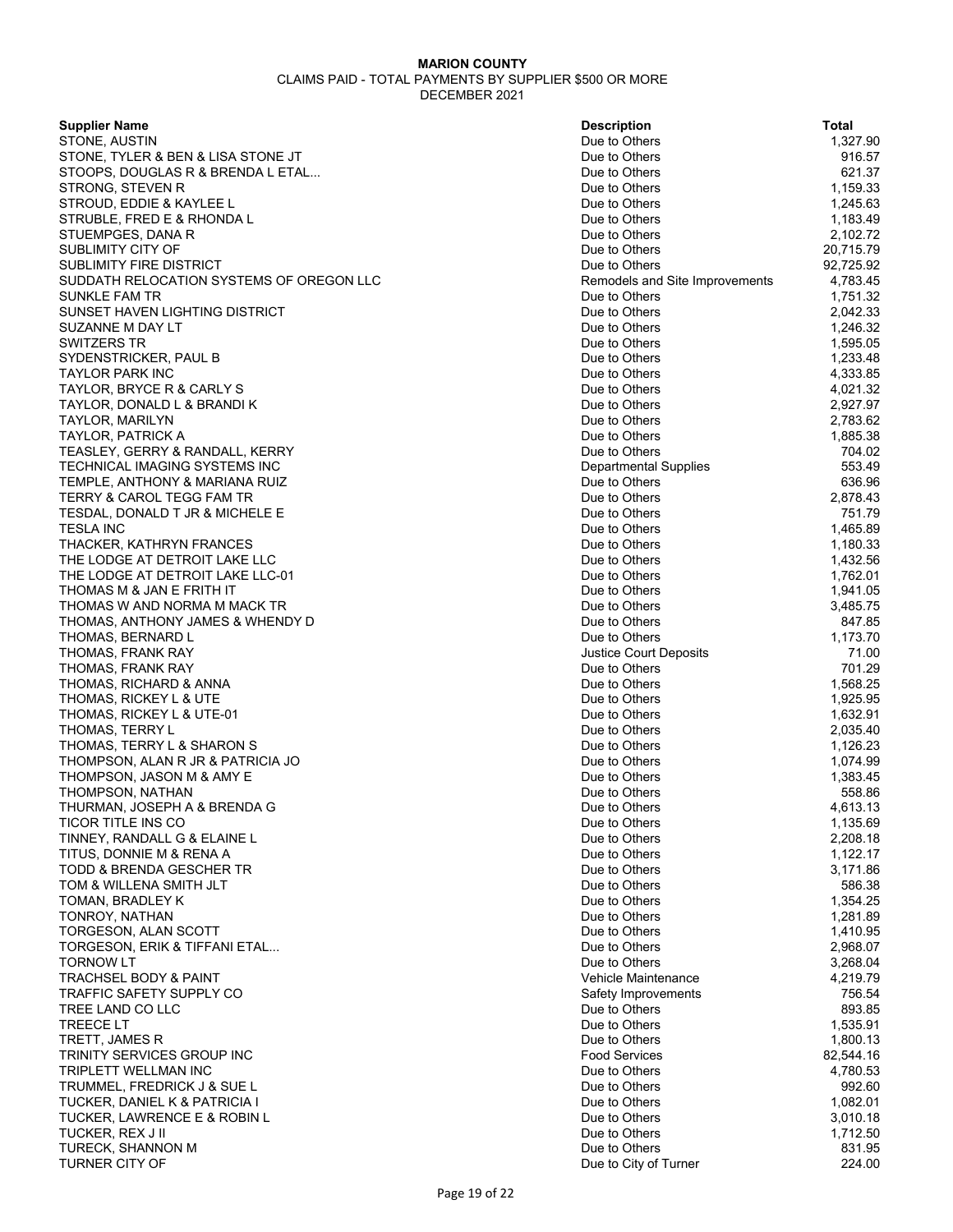**Supplier Name** 

**TURNER CITY OF** TURNER FAM TR TURNER FIRE DISTRICT TURNER URBAN RENEWAL AGENCY TURNER, RUBY TURNER, TINA M TYLER, CORRINA J & BRANDY L TYLER, TROY C & KIMBERLY S TYREE, ZACHARY M ULTRABLOCK INC **UMPQUA BANK-01** UNCK, ROBERT & NANCY UNION GOSPEL MISSION OF SALEM OR UNITED WAY OF THE MID WILLAMETTE VALLEY UNITED WAY OF THE MID WILLAMETTE VALLEY UNIVERSAL RECYCLING TECHNOLOGIES LLC UNWIN, ALFRED & MOORE, BRENDA URBAN, LARRY G US BANK Due to Others 129.12 US BANK Interest Payments 665,332.50 US DEPT OF AGRICULTURE US FOODS INC US FOODS INC **Departmental Supplies** 721.45 US TESTING EQUIPMENT LTD UTAH HEALTH INFORMATION NETWORK INC VAFIADES, DANA L & MARQUEZ A VALLEY LANDFILLS INC VAN VLEET MEAT & FOOD SERVICE CO VANDYKE, KENNETH H & LISA M VANWYNGARDEN, BRIAN VAUGHN, ROBERT M & MARIANA R VELASCO-GUERRERO, ABRAHAM **VERIZON WIRELESS VERIZON WIRELESS** VERMONT, BETH VERTEX INC Computer Software Maintenance 12,811.00 VIGELAND DETROIT LAKE VIGELAND, BRUCE H & PATRICIA M & GROUT, BRUCE VILLAFAN, JESUS FLORES VILLWOCK, RICHARD C & FRANCES A VIOLET M MURDOCK RLT VIOLETTE R BLANCHARD TR VOTH, STEVEN H & KAMALA A VOYA RETIREMENT INSURANCE & ANNUITY CO VOYA RETIREMENT INSURANCE & ANNUITY CO VOYA RETIREMENT INSURANCE & ANNUITY CO VOYA RETIREMENT INSURANCE & ANNUITY CO VOYA RETIREMENT INSURANCE & ANNUITY CO WACKER, DENNIS A & KATHLEEN A WADE, ROBERTA A & CALEB L WAGNER, DUANE N WALCZAK PROPERTIES LLC WALERY, DAVID L & STALLINGS, MARSHA M WALERY, STEVEN A & WALERY, DAVE L WALKER, JAMES M JR & CATHERINE A WALLIG, MICHAEL & DEBRA WALTZ TR & R RANDALL & NANCY L AULTMAN JT WARD, JEFF W & ERIN A WARD, LESLIE A & DANIEL G WARD, ROBERT G & VICKI L WARDEN, DONALD L & VALERIE M WARDEN, DONALD O & VELVA C WARREN, DAVID S & DIANE M WARREN, JIMMY R & NORMA K WARRINER, KORBIN T WASKO, TIMOTHY & SALLY & ANGEL, CORI & CHRISTOPHER WATERS, JAMES E & CARLA A

| <b>Description</b>                               | Total                  |
|--------------------------------------------------|------------------------|
| Due to Others                                    | 79,505.49              |
| Due to Others                                    | 2,682.02               |
| Due to Others                                    | 145,274.70             |
| Due to Others                                    | 4,975.79               |
| Due to Others                                    | 1,011.68               |
| Due to Others                                    | 890.45                 |
| Due to Others                                    | 721.21                 |
| Due to Others                                    | 2,941.80               |
| Due to Others                                    | 1,862.09               |
| <b>Field Supplies</b>                            | 9,310.00               |
| Due to Others                                    | 2,355.27               |
| Due to Others                                    | 590.39                 |
| <b>Housing Subsidies</b><br>United Way           | 6,420.00<br>398.50     |
| <b>Other Contracted Services</b>                 | 1,860.00               |
| <b>Other Contracted Services</b>                 | 1,986.38               |
| Due to Others                                    | 3,824.69               |
| Due to Others                                    | 5,565.34               |
| Due to Others                                    | 129.12                 |
| <b>Interest Payments</b>                         | 665,332.50             |
| <b>Predatory Animals</b>                         | 5,314.78               |
| Inventories                                      | 3,392.65               |
| <b>Departmental Supplies</b>                     | 721.45                 |
| Small Departmental Equipment                     | 1,780.00               |
| <b>Other Contracted Services</b>                 | 3,257.82               |
| Due to Others                                    | 2,035.50               |
| Ash Hauling Services                             | 52,732.31              |
| Inventories                                      | 677.42                 |
| Due to Others                                    | 888.34                 |
| Due to Others                                    | 1,886.52               |
| Due to Others<br>Due to Others                   | 1,193.88<br>1,336.85   |
| Data Connections                                 | 24,711.93              |
| <b>Cellular Phones</b>                           | 43,941.64              |
| Due to Others                                    | 1,666.28               |
| Computer Software Maintenance                    | 12,811.00              |
| Due to Others                                    | 2,317.01               |
| Due to Others                                    | 2,861.79               |
| Due to Others                                    | 2,076.88               |
| Due to Others                                    | 2,018.81               |
| Due to Others                                    | 646.78                 |
| Due to Others                                    | 2,557.04               |
| Due to Others                                    | 1,101.46               |
| 401K County Portion                              | 61,280.70              |
| 401K Employee Portion                            | 35,792.63              |
| 401K Loan Repayment<br>457 Deferred Compensation | 8,948.14<br>190,994.06 |
| Roth 457 Contributions                           | 29,577.23              |
| Due to Others                                    | 662.78                 |
| Due to Others                                    | 1,987.16               |
| Due to Others                                    | 1,622.54               |
| Due to Others                                    | 2,803.36               |
| Due to Others                                    | 563.46                 |
| Due to Others                                    | 572.32                 |
| Due to Others                                    | 1,711.49               |
| Due to Others                                    | 606.32                 |
| Due to Others                                    | 1,180.17               |
| Due to Others                                    | 1,607.76               |
| Due to Others                                    | 966.69                 |
| Due to Others                                    | 1,007.94               |
| Due to Others                                    | 671.14                 |
| Due to Others<br>Due to Others                   | 1,479.15               |
| Due to Others                                    | 2,015.13<br>1,038.47   |
| Due to Others                                    | 1,894.18               |
| Due to Others                                    | 1,375.48               |
| Due to Others                                    | 1.294.75               |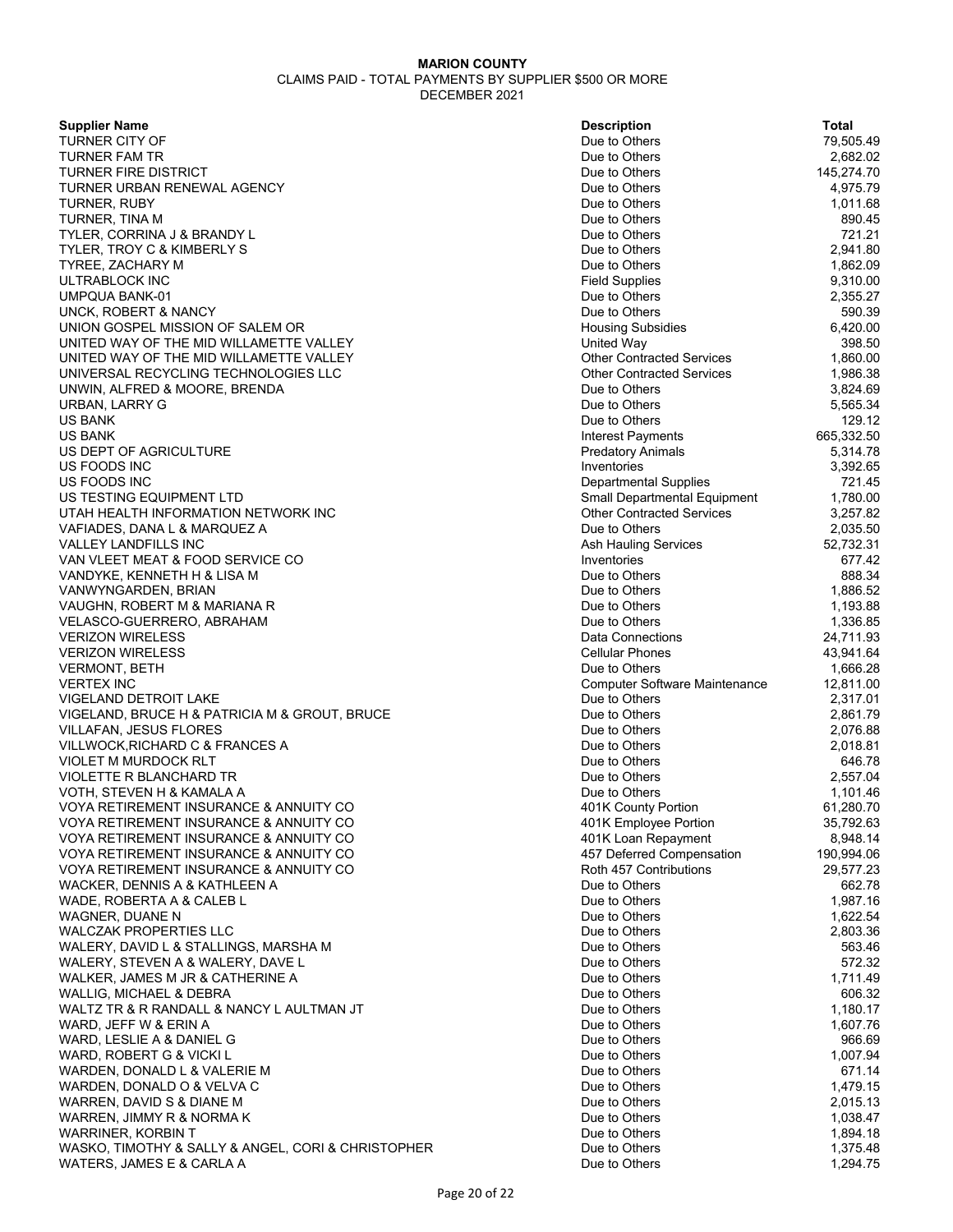| <b>Supplier Name</b>                               | <b>Description</b>               | Total      |
|----------------------------------------------------|----------------------------------|------------|
| WATSON, DAVE & ELLARD, JOLENE                      | Due to Others                    | 2,318.85   |
| WATSON, JEFFREY R & MAGNUSON, ROXANNE M            | Due to Others                    | 2,747.27   |
| <b>WAXIE SANITARY SUPPLY</b>                       | Janitorial Supplies              | 15,136.07  |
| <b>WAXIE SANITARY SUPPLY</b>                       | <b>Janitorial Services</b>       | 740.50     |
| WAYMIRE, MICHAEL R & ILONA                         | Due to Others                    | 1,253.26   |
| WEAR, DAVID S                                      | <b>Psychiatric Services</b>      | 1,855.00   |
| WEAVER, MICHAEL P & MARTHALER, PAMELA M            | Due to Others                    | 716.21     |
| WEAVER, RYAN & HEATHER                             | Due to Others                    | 1,500.34   |
| <b>WEBB PUBLISHING CO</b>                          | Due to Others                    | 4,940.96   |
| WEISS, EDITH BROWN & CHARLES JR                    | Due to Others                    | 2,787.43   |
| WELLMAN, TERRY L & GRACE H                         | Due to Others                    | 1,429.17   |
| WELLS FARGO EQUIPMENT FINANCE                      | Due to Others                    | 1,544.00   |
| WELLS FARGO R E TAX SVC                            | Due to Others                    | 11,025.01  |
| <b>WELLS, RUSSELL WALTER</b>                       | Due to Others                    | 598.84     |
| WELTER FAMILY FARM LLC                             | Due to Others                    | 672.87     |
| WENTZEL, GREGORY M & DARCIE D                      | Due to Others                    | 809.86     |
| WERMUTH, STEPHANIE                                 | <b>Veterinary Services</b>       | 1,595.00   |
| WERNER, MARK J & VICKIE L                          | Due to Others                    | 1,872.95   |
| WESSEL JRLT                                        | Due to Others                    | 2,450.31   |
| WESSEL JRLT-01                                     | Due to Others                    | 1,130.50   |
| <b>WEST CONSULTANTS INC</b>                        | <b>Bridge Construction</b>       | 685.44     |
| WEST SALEM URBAN RENEWAL                           | Due to Others                    | 146,119.66 |
| WEST, DAVID M & L DARLENE                          | Due to Others                    | 631.11     |
| WEST, HOWARD J & TRACEY A                          | Due to Others                    | 1,432.61   |
| WEST, PATRICK L & VICKEY M & GREGORY K & HEATHER N | Due to Others                    | 607.84     |
| WESTECH RIGGING SUPPLY                             | <b>Field Supplies</b>            | 166.64     |
| <b>WESTECH RIGGING SUPPLY</b>                      | Parts                            | 1,980.35   |
| <b>WESTERN EXTERMINATOR CO</b>                     | <b>Building Maintenance</b>      | 920.60     |
| <b>WESTERN SYSTEMS INC</b>                         | Safety Improvements              | 4,336.45   |
| <b>WESTLUND LT</b>                                 | Due to Others                    | 2,869.98   |
| WESTMORELAND, CONSTANCE                            | Due to Others                    | 4,451.57   |
| <b>WESTSIDE TIMBER INC</b>                         | Due to Others                    | 602.30     |
| <b>WETZEL, KATHRYN E</b>                           | Due to Others                    | 3,310.37   |
| <b>WEYERHAEUSER COMPANY</b>                        | Due to Others                    | 14,444.36  |
| WEYERHAEUSER COMPANY-01                            | Due to Others                    | 629.85     |
|                                                    |                                  |            |
| WFG LENDER SVCS LLC                                | Due to Others                    | 2,319.37   |
| WHARTON, KENNETH D & JILL Y                        | Due to Others                    | 583.34     |
| WHEELER, BRENDA L                                  | Due to Others                    | 530.96     |
| <b>WHISENHUNT, TYLER</b>                           | Due to Others                    | 1,101.97   |
| WHITE, JEANNINE ARNOLD A                           | Due to Others                    | 1,150.66   |
| WHITE, JOHN E & DEBORAH J                          | Due to Others                    | 1,125.91   |
| WHITENER, REBECCA LYNN                             | Due to Others                    | 1,205.92   |
| WHITESELL, RICHARD D & SUSAN                       | Due to Others                    | 557.59     |
| WHITESELL, RICHARD D & SUSAN-01                    | Due to Others                    | 911.52     |
| WIEBENGA, JENICA M                                 | Due to Others                    | 617.95     |
| WIEDERHOLD, PAUL L                                 | Due to Others                    | 2,609.30   |
| WILCOX, MICHAEL J G & SAVANNA J                    | Due to Others                    | 583.07     |
| WILKINS, DARRELL D & LAVETA I                      | Due to Others                    | 1,232.93   |
| <b>WILKINSON, MATTHEW D</b>                        | Due to Others                    | 1,108.56   |
| <b>WILLAMETTE EDUCATION SERVICE DISTRICT</b>       | Due to Others                    | 816,233.01 |
| WILLAMETTE FLUID POWER INC                         | Vehicle Maintenance              | 556.53     |
| <b>WILLAMETTE UNIVERSITY</b>                       | <b>Other Contracted Services</b> | 4,141.36   |
| WILLAMETTE VALLEY YELLOW CAB                       | <b>Transportation Services</b>   | 274.75     |
| WILLAMETTE VALLEY YELLOW CAB                       | <b>Client Assistance</b>         | 1,528.00   |
| WILLAMETTE VALLEY YELLOW CAB                       | Witnesses                        | 8.20       |
| <b>WILLAMETTE WORKFORCE PARTNERSHIP</b>            | <b>Community Support</b>         | 769,086.32 |
| WILLER, DENNIS W & DEBORAH L                       | Due to Others                    | 1,700.40   |
| WILLETT, DEREK J                                   | Due to Others                    | 1,410.35   |
| WILLIAM & PAULA GILLESPIE TRUST                    | Due to Others                    | 1,184.91   |
| WILLIAM C & DIANA LAMB FAM TRUST                   | Due to Others                    | 1,101.70   |
| WILLIAM R & KAREN K SCHELER LT                     | Due to Others                    | 1,478.23   |
| WILLIAMS, BRYAN J & MISTY M                        | Due to Others                    | 1,116.29   |
| WILLIAMS, GARRY E SR & LINDA J                     | Due to Others                    | 1,625.85   |
| WILLIAMS, HAROLD L & JUDY A                        | Due to Others                    | 636.15     |
| WILLIAMS, TONY R & SCHOEBEL, AMANDA M              | Due to Others                    | 2,867.33   |
| WILLIAMSON, CYNTHIA M                              | Due to Others                    | 2,449.39   |
| WILLIS R & BEVERLY A GRAGE JRLT & GRAFE, HERMAN L  | Due to Others                    | 761.85     |
|                                                    |                                  |            |